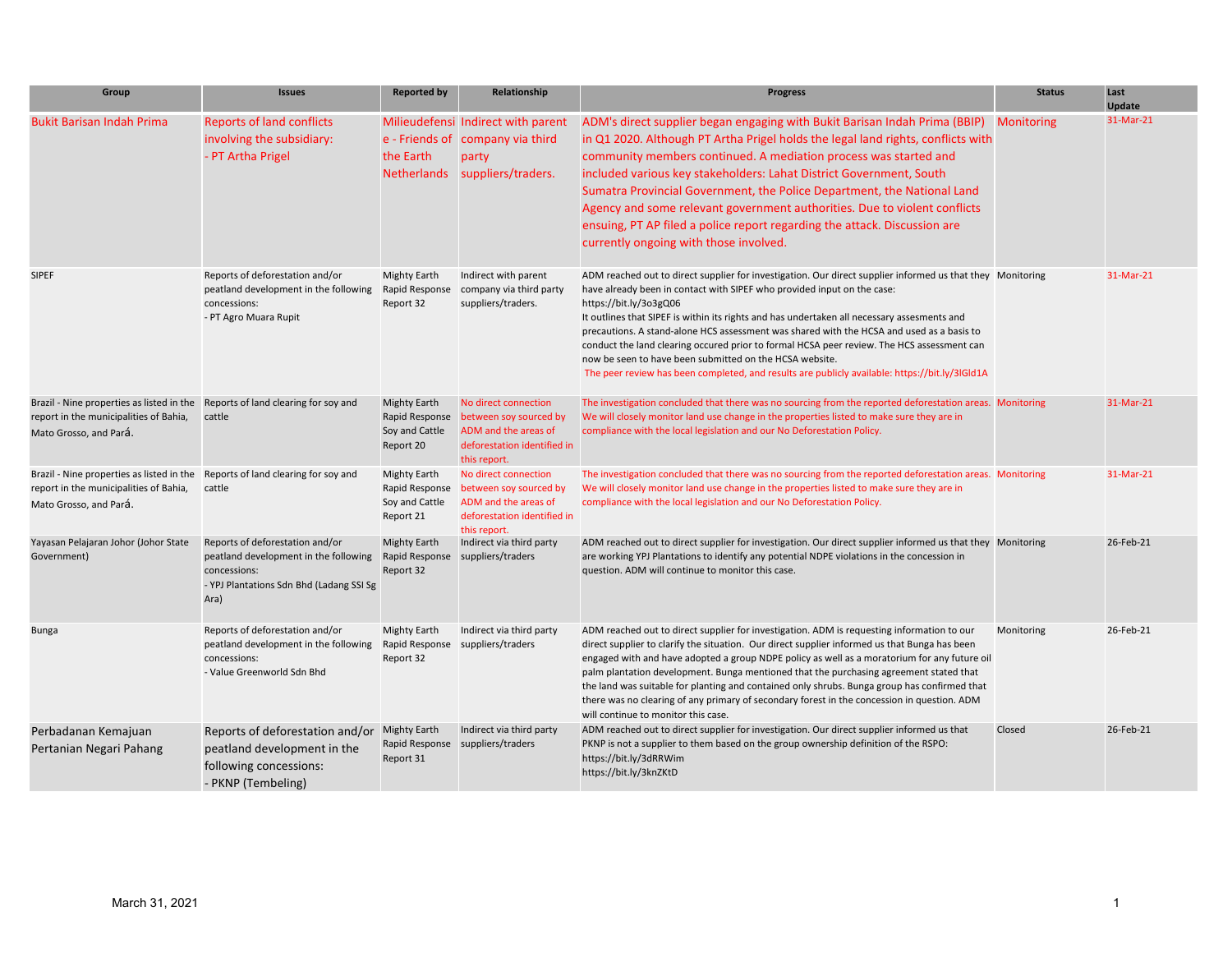| Group                                                          | <b>Issues</b>                                                                                                              | <b>Reported by</b>                                                    | Relationship                                                                  | <b>Progress</b>                                                                                                                                                                                                                                                                                                                                                                                                                                                                                                                                                                                                                                                                                                                                                                                                                                                                                                                                                                                                                                                                                                                                                                                                                                                                                                                                                                                                                                                                                                                                                                                                                                                                                                                                                                                                                                      | <b>Status</b> | Last<br><b>Update</b> |
|----------------------------------------------------------------|----------------------------------------------------------------------------------------------------------------------------|-----------------------------------------------------------------------|-------------------------------------------------------------------------------|------------------------------------------------------------------------------------------------------------------------------------------------------------------------------------------------------------------------------------------------------------------------------------------------------------------------------------------------------------------------------------------------------------------------------------------------------------------------------------------------------------------------------------------------------------------------------------------------------------------------------------------------------------------------------------------------------------------------------------------------------------------------------------------------------------------------------------------------------------------------------------------------------------------------------------------------------------------------------------------------------------------------------------------------------------------------------------------------------------------------------------------------------------------------------------------------------------------------------------------------------------------------------------------------------------------------------------------------------------------------------------------------------------------------------------------------------------------------------------------------------------------------------------------------------------------------------------------------------------------------------------------------------------------------------------------------------------------------------------------------------------------------------------------------------------------------------------------------------|---------------|-----------------------|
| FGV Holdings Berhad and its<br>subsidiaries and joint ventures | Reports of deforestation and human<br>rights violations                                                                    | US Border<br>Customs                                                  | Indirect via third party<br>suppliers/traders                                 | ADM reached out to its direct suppliers and FGV for investigation. FGV assures their<br>commitment to respecting human rights and to upholding labour standards. In March 2020,<br>FGV published an action plan to address labor issues and commit to aligning its practices with<br>the Fair Labor Association's Principles of Fair Labor and Responsible Sourcing for Companies<br>with Agricultural Supply Chains (Principles):<br>https://www.fgvholdings.com/wp-content/uploads/2020/03/Background-and-Summary-of-<br>FGV-Action-Plan-2020.pdf<br>FGV has been engaging with the Fair Labor Assocation who published a report regarding FGV's<br>action plan:<br>https://www.fgvholdings.com/wp-content/uploads/2020/10/021020-FLA-Assessment-Report-<br>on-the-Implementation-of-FGVs-Action-Plan-to-Enhance-Labour-Practices.pdf<br>The U.S. Customs and Border Protection (CBP) placed a Withhold Release Order (WRO) on<br>palm oil products made by FGV at all U.S. ports of entry. Please find FGV's public<br>communication on this matter here:<br>https://www.fgvholdings.com/wp-content/uploads/2020/10/Updates-on-the-CBP-WRO.pdf<br>FGV is communcating with various third-party auditing firms to conduct an audit of its<br>operations in order to file a petition with the CBP to have the WRO revoked. Further updates<br>can be found on FGV's website:<br>https://www.fgvholdings.com/sustainability/reports-updates/<br>FGV has revised its Group Sustainability Policy to be more encompassing and further align with<br>the FLA's Workplace Code of Conduct. FGV has also been involved in further verification<br>processes and audits. Please the link for updates:<br>https://www.fgvholdings.com/wp-content/uploads/2021/01/FGV-Sustainability-Updates-<br>January-2021.pdf<br>ADM will continue to monitor this case. | Monitoring    | 26-Feb-21             |
| Capitol Group                                                  | Reports of deforestation and/or<br>peatland development in the following<br>concessions:<br>- PT Medco Papua Hijau Selaras | <b>Mighty Earth</b><br>Rapid Response<br>Report 25, 26,<br>27, 28, 29 | Indirect via third party<br>suppliers/traders                                 | ADM reached out to direct supplier for investigation. Our direct supplier informed us that<br>HCV/HCS has already been conducted by a qualified assessor, and the company has clarified<br>that their land clearing was guided by the outcome of the assessments.<br>However, some land clearance appears to have occured inside of HCV/HCS areas due to<br>community pressure to develop a plasma smallholders program. PT MPHS has agreed to<br>rehabilitate the identified areas of land clearing in the recent HCV/HCS reports. PT MPHS is<br>working closely with the Indonesian Watershed Monitoring Agency (BPDAS) and has commited<br>to plant 30,000 trees as part of its rehabilitation program. The HCV/HCS report shall be<br>submitted for peer review and a moratorium on any further land clearing has been in place<br>since Q4 2020. ADM will continue to monitor this case.                                                                                                                                                                                                                                                                                                                                                                                                                                                                                                                                                                                                                                                                                                                                                                                                                                                                                                                                                        | Monitoring    | 26-Feb-21             |
| Eagle High Plantations Tbk                                     | Reports of deforestation in the<br>following concessions:<br>- PT Arrtu Energie Resources                                  | <b>Mighty Earth</b><br>Rapid Response<br>Report 22                    | Indirect with parent<br>company via third party<br>suppliers/traders.         | ADM reached out to direct supplier for investigation. Our direct supplier informed us that PT<br>AER was affected by fires that came from outside of their concession due to extreme dry<br>weather conditions in Indonesia. PT AER has no intetion to open new areas for palm<br>development due to its new planting moratorium since 2017. Eagle High Plantation informed<br>that fire prevention and management measures are being implemented.<br>A verification visit was arranged to PT AER and an action plan has been proposed. The results<br>of the study can be found here:<br>https://bit.ly/2L4NYqi                                                                                                                                                                                                                                                                                                                                                                                                                                                                                                                                                                                                                                                                                                                                                                                                                                                                                                                                                                                                                                                                                                                                                                                                                                     | Monitoring    | 26-Feb-21             |
| PT. Bumi Daya Agrotamas                                        | • Risk of sourcing from the Singkil-<br>Bengkung region of the Leuser<br>Ecosystem                                         |                                                                       | RAN - Rainforest Indirect via third party<br>Action Network suppliers/traders | ADM adopts a no buy position on the company.                                                                                                                                                                                                                                                                                                                                                                                                                                                                                                                                                                                                                                                                                                                                                                                                                                                                                                                                                                                                                                                                                                                                                                                                                                                                                                                                                                                                                                                                                                                                                                                                                                                                                                                                                                                                         | Suspended     | 26-Feb-21             |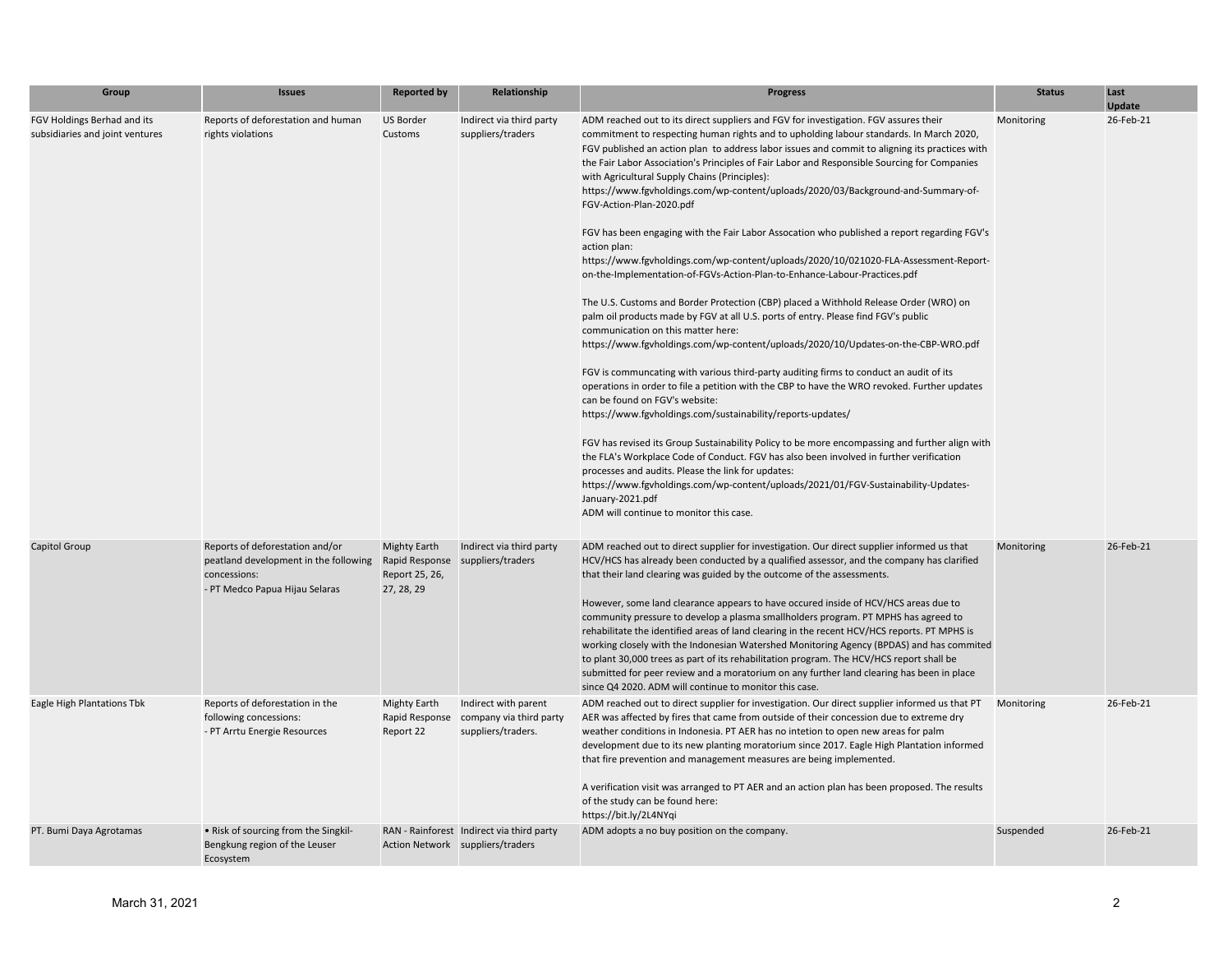| Group                                                                                                                 | <b>Issues</b>                                                                                                                                                        | <b>Reported by</b>                                                   | Relationship                                                                                                          | <b>Progress</b>                                                                                                                                                                                                                                                                                                                                                                                                                                                                                                                                                                                                                                                                                                    | <b>Status</b> | Last<br><b>Update</b> |
|-----------------------------------------------------------------------------------------------------------------------|----------------------------------------------------------------------------------------------------------------------------------------------------------------------|----------------------------------------------------------------------|-----------------------------------------------------------------------------------------------------------------------|--------------------------------------------------------------------------------------------------------------------------------------------------------------------------------------------------------------------------------------------------------------------------------------------------------------------------------------------------------------------------------------------------------------------------------------------------------------------------------------------------------------------------------------------------------------------------------------------------------------------------------------------------------------------------------------------------------------------|---------------|-----------------------|
| Pactra Group                                                                                                          | Reports of deforestation in the<br>following concessions:<br>- PT Arjuna Utama Sawit (area 2)                                                                        | <b>Mighty Earth</b><br>Rapid Response<br>Report 14, 18               | Indirectly with parent<br>company via third party<br>suppliers/traders.                                               | ADM adopts a no buy position on the company.                                                                                                                                                                                                                                                                                                                                                                                                                                                                                                                                                                                                                                                                       | Suspended     | 26-Feb-21             |
| Pactra Group                                                                                                          | Reports of deforestation in the<br>following concessions:<br>- PT Arjuna Utama Sawit (area 1)                                                                        | <b>Mighty Earth</b><br>Rapid Response<br>Report 14, 18               | Indirectly with parent<br>company via third party<br>suppliers/traders.                                               | ADM adopts a no buy position on the company.                                                                                                                                                                                                                                                                                                                                                                                                                                                                                                                                                                                                                                                                       | Suspended     | 26-Feb-21             |
| Rimbunan Hijau                                                                                                        | Reports of peat development and<br>clearance prep/stacking lines in the<br>following concessions:<br>- Erajaya Synergy Sdn Bhd (Lassa<br>division, part of LPF/0029) | <b>Mighty Earth</b><br>Rapid Response<br>Report 18                   | Indirectly with parent<br>company via third party<br>suppliers/traders.                                               | ADM reached out to direct supplier for investigation. Our direct supplier informed us that the Closed<br>clearing was mainly conducted by local communities and a small portion for non-palm related<br>operations.                                                                                                                                                                                                                                                                                                                                                                                                                                                                                                |               | 26-Feb-21             |
| Dharma Sawit Nusantara Tbk (DSN<br>Group)                                                                             | Reports of deforestation in the<br>following concessions:<br>- PT Prima Sawit Andalan                                                                                | <b>Mighty Earth</b><br>Rapid Response<br>Report 17                   | Indirect with parent<br>company via third party<br>suppliers/traders.                                                 | ADM reached out to direct supplier for investigation. The land clearing was not conducted by<br>DSN as they have a moratorium in place since 2015. The land was illegally encroached and<br>cleared by communities from Dusun Tembaga and Desa Sungai Buluh, for the planting of<br>paddy field . DSN has already reported the case to the local authorities and copies of the<br>reports had also been shared with our direct supplier. ADM is monitoring the progress through<br>direct suppliers and public communications.<br>The RSPO has published revised boundries of PT PSA.                                                                                                                              | Closed        | 26-Feb-21             |
| Austindo Nusantara Jaya Agri (ANJ<br>Group)                                                                           | Reports of deforestation in the<br>following concessions:<br>-PT Putera Manunggal Perkasa                                                                            | <b>Mighty Earth</b><br>Rapid Response<br>Report 10, 11               | Indirectly with parent<br>company via third party<br>suppliers/traders.                                               | Austindo Nusantara Jaya Agri (ANJ Group) has implemented a group-wide moratorium on new Monitoring<br>land clearing not in line with NDPE:<br>https://bit.ly/2xvgx9N<br>ANJ has met many milestones on its sustainability efforts inlcuding: revamping its group-wide<br>sustainability policy, sharing concession boundaries, its HCS clearance liability, the target<br>recovery area, a framework for rehabilitation project, and a grievance mechanism. These<br>details can be found under:<br>https://anj-group.com/en/sustainability-approach-and-policies<br>ANJ has communicated with Mighty Earth and also shared the first progress report of its<br>recovery plan programme:<br>https://bit.ly/3koUwwH |               | 26-Feb-21             |
| Austindo Nusantara Jaya Agri (ANJ<br>Group)                                                                           | Reports of deforestation in the<br>following concessions:<br>-PT Permata Putera Mandiri (Blok I)                                                                     | <b>Mighty Earth</b><br>10                                            | Indirectly with parent<br>Rapid Response company via third party<br>Report 3, 4, 6, 8, suppliers/traders.             | Austindo Nusantara Jaya Agri (ANJ Group) has implemented a group-wide moratorium on new Monitoring<br>land clearing not in line with NDPE:<br>https://bit.ly/2xvgx9N<br>ANJ has met many milestones on its sustainability efforts inlcuding: revamping its group-wide<br>sustainability policy, sharing concession boundaries, its HCS clearance liability, the target                                                                                                                                                                                                                                                                                                                                             |               | 26-Feb-21             |
| Brazil - Ten properties as listed in the<br>report in the municipalities of Piauí,<br>Maranhão, Mato Grosso and Pará. | Reports of land clearing for soy and<br>cattle                                                                                                                       | <b>Mighty Earth</b><br>Rapid Response<br>Soy and Cattle<br>Report 19 | No direct connection<br>between soy sourced by<br>ADM and the areas of<br>deforestation identified in<br>this report. | The investigation concluded that there was no sourcing from the reported deforestation areas. Monitoring<br>We will closely monitor land use change in the properties listed to make sure they are in<br>compliance with the local legislation and our No Deforestation Policy.                                                                                                                                                                                                                                                                                                                                                                                                                                    |               | 26-Feb-21             |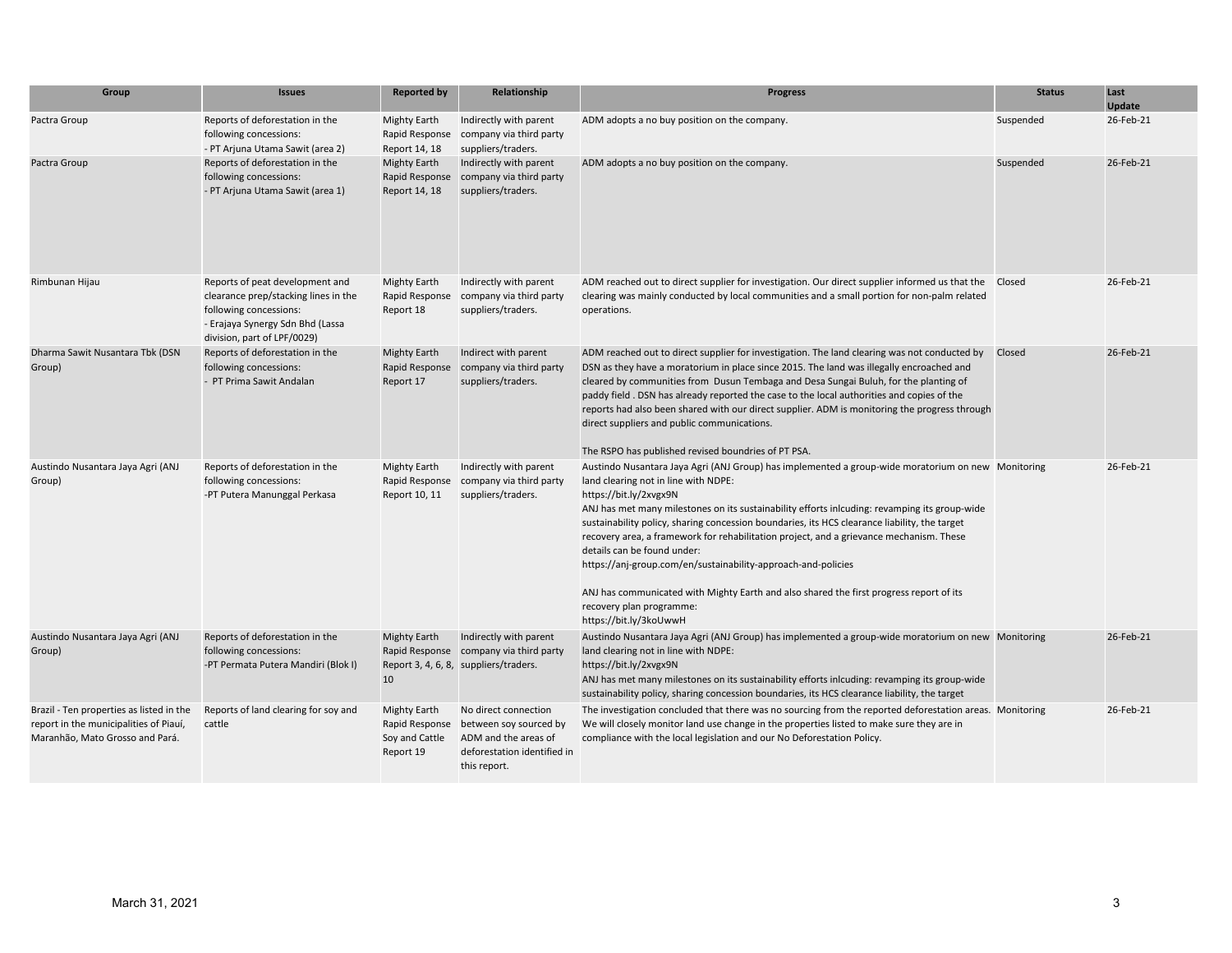| Group                                                                                                        | <b>Issues</b>                                                                                                                                        | <b>Reported by</b>                       | Relationship                                                 | <b>Progress</b>                                                                                                                                                                                                                                                                                                                                                                                                                                                                                                                                                                                                                                                                                                                                                                                                                                                                                                                                                                                                                                                                                                                                                                                                                                                                                                                                                                                                                                                                                                                                                                                                                                                         | <b>Status</b> | Last<br><b>Update</b> |
|--------------------------------------------------------------------------------------------------------------|------------------------------------------------------------------------------------------------------------------------------------------------------|------------------------------------------|--------------------------------------------------------------|-------------------------------------------------------------------------------------------------------------------------------------------------------------------------------------------------------------------------------------------------------------------------------------------------------------------------------------------------------------------------------------------------------------------------------------------------------------------------------------------------------------------------------------------------------------------------------------------------------------------------------------------------------------------------------------------------------------------------------------------------------------------------------------------------------------------------------------------------------------------------------------------------------------------------------------------------------------------------------------------------------------------------------------------------------------------------------------------------------------------------------------------------------------------------------------------------------------------------------------------------------------------------------------------------------------------------------------------------------------------------------------------------------------------------------------------------------------------------------------------------------------------------------------------------------------------------------------------------------------------------------------------------------------------------|---------------|-----------------------|
| Sime Darby Plantation Berhad and its<br>subsidiaries, joint ventures, and<br>affiliated entities in Malaysia | Reports of human rights violations                                                                                                                   | U.S. Customs<br>and Border<br>Protection | Direct with parent<br>company.                               | ADM reached out to direct supplier for investigation. Sime Darby (SD) is in the process of<br>clarifying with the U.S. Customs and Border Protection (CBP) what the exact allegations against<br>them are in order to be able to rectify what has caused the implementation of the Withhold<br>Realease Order (WRO).<br>SD has openly engaged with the CBP and Liberty Shared, the issuers of the petition to the CBP,<br>and provided a list of their existing practices in relation to the areas of concern outlined in the<br>petition: https://bit.ly/3ogrxwq<br>SD has been reporting on the progress of its Human Rights and Labor Program for a number of<br>years:<br>https://www.simedarbyplantation.com/sustainability/modern-slavery-act-statement<br>We were also informed that SD actively seeks third party assessments and input. Most<br>recently, PwC was appointed to strengthen SD's human rights compliance. In order to maintain<br>its RSPO certification, SD must also undergo annual third party audits which include stringent<br>requirements on labor practices. The latest audit findings of the RSPO did not generate any red<br>flags against SD. However, the RSPO will also conduct an investigation: https://rspo.org/news-<br>and-events/news/rspo-statement-on-the-us-cbps-withhold-release-order-for-sime-darby-<br>plantations<br>SD is currently in the process of commissioning a third party labor assessor. The CBP is<br>prepared to review the WRO upon completion of a third party labor assessment. In the<br>meantime, SD is implementing a range of initiatives to further improve its labor practices on<br>the ground. | Monitoring    | 29-Jan-21             |
| Perbadanan Kemajuan Pertanian<br>Negari Pahang (owner of LKPP<br><b>Corporation Sdn Bhd)</b>                 | Reports of deforestation and/or<br>peatland development in the following<br>concessions:<br>- PKPP Plantation Sdn Bhd (Cherating)                    | <b>Mighty Earth</b><br>Report 31         | Indirect via third party<br>Rapid Response suppliers/traders | ADM reached out to direct supplier for investigation. Our direct supplier informed us that they Closed<br>have engaged with PKPP who has commited to cease all clearing. Additionally, two lots of their<br>land will be reserved for potential recovery sites. PKPP is also collaborating with a local<br>university (UiTM) on a conservation project in the area covering approximately 40 acres.<br>PKPP as well as LKPP have publicly available NDPE policies and commitments in place.                                                                                                                                                                                                                                                                                                                                                                                                                                                                                                                                                                                                                                                                                                                                                                                                                                                                                                                                                                                                                                                                                                                                                                             |               | 29-Jan-21             |
| Yayasan Pahang                                                                                               | Reports of deforestation and/or<br>peatland development in the following<br>concessions:<br>- YP Plantation Sdn Bhd                                  | <b>Mighty Earth</b><br>Report 30         | Indirect via third party<br>Rapid Response suppliers/traders | ADM reached out to its direct supplier for investigation. Our direct supplier informed us that<br>that YPP conducted and an environmental impact assessment prior to land development, as<br>well as having received approval from local authorities, the deparmtment of environment, and<br>abiding by state regulations before developing the area in question. YPP has also adopted an<br>NDPE policy and imposed a moratorium on land clearing.                                                                                                                                                                                                                                                                                                                                                                                                                                                                                                                                                                                                                                                                                                                                                                                                                                                                                                                                                                                                                                                                                                                                                                                                                     | Closed        | 29-Jan-21             |
| Amanah Saham Pahang                                                                                          | Reports of deforestation and/or<br>peatland development in the following<br>concessions:<br>- Amanah Saham Pahang (ASPA) -<br><b>Berabong Estate</b> | <b>Mighty Earth</b><br>Report 30         | Indirect via third party<br>Rapid Response suppliers/traders | ADM reached out to its direct supplier for investigation. Our direct supplier informed us that<br>Amanah Saham Pahang Berhad (ASPA) has commited to implement an NDPE policy which has<br>already been shared. ASPA has also imposed a moratorium on land clearing.                                                                                                                                                                                                                                                                                                                                                                                                                                                                                                                                                                                                                                                                                                                                                                                                                                                                                                                                                                                                                                                                                                                                                                                                                                                                                                                                                                                                     | Closed        | 29-Jan-21             |
| Amanah Saham Pahang                                                                                          | Reports of deforestation and/or<br>peatland development in the following<br>concessions:<br>- Mentiga Corporation Bhd (area B)                       | <b>Mighty Earth</b><br>Report 30         | Indirect via third party<br>Rapid Response suppliers/traders | ADM reached out to its direct supplier for investigation. Our direct supplier informed us that<br>Amanah Saham Pahang Berhad (ASPA) has commited to implement an NDPE policy which has<br>already been shared. ASPA has also imposed a moratorium on land clearing.                                                                                                                                                                                                                                                                                                                                                                                                                                                                                                                                                                                                                                                                                                                                                                                                                                                                                                                                                                                                                                                                                                                                                                                                                                                                                                                                                                                                     | Closed        | 29-Jan-21             |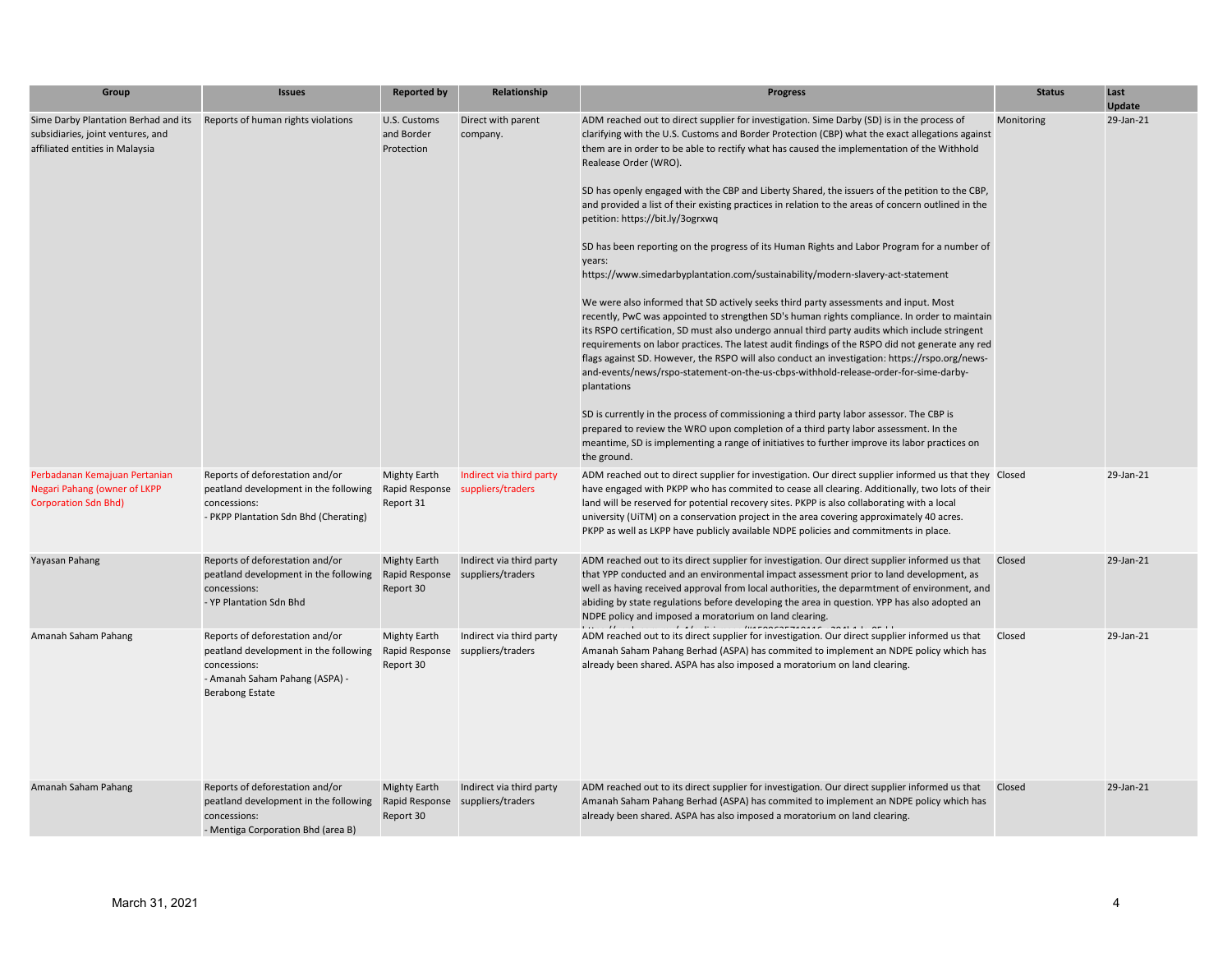| Group                                                                                        | <b>Issues</b>                                                                                                                       | <b>Reported by</b>               | Relationship                                                          | <b>Progress</b>                                                                                                                                                                                                                                                                                                                                                                                                                                                                                                                                                                                                                                                                                                                                                                                                           | <b>Status</b> | Last<br><b>Update</b> |
|----------------------------------------------------------------------------------------------|-------------------------------------------------------------------------------------------------------------------------------------|----------------------------------|-----------------------------------------------------------------------|---------------------------------------------------------------------------------------------------------------------------------------------------------------------------------------------------------------------------------------------------------------------------------------------------------------------------------------------------------------------------------------------------------------------------------------------------------------------------------------------------------------------------------------------------------------------------------------------------------------------------------------------------------------------------------------------------------------------------------------------------------------------------------------------------------------------------|---------------|-----------------------|
| Amanah Saham Pahang                                                                          | Reports of deforestation and/or<br>peatland development in the following<br>concessions:<br>- Mentiga Corporation Bhd (area A)      | Mighty Earth<br>Report 30        | Indirect via third party<br>Rapid Response suppliers/traders          | ADM reached out to its direct supplier for investigation. Our direct supplier informed us that<br>Amanah Saham Pahang Berhad (ASPA) has commited to implement an NDPE policy which has<br>already been shared. ASPA has also imposed a moratorium on land clearing.                                                                                                                                                                                                                                                                                                                                                                                                                                                                                                                                                       | Closed        | 29-Jan-21             |
| Instant Star Holdings Sdn Bhd                                                                | Reports of deforestation and/or<br>peatland development in the following<br>concessions:<br>- Aspirasi Kristal (M) Sdn Bhd (area B) | <b>Mighty Earth</b><br>Report 30 | Indirect via third party<br>Rapid Response suppliers/traders          | ADM reached out to its direct supplier for investigation. Our direct supplier informed us that<br>IJM is already engaging with Aspirasi Kristal (AK), who have stopped their land clearing<br>activities in July 2020.<br>We have been informed the land clearing occured in 2019 and recent activities were related to<br>construction of infrastructure. IJM has in the meantime suspended supply from the FFB<br>supplier AK while investigations are ongoing.<br>Satria Eramaju (SE) has reassured its commitment to NDPE and relevant assessment prior to<br>any land clearing. No land clearing was detected.<br>IJM has also logged this case and will provide updates:<br>https://www.ijmplantations.com/grievances-compliance-matters.php                                                                        | Closed        | 29-Jan-21             |
| Instant Star Holdings Sdn Bhd                                                                | Reports of deforestation and/or<br>peatland development in the following<br>concessions:<br>- Aspirasi Kristal (M) Sdn Bhd (area A) | <b>Mighty Earth</b><br>Report 30 | Indirect via third party<br>Rapid Response suppliers/traders          | ADM reached out to its direct supplier for investigation. Our direct supplier informed us that<br>IJM is already engaging with Aspirasi Kristal (AK), who have stopped their land clearing<br>activities in July 2020.<br>We have been informed the land clearing occured in 2019 and recent activities were related to<br>construction of infrastructure. IJM has in the meantime suspended supply from the FFB<br>supplier AK while investigations are ongoing.<br>Satria Eramaju (SE) has reassured its commitment to NDPE and relevant assessment prior to<br>any land clearing. No land clearing was detected.<br>IJM has also logged this case and will provide updates:<br>https://www.ijmplantations.com/grievances-compliance-matters.php                                                                        | Closed        | 29-Jan-21             |
| Perbadanan Kemajuan Pertanian<br>Negari Pahang (owner of LKPP<br><b>Corporation Sdn Bhd)</b> | Reports of deforestation and/or<br>peatland development in the following<br>concessions:<br>- PKPP Plantation Sdn Bhd               | <b>Mighty Earth</b><br>Report 30 | Indirect via third party<br>Rapid Response suppliers/traders          | ADM reached out to its direct supplier for investigation. Our direct supplier informed us that<br>they have engaged with PKPP, who has agreed to stop all land clearing at the Sungai Charu<br>concession. Additionally, PKPP management has set aside two land banks located at Lipis,<br>Pahang (426 ha) and Pekan, Pahang (130 ha) for its recovery plan. PKPP as well as LKPP have<br>publicly available NDPE policies and commitments in place.                                                                                                                                                                                                                                                                                                                                                                      | Closed        | 29-Jan-21             |
| Astra Agro Lestari                                                                           | Sari Aditya Loka 1 - Land dispute,<br>evictions, violent confrontation,<br>indigenous persons affected                              | Global Witness                   | Indirect with parent<br>company via third party<br>suppliers/traders. | ADM reached out to its direct supplier for investigation. Our direct supplier informed us that<br>Covid-19 protocol was to ensure only personell of PT SAL entered the premises. A<br>confrontation resulted in unrest, upon which local police was called to avoid any further<br>conflict. Mediation efforts are ongoing, and PT SAL has been providing asssitance to the<br>community and the Orang Rimba peoples in the surrounding area.                                                                                                                                                                                                                                                                                                                                                                             | Monitoring    | 07-Jan-21             |
| Gemilang Jaya Kencana Abadi/ Putra<br><b>Keritang Sawit</b>                                  | Putera Keritang Sawit - Waste dumping, Global Witness<br>purchasing FFB grown illegally                                             |                                  | Indirect with parent<br>company via third party<br>suppliers/traders. | ADM reached out to its direct supplier for investigation. Our direct supplier informed us that<br>PKS was engaged with and the immediate actions were required to be put in place to ensure<br>the purchase of illegally grown FFB is prevented in the future.<br>Apical together with their consultants conducted a verification visit to PKS on the report by<br>EoF. They found that appropriate actions were taken to ensure no illegal FFB sourcing<br>(https://www.apicalgroup.com/sustainability/grievances/apical/).<br>PT PKS also attended Apical's Shared Value Program workshop in 2016 and 2017 which aims to<br>assist their suppliers to build their capacity to adopt more sustainable practices. PT PKS has<br>provided traceability data to Apical who continues to monitor their supply chain closely. | Monitoring    | 07-Jan-21             |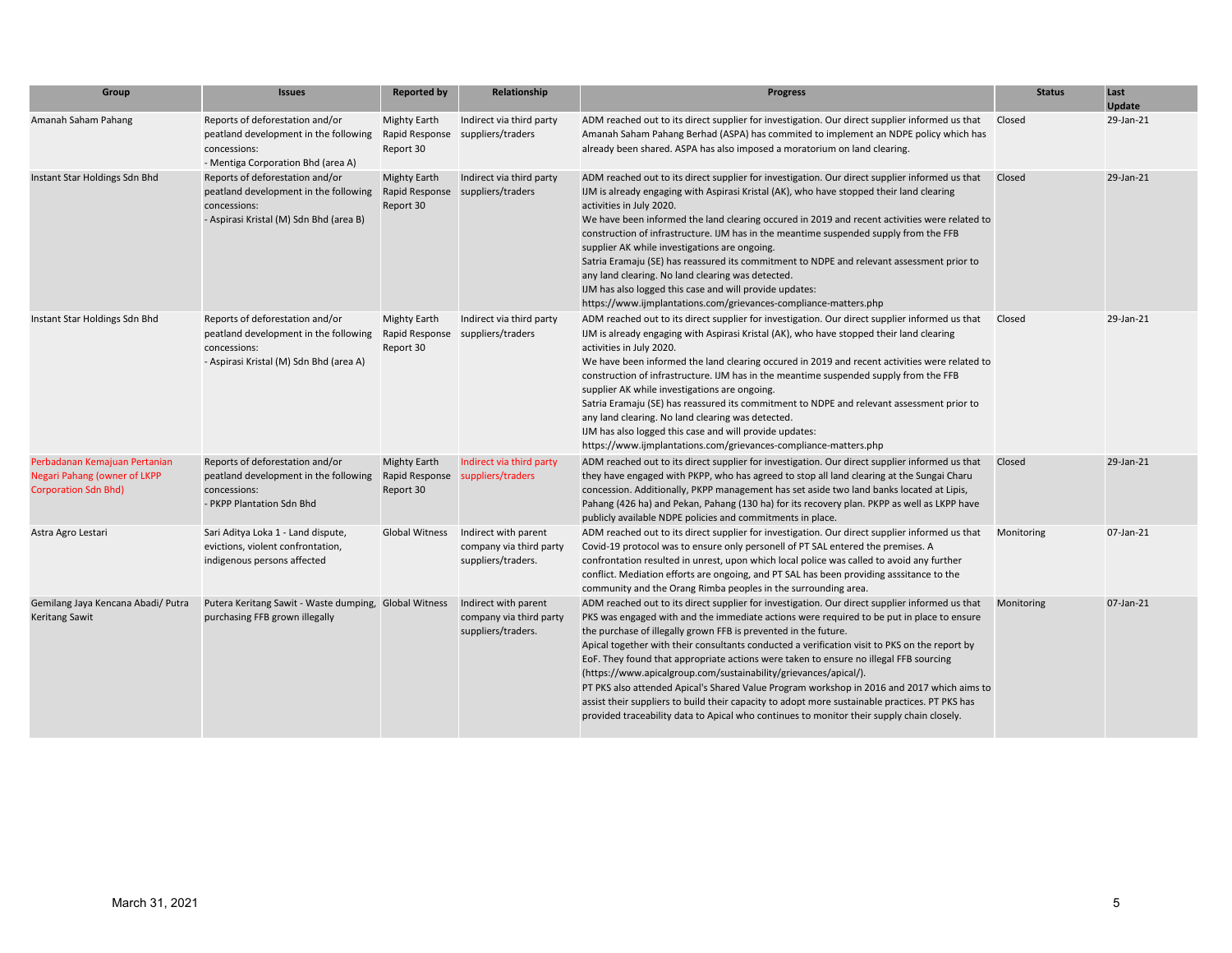| Group                    | <b>Issues</b>                                                                       | <b>Reported by</b>    | Relationship                                                          | <b>Progress</b>                                                                                                                                                                                                                                                                                                                                                                                                                                                                                                                                                                                                                                                                                                                                                                                                                                                                                                                 | <b>Status</b> | Last<br>Update |
|--------------------------|-------------------------------------------------------------------------------------|-----------------------|-----------------------------------------------------------------------|---------------------------------------------------------------------------------------------------------------------------------------------------------------------------------------------------------------------------------------------------------------------------------------------------------------------------------------------------------------------------------------------------------------------------------------------------------------------------------------------------------------------------------------------------------------------------------------------------------------------------------------------------------------------------------------------------------------------------------------------------------------------------------------------------------------------------------------------------------------------------------------------------------------------------------|---------------|----------------|
| Wilmar International Ltd | Mustika Sembuluh 2 - Land dispute,<br>waste dumping, indigenous persons<br>affected | <b>Global Witness</b> | Direct with parent<br>company.                                        | ADM reached out to its direct supplier for investigation. Our direct supplier informed us that: Closed<br>1. The case has already been closed after verification was carried out by Dinas Lingkungan<br>Hidup (State Environmental Authority).<br>2. For the allegation of FFB theft and conflict between local community members and Estate<br>security, the case has been closed since settlement was reached by both parties (Company and<br>Dayak Customary Council/Dewan Adat Dayak).<br>3. The company has undergone the customary process in addressing the allegation at Pondok<br>Damar Village.<br>https://beritakalteng.com/2018/05/14/jalani-sidang-adat-pt-mustika-sembuluh-wajib-bayar-2-<br>311-kati-ramu/                                                                                                                                                                                                       |               | 07-Jan-21      |
| Wilmar International Ltd | Mustika Sembuluh 1 - Land dispute,<br>waste dumping, indigenous persons<br>affected | <b>Global Witness</b> | Direct with parent<br>company.                                        | ADM reached out to its direct supplier for investigation. Our direct supplier informed us that: Closed<br>1. The case has already been closed after verification was carried out by Dinas Lingkungan<br>Hidup (State Environmental Authority).<br>2. For the allegation of FFB theft and conflict between local community members and Estate<br>security, the case has been closed since settlement was reached by both parties (Company and<br>Dayak Customary Council/Dewan Adat Dayak).                                                                                                                                                                                                                                                                                                                                                                                                                                      |               | 07-Jan-21      |
| Kharisma Agro Sejahtera  | Kharisma Agro Sejahtera - Waste<br>dumping, indigenous persons affected             | Global Witness        | Indirect with parent<br>company via third party<br>suppliers/traders. | ADM reached out to its direct supplier for investigation. Our direct supplier informed us that: Closed<br>1. PT Kharisma Agro Sejahtera (KAS) has clarified that the allegations are untrue.<br>2. PT KAS has submitted evidence of the results of the analysis of river water quality tests for<br>the period June 2017 and December 2017. The sample of Batang Cinaku river water with the<br>Quality Standard used is PP No 82 of 2001 class III concerning Water Quality Management and<br>Water Pollution Control (Laboratory Test results are attached) no parameters exceed the<br>quality standard.<br>3. CSR programme has been carried out by PT KAS which is linked to the building of drilled<br>wells for clean water for local communities in several villages around the factory.                                                                                                                                |               | 07-Jan-21      |
| Kencana Utama Sejati     | Kencana Utama Sejati - Air pollution                                                | <b>Global Witness</b> | Indirect with parent<br>company via third party<br>suppliers/traders. | ADM reached out to its direct supplier for investigation. Our direct supplier informed us that<br>this case dates back to 2015 and has been resolved since then.<br>PT Kencana Utama Sejati conducts regular air quality monitoring every six month, which cover:<br>1. Ambient Air Quality<br>2. Quality of smell<br>3. Noise Quality<br>4. Vibration Quality<br>5. Immovable Source Emission Quality                                                                                                                                                                                                                                                                                                                                                                                                                                                                                                                          | Closed        | 07-Jan-21      |
| Kuala Lumpur Kepong Bhd  | Jabontara Eka Karsa - Deforestation                                                 | <b>Global Witness</b> | Indirect with parent<br>company via third party<br>suppliers/traders. | ADM reached out to its direct supplier for investigation. Our direct supplier informed us that: Closed<br>1. The previous owner started an oil palm plantation on the eastern section of the estate in<br>1997. It was later abandoned.<br>2. When KLK took over in 2006, this area was replanted. Subsequently, after a HCV assessment<br>was conducted in 2010 KLK continued to develop the remaining areas of Jabontara estate until<br>2014.<br>3. The HCV assessment has resulted a total area of about 5,000 ha being demarcated and set<br>aside for conservation, which is approximately 35% of the HGU area.<br>4. At time of development, we were guided by the relevant RSPO's requirements/definition.<br>5. The primary forest areas on the far eastern end and far western end of the estate was left<br>intact and conserved.<br>6. This estate is certified to RSPO and ISPO since 2017 and 2018, respectively. |               | 07-Jan-21      |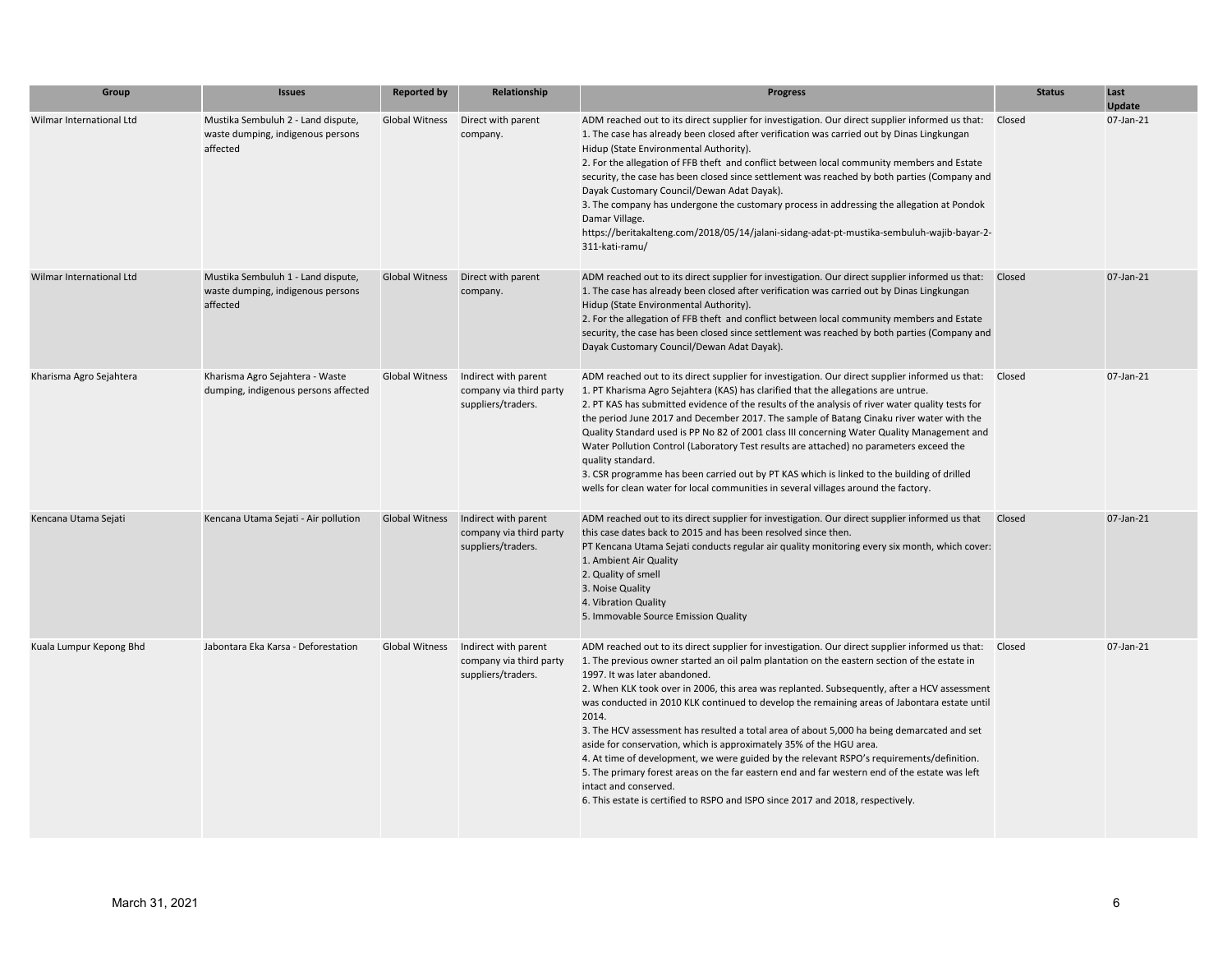| Group                                                                                                                                          | <b>Issues</b>                                                                                                                     | <b>Reported by</b>                                                   | Relationship                                                                                                          | <b>Progress</b>                                                                                                                                                                                                                                                                                                                                                                                                                                                                                                                                                                                                                                                                                                                                                                                                                                                                                                                                              | <b>Status</b> | Last<br><b>Update</b> |
|------------------------------------------------------------------------------------------------------------------------------------------------|-----------------------------------------------------------------------------------------------------------------------------------|----------------------------------------------------------------------|-----------------------------------------------------------------------------------------------------------------------|--------------------------------------------------------------------------------------------------------------------------------------------------------------------------------------------------------------------------------------------------------------------------------------------------------------------------------------------------------------------------------------------------------------------------------------------------------------------------------------------------------------------------------------------------------------------------------------------------------------------------------------------------------------------------------------------------------------------------------------------------------------------------------------------------------------------------------------------------------------------------------------------------------------------------------------------------------------|---------------|-----------------------|
| Wilmar International Ltd                                                                                                                       | Bumi Sawit Kencana - Land dispute,<br>intimidations, violent confrontation                                                        | <b>Global Witness</b>                                                | Direct with parent<br>company.                                                                                        | ADM reached out to its direct supplier for investigation. Our direct supplier informed us that all Closed<br>allegations and disputes have undergone the appropriate legal processes and/or land<br>compensation payments. Intimidations and violent confrontations were not initiated but<br>resolved by PT BSK security officers and a special operations unit of the Indonesian National<br>Police (BRIMOB). Our direct supplier also provided a detailed account of all occurences and<br>outcomes to Global Witness.                                                                                                                                                                                                                                                                                                                                                                                                                                    |               | 07-Jan-21             |
| Palm - 129 entries as listed in the<br>report                                                                                                  | Reports of land disputes, environmental Global Witness<br>infractions, human rights violations,<br>corruption, and deforestation. |                                                                      | Indirect with parent<br>company via third party<br>suppliers/traders.                                                 | ADM has launched an investigation into the 129 listed cases provided by Global Witness. ADM Under investigation<br>reached out to its direct supplier for investigation and is requesting information to clarify the<br>situations. Each case will be investigated and published in this grievance register as per<br>grievance protocol. Currently, 26 cases remain under investigation.                                                                                                                                                                                                                                                                                                                                                                                                                                                                                                                                                                    |               | 07-Jan-21             |
| Brazil - Seven properties as listed in the Reports of land clearing for soy and<br>report in the states of Mato Grosso,<br>Pará, and Tocantins | cattle                                                                                                                            | <b>Mighty Earth</b><br>Rapid Response<br>Soy and Cattle<br>Report 17 | No direct connection<br>between soy sourced by<br>ADM and the areas of<br>deforestation identified in<br>this report. | The investigation concluded that there was no sourcing from the reported deforestation areas. Monitoring<br>We will closely monitor land use change in the properties listed to make sure they are in<br>compliance with the local legislation and our No Deforestation Policy.                                                                                                                                                                                                                                                                                                                                                                                                                                                                                                                                                                                                                                                                              |               | 07-Jan-21             |
| <b>GOLDEN AGRI/ Ivo Mas Tunggal</b>                                                                                                            | Ujung Tanjung - Land grab, indigenous<br>persons affected                                                                         | Global Witness                                                       | Indirect with parent<br>company via third party<br>suppliers/traders.                                                 | ADM reached out to its direct supplier for investigation. ADM was informed by its direct<br>supplier that:<br>- The land had been acquired legally by Ivomas Tunggal and this has been explained and<br>clarified to the raiser of the grievance in a meeting facilitated by the local government in Siak<br>on 17/11/17<br>-The area of 6,505, 42 Ha is entirely within the location permit and the disposal of forest area<br>or HGU PT. Ivomas Tunggal. This is corroborated by Ministry of Forestry Decree No: 036 / Kpts<br>/ II / 90 dated January 20, 1990). The company has also provided compensation for the<br>community's land.<br>The case was brought to the RSPO. Upon consideration of the facts and evidence, the RSPO<br>discriptional than $\cos x$ . This can be found on doubter that is before $\cos x$                                                                                                                                | Closed        | 07-Dec-20             |
| <b>SIPEF</b>                                                                                                                                   | Tolan Tiga Indonesia - Land dispute,<br>evictions, criminalisation                                                                | <b>Global Witness</b>                                                | Indirect with parent<br>company via third party<br>suppliers/traders.                                                 | ADM reached out to its direct supplier for investigation. Our direct supplier informed us that<br>the articles mention a recent demonstration at the premises of PT Tolan Tiga Indonesia. This<br>was a follow up action by Kelompok Tani Bersatu (KTB) over an old claim which has gone<br>through many years of communications and has long settled in court over 10 years ago. To<br>date there have been at least 3 demonstrations, all coinciding with local political elections.<br>Although the issue has been settled legally, a group of farmers under KTB have brought up this<br>issue and utilized demonstrations as a means to communicate to PT Tolan Tiga Indonesia. It<br>was during the most recent demonstration on 13th - 18th July 2020 that two of the KTB<br>members were reported to the police for causing property damage. Based on the witness,<br>video and photographic evidence provided the police have arrested the suspects. | Closed        | 07-Dec-20             |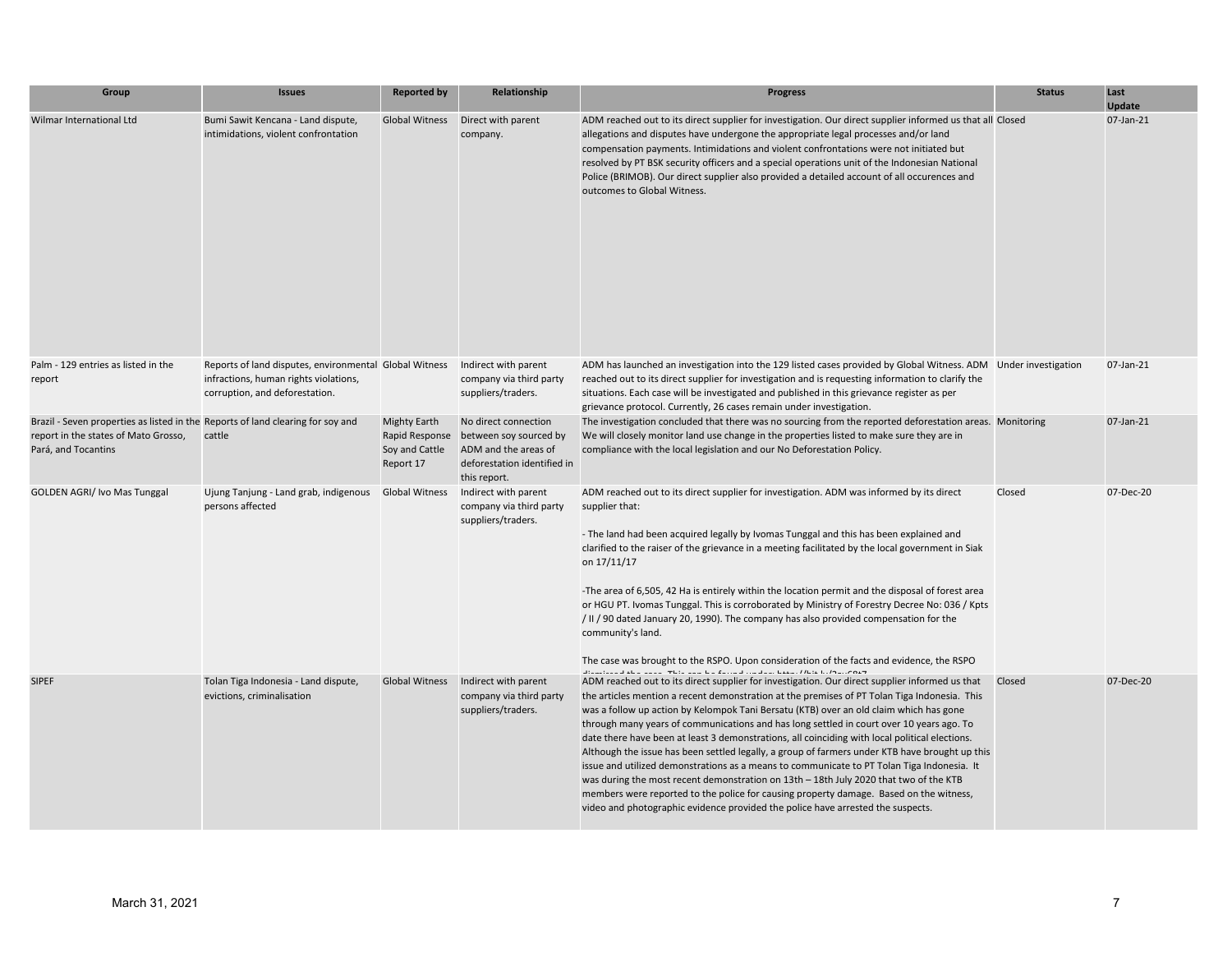| Group                  | <b>Issues</b>                                                        | <b>Reported by</b>    | Relationship                                                          | <b>Progress</b>                                                                                                                                                                                                                                                                                                                                                                                                                                                                                                                                                                                                                                                                            | <b>Status</b> | Last<br><b>Update</b> |
|------------------------|----------------------------------------------------------------------|-----------------------|-----------------------------------------------------------------------|--------------------------------------------------------------------------------------------------------------------------------------------------------------------------------------------------------------------------------------------------------------------------------------------------------------------------------------------------------------------------------------------------------------------------------------------------------------------------------------------------------------------------------------------------------------------------------------------------------------------------------------------------------------------------------------------|---------------|-----------------------|
| Tayan Bukit Sawit      | Tayan Bukit Sawit - Suspected licensing Global Witness<br>violations |                       | Indirect with parent<br>company via third party<br>suppliers/traders. | ADM reached out to its direct supplier for investigation. Our direct supplier informed us that<br>they are currently engaging with TBS and awaiting a response. ADM will continue to monitor<br>the case.                                                                                                                                                                                                                                                                                                                                                                                                                                                                                  | Monitoring    | 07-Dec-20             |
| Syaukath Agro          | Syaukath Agro - Waste dumping                                        | <b>Global Witness</b> | Indirect with parent<br>company via third party<br>suppliers/traders. | ADM reached out to its direct supplier for investigation. Our direct supplier informed us that<br>the waste-related issue has been resolved. A Liquid Waste Disposal Permit (IPLC) was issued in<br>December 2019.                                                                                                                                                                                                                                                                                                                                                                                                                                                                         | Closed        | 07-Dec-20             |
| Surya Utama Nabati     | Surya Utama Nabati - Waste dumping                                   | <b>Global Witness</b> | Indirect with parent<br>company via third party<br>suppliers/traders. | ADM reached out to its direct supplier for investigation. Our direct supplier informed us that<br>BLHD (Environmental agency in the area) has conducted an audit, and the BOD and COD levels<br>still meet the quality standard.<br>The distance between the waste pond and the well is more than 500 meters and is also<br>separated by a river.                                                                                                                                                                                                                                                                                                                                          | Closed        | 07-Dec-20             |
| Sumber Sawit Nusantara | Sumber Sawit Nusantara - Land dispute Global Witness                 |                       | Indirect with parent<br>company via third party<br>suppliers/traders. | ADM reached out to its direct supplier for investigation. Our direct supplier informed us that<br>according to SSN, the case is only a public accusation and is not based on valid evidence.<br>The DPRD member (house of representative in the area) has made a visit to the company and<br>was invited to see the conditions directly in the field and it turns out that the allegations are<br>not substantiated.                                                                                                                                                                                                                                                                       | Closed        | 07-Dec-20             |
| Rezeki Kencana         | Rezeki Kencana - Land dispute, waste<br>dumping                      | <b>Global Witness</b> | Indirect with parent<br>company via third party<br>suppliers/traders. | ADM reached out to its direct supplier for investigation. Our direct supplier informed us that<br>they conducted a site visit in 2017. Based on the assessment, an action plan and a number of<br>development programs were developed.<br>Overall, based on the visit, our direct supplier said that waste is fairly well managed. However,<br>some follow up actions were agreed upon:<br>Appoint and assign a person in charge to carry out environmental management and<br>monitoring at the unit level;<br>File records in LB3 warehouse;<br>Strengthen efforts to manage empty bunches and solid citation;<br>Our direct supplier continues to engage PT RK and monitor the progress. | Monitoring    | 07-Dec-20             |
| Raja Marga             | Raja Marga - Waste dumping                                           | <b>Global Witness</b> | Indirect with parent<br>company via third party<br>suppliers/traders. | ADM reached out to its direct supplier for investigation. Our direct supplier informed that a<br>site visit was conducted and a report and an action plan for RM was developed:<br>https://bit.ly/3nKQ6Bs<br>Our direct supplier has monitoring developments.<br>The waste dumping issue was also verified by our direct supplier. In November 2019, the<br>wastewater did not comply with quality standards, but measures were put in place in order to<br>comply with quality standards again.<br>All documentation and permits are in place.                                                                                                                                            | Closed        | 07-Dec-20             |
| Persada Alam Jaya      | Persada Alam Jaya - Purchasing FFB<br>grown illegally                | <b>Global Witness</b> | Indirect with parent<br>company via third party<br>suppliers/traders. | ADM reached out to its direct supplier for investigation. Our direct supplier informed us that<br>they conducted a site visit in 2016. Based on the assessment, an action plan and a number of<br>development programs were developed. Their development programs for PT PAJ included<br>Collaboration For Transformation (CFT), traceability training, and a special traceability program<br>called Ksatria Sawit (collaboration with our partner Koltiva)<br>PT PAJ reported to our direct supplier that it has achieved 89% TTP for the period of Jan-Jun<br>2020 and is on track to achieve 100% traceability by end 2020.                                                             | Monitoring    | 07-Dec-20             |
| Parasawita             | Parasawita - Land dispute, evictions,<br>criminalization             | <b>Global Witness</b> | Indirect with parent<br>company via third party<br>suppliers/traders. | ADM reached out to its direct supplier for investigation. Our direct supplier informed us that<br>the news are related to PT Rapala (not Parawasita). The area used to be part of PT Parasawita<br>but has been sold to PT Rapala.                                                                                                                                                                                                                                                                                                                                                                                                                                                         | Closed        | 07-Dec-20             |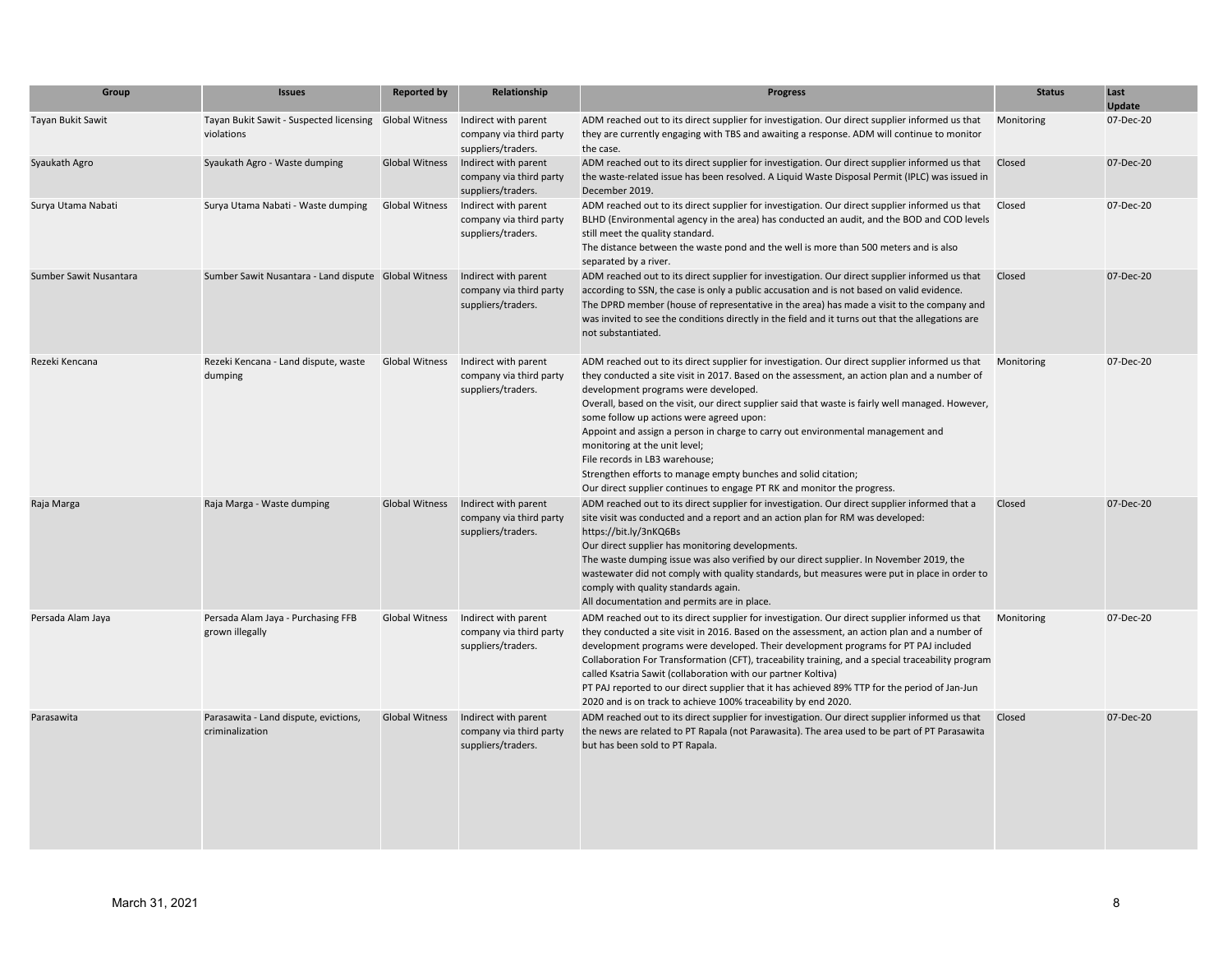| Group                           | <b>Issues</b>                                                                                  | <b>Reported by</b>    | Relationship                                                          | <b>Progress</b>                                                                                                                                                                                                                                                                                                                                                                                                                                                                                                                                                                                                                                                                                                                                                                                                                                                                                                                                                                                                                      | <b>Status</b> | Last<br>Update |
|---------------------------------|------------------------------------------------------------------------------------------------|-----------------------|-----------------------------------------------------------------------|--------------------------------------------------------------------------------------------------------------------------------------------------------------------------------------------------------------------------------------------------------------------------------------------------------------------------------------------------------------------------------------------------------------------------------------------------------------------------------------------------------------------------------------------------------------------------------------------------------------------------------------------------------------------------------------------------------------------------------------------------------------------------------------------------------------------------------------------------------------------------------------------------------------------------------------------------------------------------------------------------------------------------------------|---------------|----------------|
| Multiguna Lestari Abadi         | Multiguna Lestari Abadi - Waste<br>dumping                                                     | Global Witness        | Indirect with parent<br>company via third party<br>suppliers/traders. | ADM reached out to its direct supplier for investigation. Our direct supplier informed us that<br>based on the Scofindo Lab test, all quality standards are still in accordance with the standards.<br>However, MLA also realizes that the Reteh River is widely used by people who bathe and are<br>used for drinking water as well, therefore MLA makes land applications to plantations around<br>the factory for liquid waste disposal.<br>MLA has also been checked by the Dinas Lingkungan Provinsi (the Environmental Agency) and<br>the results are clear.                                                                                                                                                                                                                                                                                                                                                                                                                                                                   | Closed        | 07-Dec-20      |
| Minanga Ogan                    | Minanga Ogan - Land dispute                                                                    | Global Witness        | Indirect with parent<br>company via third party<br>suppliers/traders. | ADM reached out to its direct supplier for investigation. Our direct supplier informed us that<br>employee payroll is usually carried out between the 20th to the end of the following month<br>(for payment of the previous month's period). For example, May 2019 wages are paid from<br>June 20 to the end of June with a separate payment according to Employee status in order to<br>facilitate the implementation.<br>Due to the company's financial situation (especially in semester 1 of 2019), the payroll period<br>has been postponed and this has been communicated to the employees.<br>Due to the postponement, a review has been carried out regarding the implementation of the<br>employee's salary by considering the company's financial condition and the employee's needs.<br>Finally, as also stated in the news, the realization of payroll can be completed on Friday, May<br>31, 2019 together with the realization of the overall employee THR payment (allowance for<br>celebrating Idul Fitri Holiday). | Closed        | 07-Dec-20      |
| Sumber Jaya Indahnusa           | Kota Tergah - Land dispute, indigenous Global Witness Indirect with parent<br>persons affected |                       | company via third party<br>suppliers/traders.                         | ADM reached out to its direct supplier for investigation. Our direct supplier informed us that<br>land compensation for the community has been carried out. The HGU permit expires in 2021,<br>our direct supplier recommends that 500 ha of land claimed by the Malay community be used<br>as plasma as a conflict resolution effort, even though the company had previously provided<br>plasma with an area of approximately 5000 ha.<br>The company wants to maintain the 500 ha because the land is in the HGU which will be<br>extended. Therefore our direct supplier also suggests that SJI identify the history of land<br>ownership of 500 ha when it was first obtained and identification of Malay tribes about their<br>relationship with the original owner of the land (from which tribe, is it recognized by the<br>district / provincial customary institutions) and conduct participatory CSR (social) programme<br>analysis with communities affected by company activities.                                       | Monitoring    | 07-Dec-20      |
| Ja Wattie/ Kintap Jaya Wattindo | Kintap Jaya Wattindo - Land dispute,<br>criminalisation, deforestation                         | Global Witness        | Indirect with parent<br>company via third party<br>suppliers/traders. | ADM reached out to its direct supplier for investigation. Our direct supplier informed us that<br>the the company has withdrawn from the area and there are local rules and institution set up<br>to protect community rights.                                                                                                                                                                                                                                                                                                                                                                                                                                                                                                                                                                                                                                                                                                                                                                                                       | Closed        | 07-Dec-20      |
| Indomas Mitra Teknik            | Indomas Mitra Teknik - Deforestation                                                           | <b>Global Witness</b> |                                                                       | A site visit was conducted in 2018, which verified that PT IMT did not source from PT Laot<br>Bangko: https://bit.ly/3ecJffi                                                                                                                                                                                                                                                                                                                                                                                                                                                                                                                                                                                                                                                                                                                                                                                                                                                                                                         | Closed        | 07-Dec-20      |
| Hutan Alam Lestari              | Hutan Alam Lestari - Land dispute                                                              | <b>Global Witness</b> | Indirect with parent<br>company via third party<br>suppliers/traders. | ADM reached out to its direct supplier for investigation. Our direct supplier informed us that<br>based on the recommendation from the Forestry Service, it was stated that the PT. HAL is<br>located in the APL area covering 4,690 hectares and in the Production Forest Area covering an<br>area of 1,310 hectares. The part of the land that is included in the Production Forest area is not<br>cultivated.                                                                                                                                                                                                                                                                                                                                                                                                                                                                                                                                                                                                                     | Closed        | 07-Dec-20      |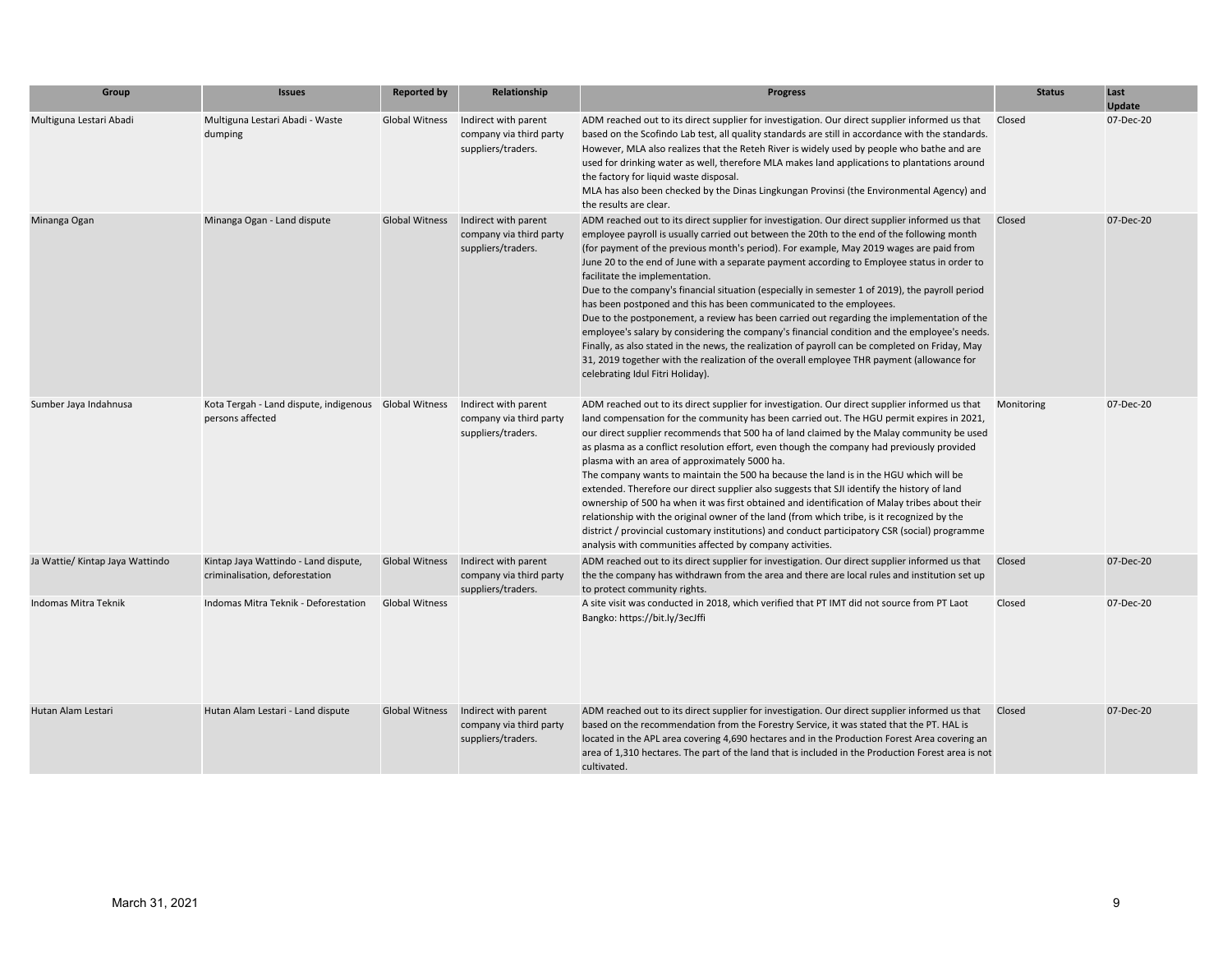| Group                            | <b>Issues</b>                                                    | <b>Reported by</b>    | Relationship                                                          | <b>Progress</b>                                                                                                                                                                                                                                                                                                                                                                                                                                                                                                                                                                                                                                                                                                                                                                                                                                                                                                                                                                                                                                                                                                                        | <b>Status</b> | Last<br><b>Update</b> |
|----------------------------------|------------------------------------------------------------------|-----------------------|-----------------------------------------------------------------------|----------------------------------------------------------------------------------------------------------------------------------------------------------------------------------------------------------------------------------------------------------------------------------------------------------------------------------------------------------------------------------------------------------------------------------------------------------------------------------------------------------------------------------------------------------------------------------------------------------------------------------------------------------------------------------------------------------------------------------------------------------------------------------------------------------------------------------------------------------------------------------------------------------------------------------------------------------------------------------------------------------------------------------------------------------------------------------------------------------------------------------------|---------------|-----------------------|
| Garuda Food/ Garuda Bumi Perkasa | Garuda Bumi Perkasa - Land dispute,<br>waste dumping             | Global Witness        | Indirect with parent<br>company via third party<br>suppliers/traders. | ADM reached out to its direct supplier for investigation. Our direct supplier informed us that<br>they conducted a site visit in 2017. Based on the assessment, an action plan and a number of<br>development programs were developed.<br>The main problem that has emerged in publicly reported information (which has been<br>confirmed) is complaints from residents regarding environmental issues. Tracing results with<br>stakeholders indicated that the main problem was poor social relations with the village head,<br>who played a role in the Mesuji area. The mill has fixed the problem and currently relations<br>with the community are quite good.                                                                                                                                                                                                                                                                                                                                                                                                                                                                    | Monitoring    | 07-Dec-20             |
| Citra Sawit Harum                | Citra Sawit Harum - Land dispute,<br>indigenous persons affected | <b>Global Witness</b> | Indirect with parent<br>company via third party<br>suppliers/traders. | ADM reached out to its direct supplier for investigation. Our direct supplier informed us that<br>CSH has committed to its NDPE policy:<br>The status of the Citra Harum Sawit SHM land is APL (non-forest estate land) and there used to<br>be community rubber plants, but the area was controlled by the surrounding village<br>community.<br>Citra Harum Sawit stated that in SHM there had never been any conflicts with indigenous<br>peoples, and there were no indigenous people living in SHM.<br>For the surrounding village community, Citra Harum Sawit also recruits them as employees.<br>Our direct supplier also works with local communities to transport FFB.                                                                                                                                                                                                                                                                                                                                                                                                                                                        | Closed        | 07-Dec-20             |
| Ciptamas Bumi Selaras            | Ciptamas Bumi Selaras - Land dispute,<br>waste dumping           | <b>Global Witness</b> | Indirect with parent<br>company via third party<br>suppliers/traders. | ADM reached out to its direct supplier for investigation. Our direct supplier informed us that<br>the Bengkulu Province Horticultural and Plantation Food Crops Office conducted mediation<br>during a meeting on April 4, 2019 which was attended by community representatives from<br>Kulik Sialang Hamlet, PT CBS, Kaur Regency Land Office, POLDA Bengkulu, and the Agriculture<br>Office of Kaur Regency. The results of the meeting are as follows:<br>1. PT CBS participated in the clarification by facilitating land measurement activities for the<br>people of Kulik Sialang Hamlet around the PT CBS concession area, where part of the land<br>belonging to the Dusun Kulik Sialang community that does not overlap with the PT CBS HGU is<br>immediately processed in the application for certificates and land certificates has been<br>published and submitted to the people of Kulik Sialang Hamlet in 2019.<br>2. PT CBS asks the people of Dusun Kulik sialang if there is Terasir land in the PT CBS concession<br>area to be able to chow a conv of proof of their land ownerchin for clarification with proof of | Closed        | 07-Dec-20             |
| Campang Tiga                     | Campang Tiga - Land dispute                                      | <b>Global Witness</b> | Indirect with parent<br>company via third party<br>suppliers/traders. | ADM reached out to its direct supplier for investigation. Our direct supplier informed us that<br>they conducted a site visit in 2016. Based on the assessment, an action plan and a number of<br>development programs were developed. PT Campang Tiga (CT) explained to our direct supplier<br>that the incident was related to a land dispute with another company.<br>The incident was reported to the police. A mediation process was also initiated by the South<br>Sumatera Provincial Government.<br>Our direct supplier requested further information and documents from CT, as well as checking<br>other sources to verify the information.<br>In 2016, our direct supplier met with CT and was told that it is pursuing mediation with the<br>local community. It had also started legal proceedings against the company which is alleged to<br>be involved in the incident. CT will make a public announcement when the verdict is issued by<br>court ADM continues to monitor the case                                                                                                                                     | Monitoring    | 07-Dec-20             |
| Beurata Subur Persada            | Beurata Subur Persada - Waste<br>dumping                         | <b>Global Witness</b> |                                                                       | Our direct supplier states that BSP has been engaged with since 2016/2017. A verification visit Closed<br>was conducted in 2017 to follow up on a proposed action plan: http://bit.ly/2Kpq2tj<br>A moratorium and NDPE commitment has been in place since early 2020:<br>https://bit.ly/2Hlr1du<br>The overflow occurred due to heavy rain which the embankment (tanggul) could not<br>withstand. The embankment has been raised and built with better materials.                                                                                                                                                                                                                                                                                                                                                                                                                                                                                                                                                                                                                                                                      |               | 07-Dec-20             |
| Berkat Sawit Sejahtera           | Berkat Sawit Sejahtera (Inhil) - Land<br>dispute                 | <b>Global Witness</b> | Indirect with parent<br>company via third party<br>suppliers/traders. | Research on this case has shown that the main issue raised is that BSS does not know whom to Closed<br>compensate. BSS paid for the land they operate on and are willing to compensate those who<br>should be compensated.                                                                                                                                                                                                                                                                                                                                                                                                                                                                                                                                                                                                                                                                                                                                                                                                                                                                                                             |               | 07-Dec-20             |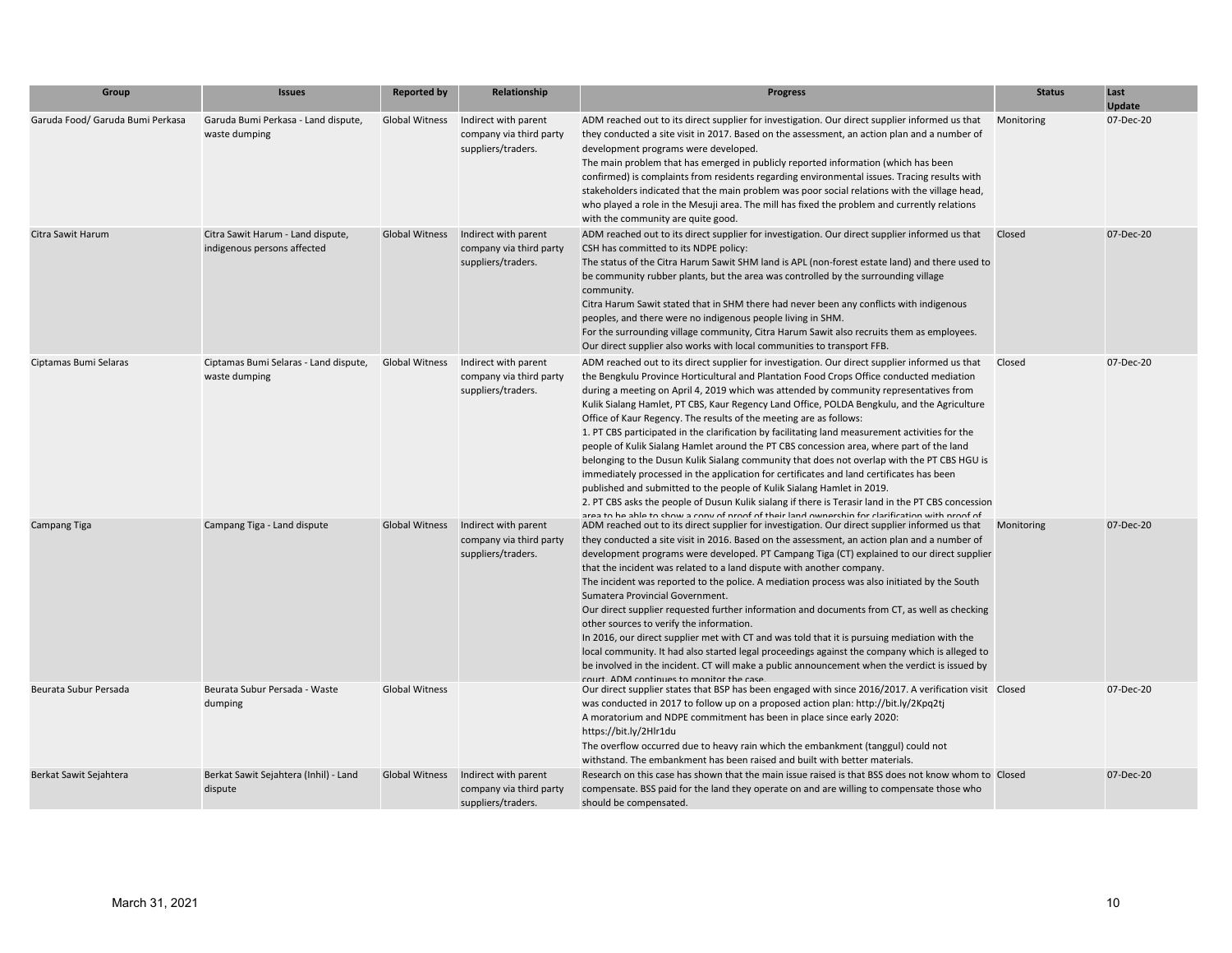| Group                       | <b>Issues</b>                                                                                         | <b>Reported by</b>    | Relationship                                                          | <b>Progress</b>                                                                                                                                                                                                                                                                                                                                                                                                                                                                                                                                                                                                                                                                                                                                                                                                                                                                                                                                                                                                                                                                                                                                                                                                                                                                                                                                                                                                                  | <b>Status</b> | Last<br><b>Update</b> |
|-----------------------------|-------------------------------------------------------------------------------------------------------|-----------------------|-----------------------------------------------------------------------|----------------------------------------------------------------------------------------------------------------------------------------------------------------------------------------------------------------------------------------------------------------------------------------------------------------------------------------------------------------------------------------------------------------------------------------------------------------------------------------------------------------------------------------------------------------------------------------------------------------------------------------------------------------------------------------------------------------------------------------------------------------------------------------------------------------------------------------------------------------------------------------------------------------------------------------------------------------------------------------------------------------------------------------------------------------------------------------------------------------------------------------------------------------------------------------------------------------------------------------------------------------------------------------------------------------------------------------------------------------------------------------------------------------------------------|---------------|-----------------------|
| Bengkulu Sawit Lestari      | Bengkulu Sawit Lestari - Land dispute,<br>waste dumping                                               | <b>Global Witness</b> | Indirect with parent<br>company via third party<br>suppliers/traders. | ADM reached out to its direct supplier for investigation. Our direct supplier informed us that<br>they conducted a site visit in 2016. Based on the assessment, an action plan and a number of<br>development programs were developed.<br>The land dispute is being verified in the field. The location permit has indeed expired, but it has<br>no impact on operations because they already have an IUPB. A location permit is only a<br>preliminary permit from the regional government to initiate the compensation process.<br>Currently in the verification process with the village head and local community leaders. The<br>audit team is still on the plantation. So the results of the investigation are not final.<br>Our direct supplier also informed us that the news on waste was incorrect. Based on the<br>Decree of the Minister of Environment and Forestry no SK.696 / Menlhk / Setjen / Kum.1 /<br>12/2017 dated 15 December 2017, the results of the performance improvement assessment<br>(Proper) program have been issued and PT. BSL gets the blue proper.<br>PT BSL mill is a is used as a pilot in South Bengkulu regarding waste management.<br>After the news appeared in the newspaper, the BSL team contacted the local environmental<br>agency. The results of the examination found that the upstream and downstream river water<br>in the waste storage outlet was in line with the standard. | Monitoring    | 07-Dec-20             |
| Paramitra Internusa Pratama | Belian Mill - Land dispute, deforestation Global Witness                                              |                       | Indirect with parent<br>company via third party<br>suppliers/traders. | ADM reached out to its direct supplier for investigation. Our direct supplier informed us that<br>they notified the Forest Peoples Programme (FPP) and the RSPO of its intention to submit New<br>Planting Procedure (NPP) documents for plasma development in PT Paramitra Internusa<br>Pratama (PT PIP) following public consultations. The RSPO informed our direct supplier that<br>plasma development in PT PIP can proceed. Our direct supplier continues active dialogue with<br>the FPP.                                                                                                                                                                                                                                                                                                                                                                                                                                                                                                                                                                                                                                                                                                                                                                                                                                                                                                                                 | Closed        | 07-Dec-20             |
| Kencana Persada Nusantara   | Arya Rama Prakarsa - Land dispute,<br>deforestation                                                   | <b>Global Witness</b> | Indirect with parent<br>company via third party<br>suppliers/traders. | This case was reported to law enforcement and went through the due process of law. ADM<br>considers this case closed.                                                                                                                                                                                                                                                                                                                                                                                                                                                                                                                                                                                                                                                                                                                                                                                                                                                                                                                                                                                                                                                                                                                                                                                                                                                                                                            | Closed        | 07-Dec-20             |
| Archipelago Timur Abadi     | Archipelago Timur Abadi - Land dispute Global Witness                                                 |                       | Indirect with parent<br>company via third party<br>suppliers/traders. | This case was reported to law enforcement and went through the due process of law. ADM<br>considers this case closed.                                                                                                                                                                                                                                                                                                                                                                                                                                                                                                                                                                                                                                                                                                                                                                                                                                                                                                                                                                                                                                                                                                                                                                                                                                                                                                            | Closed        | 07-Dec-20             |
| Angso Duo Sawit/Mewah       | Angso Duo Sawit - Land dispute                                                                        | Global Witness        | Indirect with parent<br>company via third party<br>suppliers/traders. | ADM reached out to its direct supplier for investigation. Our direct supplier informed us that<br>they conducted a site visit in 2016. Based on the assessment, an action plan and a number of<br>development programs were developed. The report provided further recommendations to<br>enable PT ADS and its supply chains to implement remedial practices. The corrective actions<br>are intended as an opportunity to work together with ADM's direct supplier to make<br>transformations throughout their sunnly chain to meet its sustainability nolicy                                                                                                                                                                                                                                                                                                                                                                                                                                                                                                                                                                                                                                                                                                                                                                                                                                                                    | Closed        | 07-Dec-20             |
| Agro Wijaya Industri        | Agro Wijaya Industri - Waste dumping,<br>operating without a permit                                   | <b>Global Witness</b> | Indirect with parent<br>company via third party<br>suppliers/traders. | ADM reached out to its direct supplier for investigation. Our direct supplier informed us that<br>the DPRD (a member of the house of people representative in the region) has made an<br>inspection visit to PT AWI together with the Environment Agency in Merangin. From the results<br>of the PT AWI waste sample test, it is within the acceptable limits.                                                                                                                                                                                                                                                                                                                                                                                                                                                                                                                                                                                                                                                                                                                                                                                                                                                                                                                                                                                                                                                                   | Closed        | 07-Dec-20             |
| Adimulia                    | Adimulia Agrolestari - Land dispute,<br>watershed violations                                          | <b>Global Witness</b> | Indirect with parent<br>company via third party<br>suppliers/traders. | ADM reached out to its direct supplier for investigation. Our direct supplier informed us that Closed<br>they reached out to AA, who confirmed that the watershed is no longer a problem. It has been<br>managhed according to applicable protocol. AA is ISPO certified and regularly audited by the<br>ISPO. Therefore, all protocols, epsecially those related to waste management have been<br>addressed through supervision of the ISPO auditors.                                                                                                                                                                                                                                                                                                                                                                                                                                                                                                                                                                                                                                                                                                                                                                                                                                                                                                                                                                           |               | 07-Dec-20             |
| Abdi Budi Mulia             | Abdi Budi Mulia 2 - Land dispute, waste Global Witness<br>dumping, other environmental<br>infractions |                       | Indirect with parent<br>company via third party<br>suppliers/traders. | ADM reached out to its direct supplier for investigation. Our direct supplier informed us that<br>they conducted a site visit in 2015. Based on the assessment, an action plan and a number of<br>development programs were developed. PT ABM confirmed to our direct supplier that they do<br>not have a waste problem, and that all issues regarding community demonstrations were<br>submitted to the responsible authorities.                                                                                                                                                                                                                                                                                                                                                                                                                                                                                                                                                                                                                                                                                                                                                                                                                                                                                                                                                                                                | Closed        | 07-Dec-20             |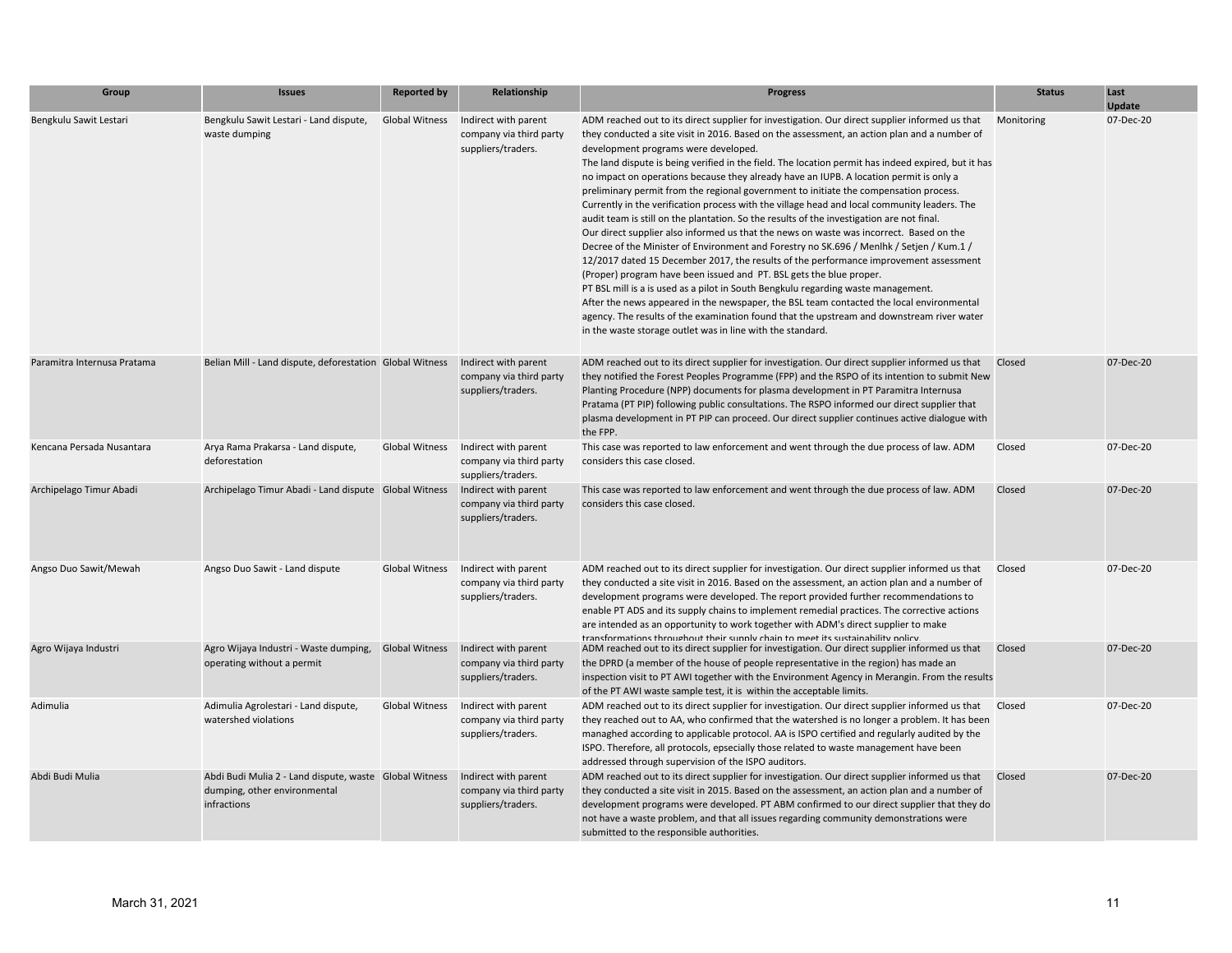| Group                                                                                                                        | <b>Issues</b>                                                                                                                                                          | <b>Reported by</b>                                                   | Relationship                                                                                                          | <b>Progress</b>                                                                                                                                                                                                                                                                                                                                                                                                                                                                                                                                                                                                                                                                                                                                                                                    | <b>Status</b> | Last<br>Update |
|------------------------------------------------------------------------------------------------------------------------------|------------------------------------------------------------------------------------------------------------------------------------------------------------------------|----------------------------------------------------------------------|-----------------------------------------------------------------------------------------------------------------------|----------------------------------------------------------------------------------------------------------------------------------------------------------------------------------------------------------------------------------------------------------------------------------------------------------------------------------------------------------------------------------------------------------------------------------------------------------------------------------------------------------------------------------------------------------------------------------------------------------------------------------------------------------------------------------------------------------------------------------------------------------------------------------------------------|---------------|----------------|
| Abdi Budi Mulia                                                                                                              | Abdi Budi Mulia 1- Land dispute, waste Global Witness<br>dumping, other environmental<br>infractions                                                                   |                                                                      | Indirect with parent<br>company via third party<br>suppliers/traders.                                                 | ADM reached out to its direct supplier for investigation. Our direct supplier informed us that<br>they conducted a site visit in 2015. Based on the assessment, an action plan and a number of<br>development programs were developed. PT ABM confirmed to our direct supplier that they do<br>not have a waste problem, and that all issues regarding community demonstrations were<br>submitted to the responsible authorities.                                                                                                                                                                                                                                                                                                                                                                  | Closed        | 07-Dec-20      |
| Sime Darby                                                                                                                   | The mill Lavang (SOU 31) seems to be<br>linked to deforestation in the Layang<br>estate concession                                                                     | Actiam                                                               | Indirect with parent<br>company via third party<br>suppliers/traders.                                                 | ADM reached out to its direct supplier for investigation. Our direct supplier informed that their Closed<br>team has checked and confirmed that the clearings detected happened outside of Sime Darby<br>Plantation's Lavang estate boundary. The boundary marked by GFW in blue is not accurate as<br>it overlapped with the boundary of a neighbour (external party) by the name of Warisan Sedar.<br>The clearings detected are in Warisan Sedar's concession. For the estate boundary, you may<br>look up Sime Darby's Layang estate on their Crosscheck 2.0, which is their open source online<br>traceability tool at the below link. In the search box, type in "E.Layang":<br>https://sd-<br>platinum.maps.arcgis.com/apps/webappviewer/index.html?id=e29b476ae8c64e5e875cdfa8fc<br>0ab731 |               | 07-Dec-20      |
| Tradewinds Plantation Phd.                                                                                                   | The mill Binu Plantations seems to be<br>linked to deforestation in the Binu<br>Plantations Bhd. Sdn. concession.                                                      | Actiam                                                               | Indirect with parent<br>company via third party<br>suppliers/traders.                                                 | ADM reached out to its direct supplier for investigation. Our direct supplier informed us that<br>they engaged with Tradewinds who clarified that their team conducted ground verification of<br>the area and confirmed that there is no clearing within Binu Plantation. The reported clearing<br>happened outside Binu Plantation's concession which was carried out by external parties/local<br>community.                                                                                                                                                                                                                                                                                                                                                                                     | Closed        | 07-Dec-20      |
| Not Applicable                                                                                                               | Reports of Human Rights Violations in<br>the Xinjiang Uygur Autonomous Region                                                                                          | Bell                                                                 | No identifiable direct or<br>indirect connection<br>between ADM and the<br>region.                                    | ADM investigated any possible links to sourcing from the region in question. There are no<br>direct links, and no identifiable indirect links. The vast majority of ADM's indirect purchasing<br>process in the APAC region contains a compliance clause/human right clauses. ADM is<br>currently in process of publishing standard indirect purchasing terms and conditions for the<br>APAC region containing a human rights clause.                                                                                                                                                                                                                                                                                                                                                              | Monitoring    | 07-Dec-20      |
| PT Teupin Lada                                                                                                               | The company was found to be sourcing RAN - Rainforest Indirect with parent<br>from PT Indo Alam, who violates NDPE Action Network company via third party<br>policies. |                                                                      | suppliers/traders.                                                                                                    | ADM reached out to its direct supplier for investigation. Our direct supplier informed us that<br>they have met and engaged with PT Teupin Lada on this issues. They agreed to cease sourcing<br>from PT Indo Alam effective immediately. ADM will continue to monitor the supplier.                                                                                                                                                                                                                                                                                                                                                                                                                                                                                                               | Monitoring    | 06-Nov-20      |
| Brazil - Eleven properties as listed in<br>the report in the municipalities of<br>Bahia, Pará, Maranhão, and Mato<br>Grosso. | Reports of land clearing for soy and<br>cattle                                                                                                                         | <b>Mighty Earth</b><br>Rapid Response<br>Soy and Cattle<br>Report 14 | No direct connection<br>between soy sourced by<br>ADM and the areas of<br>deforestation identified in<br>this report. | The investigation concluded that there was no sourcing from the reported deforestation areas. Monitoring<br>We will closely monitor land use change in the properties listed to make sure they are in<br>compliance with the local legislation and our No Deforestation Policy.                                                                                                                                                                                                                                                                                                                                                                                                                                                                                                                    |               | 06-Nov-20      |
| Brazil - Ten properties as listed in the<br>report in the state of Mato Grosso                                               | Reports of land clearing for soy and<br>cattle                                                                                                                         | <b>Mighty Earth</b><br>Rapid Response<br>Soy and Cattle<br>Report 16 | No direct connection<br>between soy sourced by<br>ADM and the areas of<br>deforestation identified in<br>this report. | The investigation concluded that there was no sourcing from the reported deforestation areas. Monitoring<br>We will closely monitor land use change in the properties listed to make sure they are in<br>compliance with the local legislation and our No Deforestation Policy.                                                                                                                                                                                                                                                                                                                                                                                                                                                                                                                    |               | 06-Nov-20      |
| Rimbunan Hijau                                                                                                               | Reports of deforestation and/or<br>peatland development in the following<br>concessions:<br>- PJP Pelita Lundu Plantation Sdn Bhd                                      | <b>Mighty Earth</b><br>Rapid Response<br>Report 29                   | Indirect with parent<br>company via third party<br>suppliers/traders.                                                 | ADM reached out to direct supplier for investigation. Our direct supplier informed us that the  Closed<br>land is still owned by local smallholders, not by PJP Pelita Lundu Plantation Sdn Bhd. The land<br>clearing was conducted by the local smallholders.                                                                                                                                                                                                                                                                                                                                                                                                                                                                                                                                     |               | 31-Aug-20      |
| Mulia Sawit Agro Lestari (MSAL)                                                                                              | Reports of deforestation, clearance<br>prep/Stacking line in the following<br>concessions:<br>- PT Persada Sejahtera Agro Makmur                                       | <b>Mighty Earth</b><br>Rapid Response<br>Report 22                   | No direct or indirect<br>connection between ADM<br>and the parent company<br>or mill.                                 | ADM adopts a no buy position on the company.                                                                                                                                                                                                                                                                                                                                                                                                                                                                                                                                                                                                                                                                                                                                                       | Suspended     | 31-Aug-20      |
| Wings Group Indonesia                                                                                                        | Reports of deforestation in the<br>following concessions:<br>-PT Sentosa Suksesutama                                                                                   | <b>Mighty Earth</b><br>Rapid Response<br>Report 12                   | No direct or indirect<br>connection between ADM<br>and the parent company<br>or mill.                                 | ADM, its direct supplier, and the Wings Group discussed previous allegations and the progress  Closed<br>made by the Wings Group since its suspension by ADM trough a video call. ADM was satisfied<br>that its re-entry criteria was met. HCSA assessments and concession/HGU maps were shared.                                                                                                                                                                                                                                                                                                                                                                                                                                                                                                   |               | 31-Aug-20      |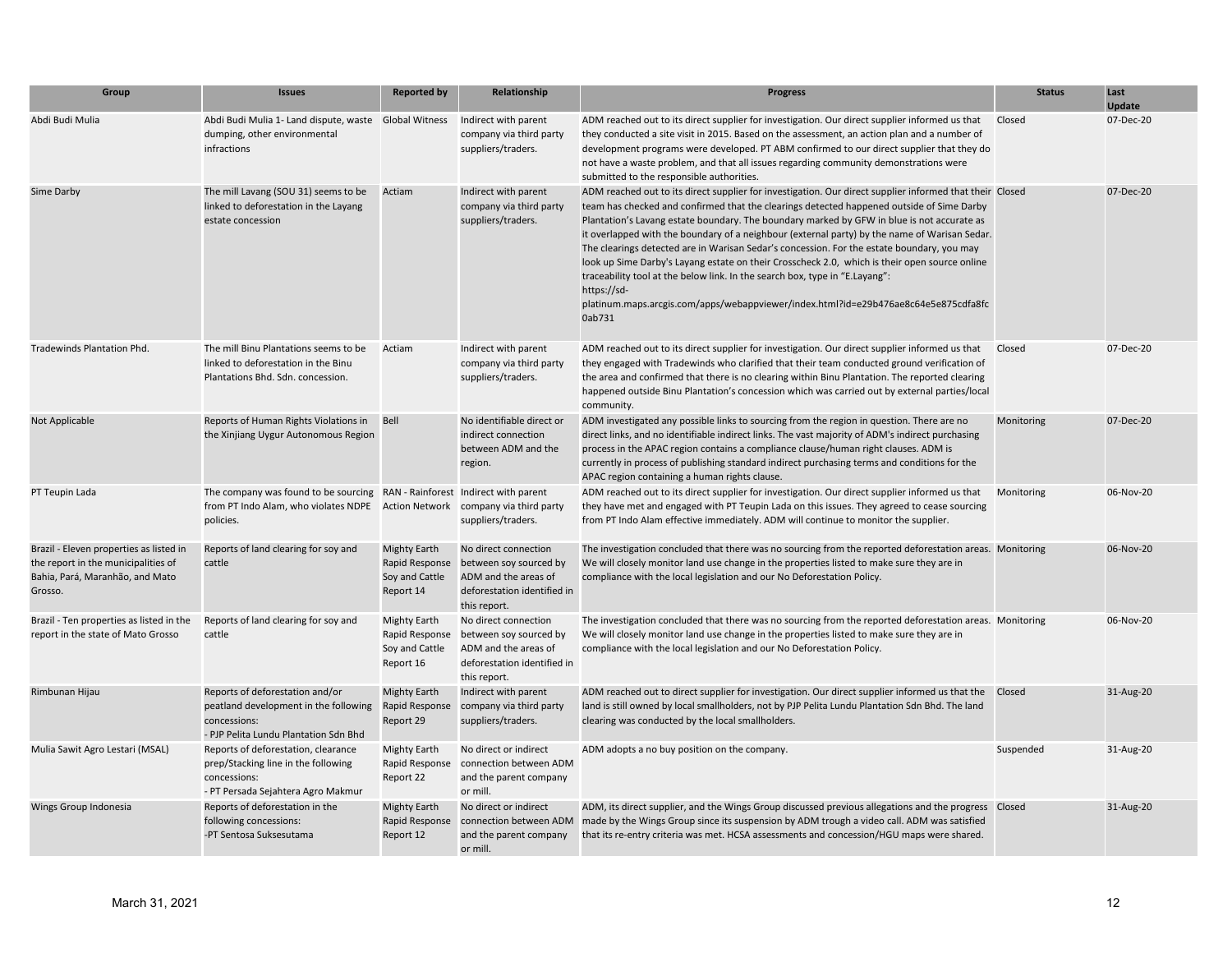| Group                                                                                                                                      | <b>Issues</b>                                                                                                                                               | <b>Reported by</b>                                                                            | Relationship                                                                                                          | <b>Progress</b>                                                                                                                                                                                                                                                                 | <b>Status</b> | Last<br><b>Update</b> |
|--------------------------------------------------------------------------------------------------------------------------------------------|-------------------------------------------------------------------------------------------------------------------------------------------------------------|-----------------------------------------------------------------------------------------------|-----------------------------------------------------------------------------------------------------------------------|---------------------------------------------------------------------------------------------------------------------------------------------------------------------------------------------------------------------------------------------------------------------------------|---------------|-----------------------|
| Mulia Sawit Group                                                                                                                          | Reports of peat development, peat<br>forest development, clearance<br>prep/Stacking lines in the following<br>concessions:<br>- PT Persada Era Agro Kencana | <b>Mighty Earth</b><br>Rapid Response<br>12, 15, 17, 18,<br>20, 22, 23, 24,<br>25, 27, 28, 29 | No direct or indirect<br>connection between ADM<br>Report 9, 10, 11, and the parent company<br>or mill.               | ADM adopts a no buy position on the company.                                                                                                                                                                                                                                    | Suspended     | 31-Aug-20             |
| Brazil - Eleven properties as listed in<br>the report in the municipalities of<br>Piauí, Bahia, Maranhão, and Mato<br>Grosso.              | Reports of land clearing for soy and<br>cattle                                                                                                              | <b>Mighty Earth</b><br>Rapid Response<br>Soy and Cattle<br>Report 13                          | No direct connection<br>between soy sourced by<br>ADM and the areas of<br>deforestation identified in<br>this report. | The investigation concluded that there was no sourcing from the reported deforestation areas. Monitoring<br>We will closely monitor land use change in the properties listed to make sure they are in<br>compliance with the local legislation and our No Deforestation Policy. |               | 31-Aug-20             |
| Brazil - Ten properties as listed in the<br>report in the municipalities of Piauí,<br>Bahia, Maranhão, Mato Grosso, Pará,<br>and Tocantins | Reports of land clearing for soy and<br>cattle                                                                                                              | <b>Mighty Earth</b><br>Rapid Response<br>Soy and Cattle<br>Report 12                          | No direct connection<br>between soy sourced by<br>ADM and the areas of<br>deforestation identified in<br>this report. | The investigation concluded that there was no sourcing from the reported deforestation areas. Monitoring<br>We will closely monitor land use change in the properties listed to make sure they are in<br>compliance with the local legislation and our No Deforestation Policy. |               | 31-Aug-20             |
| Brazil - Thirteen properties as listed in<br>the report in the municipalities of<br>Piauí, Bahia, Maranhão, and Tocantins                  | Reports of land clearing for soy and<br>cattle                                                                                                              | <b>Mighty Earth</b><br>Rapid Response<br>Soy and Cattle<br>Report 11                          | No direct connection<br>between soy sourced by<br>ADM and the areas of<br>deforestation identified in<br>this report. | The investigation concluded that there was no sourcing from the reported deforestation areas. Monitoring<br>We will closely monitor land use change in the properties listed to make sure they are in<br>compliance with the local legislation and our No Deforestation Policy. |               | 31-Aug-20             |
| Paraguay - Twelve properties as listed<br>in the report in the municipalities of<br>Boquerón, Alto Paraguay, and<br>Presidente Hayes.      | Reports of land clearing for soy and<br>cattle                                                                                                              | <b>Mighty Earth</b><br>Rapid Response<br>Soy and Cattle<br>Report 15                          | No direct connection<br>between soy sourced by<br>ADM and the areas of<br>deforestation identified in<br>this report. | The investigation concluded that there was no sourcing from the reported deforestation areas. Monitoring<br>We will closely monitor land use change in the properties listed to make sure they are in<br>compliance with the local legislation and our No Deforestation Policy. |               | 31-Aug-20             |
| PT.Socfindo                                                                                                                                | • Risk of sourcing from the Singkil-<br>Bengkung region of the Leuser<br>Ecosystem                                                                          |                                                                                               | RAN - Rainforest Indirect via third party<br>Action Network suppliers/traders                                         | ADM conducted a risk analysis of its mill list using the Global Forest Watch Pro Palm Risk<br>Analysis Tool. Socfindo (Aek Loba) and Socfindo (Pks Tanah Gambus) both have a low overall<br>threat index value. ADM will continue to monitor the development of these values.   | Monitoring    | 31-Jul-20             |
| PT. Delima Makmur                                                                                                                          | . Risk of sourcing from the Singkil-<br>Bengkung region of the Leuser<br>Ecosystem                                                                          |                                                                                               | RAN - Rainforest Indirect via third party<br>Action Network suppliers/traders                                         | ADM conducted a risk analysis of its mill list using the Global Forest Watch Pro Palm Risk<br>Analysis Tool. PT Delima Makmur has a low overall threat index value. ADM will continue to<br>monitor the development of these values.                                            | Monitoring    | 31-Jul-20             |
| PT. Perkebunan Lembah Bakti II                                                                                                             | • Risk of sourcing from the Singkil-<br>Bengkung region of the Leuser<br>Ecosystem                                                                          |                                                                                               | RAN - Rainforest Indirect via third party<br>Action Network suppliers/traders                                         | PT Perkebunan Lembah Bakti II does not appear in ADM's mill list. However, ADM will continue Closed<br>to monitor high risk mills through a risk analysis of its mill list using the Global Forest Watch<br>Pro Palm Risk Analysis Tool.                                        |               | $31$ -Jul-20          |
| Surya Dumai                                                                                                                                | Reports of clearance prep/stacking lines Mighty Earth<br>in the following concessions:<br>- PT Kalimantan Agro Kencana                                      | Rapid Response<br>Report 20                                                                   | Indirect with parent<br>company via third party<br>suppliers/traders.                                                 | ADM reached out to direct supplier for investigation. Our direct supplier informed us that PT<br>KAK is not part of Surya Dumai.                                                                                                                                                | Closed        | 31-Jul-20             |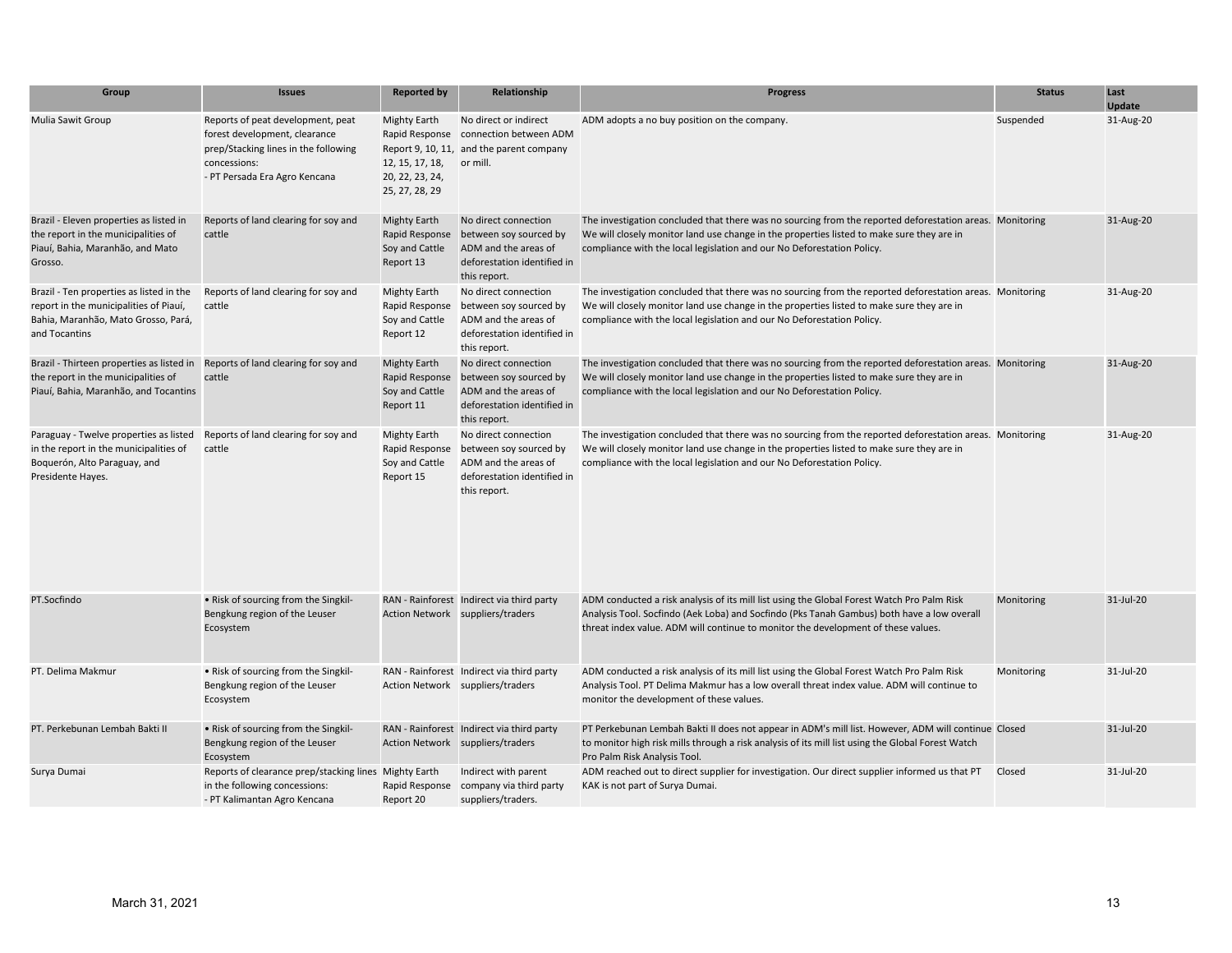| Group                                                               | <b>Issues</b>                                                                                                                    | <b>Reported by</b>                                                    | Relationship                                                                                           | <b>Progress</b>                                                                                                                                                                                                                                                                                                                                                                                                                                                                                                                                                                                                                                                                                                                                                             | <b>Status</b> | Last<br>Update |
|---------------------------------------------------------------------|----------------------------------------------------------------------------------------------------------------------------------|-----------------------------------------------------------------------|--------------------------------------------------------------------------------------------------------|-----------------------------------------------------------------------------------------------------------------------------------------------------------------------------------------------------------------------------------------------------------------------------------------------------------------------------------------------------------------------------------------------------------------------------------------------------------------------------------------------------------------------------------------------------------------------------------------------------------------------------------------------------------------------------------------------------------------------------------------------------------------------------|---------------|----------------|
| Permata Hijau                                                       | Ommiting mills from mill list that are<br>tied to deforestation                                                                  |                                                                       | RAN - Rainforest Indirect with parent<br>Action Network company via third party<br>suppliers/traders.  | ADM reached out to direct supplier for investigation. Our direct supplier informed us that<br>Permata Hijau acknowledges and regrets this lapse in their mill list. They also commit to cease<br>all sourcing from the mill in question, investigate their standard operating procedures, update<br>their mill list, share no purchase list with our direct supplier, and issue a public statement. Our<br>direct supplier is engaging with PH on discussion to verify their traceability report and mill list,<br>as well as mediating dialogue between RAN and PH.                                                                                                                                                                                                        | Monitoring    | 29-Jun-20      |
| Teladan Prima                                                       | Reports of deforestation and/or<br>peatland development in the following<br>concessions:<br>- PT Tanjung Buyu Perkasa Plantation | <b>Mighty Earth</b><br>Rapid Response<br>Report 26                    | Indirect with parent<br>company via third party<br>suppliers/traders.                                  | ADM reached out to direct supplier for investigation. Our direct supplier informed us that a<br>third-party carried out an assessment to verify that the deforestation was not commited by PT<br>TBP: https://bit.ly/2RhlfyR<br>The official concession boundary was shared with our direct supplier, who then verified the via<br>overlay map that the alleged deforestation is outside of PT TBP's concession:<br>https://bit.ly/2V5qqmF                                                                                                                                                                                                                                                                                                                                  | Closed        | 29-Jun-20      |
| Medco                                                               | Reports of deforestation and/or<br>peatland development in the following<br>concessions:<br>- PT Energi Mitra Merauke            | <b>Mighty Earth</b><br>Rapid Response<br>Report 25                    | Indirect with parent<br>company via third party<br>suppliers/traders.                                  | ADM reached out to direct supplier for investigation. Our direct supplier informed us that PT<br>EMM is not part of the PT Medco Group and therefore not under their management.                                                                                                                                                                                                                                                                                                                                                                                                                                                                                                                                                                                            | Closed        | 29-Jun-20      |
| Gama                                                                | Reports of deforestation and/or<br>peatland development in the following<br>concessions:<br>- PT Agro Lintas Nusantara           | <b>Mighty Earth</b>                                                   | Indirect with parent<br>Rapid Response company via third party<br>Report 17, 18, 24 suppliers/traders. | PT Agro Lintas Nusantara previously had no identifiable connection to a Group. Upon<br>researching this case, ADM was able to verify that PT ALN does not belong to Gama. Please see<br>the below link:<br>https://www.wilmar-international.com/wp-content/uploads/2018/09/100818-aide-<br>announcement.pdf                                                                                                                                                                                                                                                                                                                                                                                                                                                                 | Closed        | 29-Jun-20      |
| <b>TH Plantations Bhd</b>                                           | Reports of deforestation and/or<br>peatland development in the following<br>concessions:<br>- Hydroflow                          | <b>Mighty Earth</b>                                                   | Indirect with parent<br>Rapid Response company via third party<br>Report 14, 23, 27 suppliers/traders. | ADM reached out to direct supplier for investigation. Our direct supplier informed us that the<br>area in question is outside of Hdroflow's concession, which was verified by a third-party. In<br>addition, a stop work order was put in place at for Hydroflow's operations since September<br>2018.                                                                                                                                                                                                                                                                                                                                                                                                                                                                      | Closed        | 29-Jun-20      |
| PT Union Sampoerna Triputra Persada Reports of deforestation and/or | peatland development in the following<br>concessions:<br>- PT Harapan Hibrida Kalbar                                             | <b>Mighty Earth</b><br>Rapid Response<br>Report 23                    | Indirect with parent<br>company via third party<br>suppliers/traders.                                  | ADM reached out to direct supplier for investigation. Our direct supplier informed us that the Closed<br>land clearing was not conducted by the company, and that the concession is outside of their<br>boundary.                                                                                                                                                                                                                                                                                                                                                                                                                                                                                                                                                           |               | 29-Jun-20      |
| NPC Resource Bhd                                                    | Reports of deforestation and/or<br>peatland development in the following<br>concessions:<br>- PT Sumber Alam Selaras             | <b>Mighty Earth</b><br>Rapid Response<br>Report 23, 25,<br>26, 27, 29 | Indirect with parent<br>company via third party<br>suppliers/traders.                                  | ADM reached out to direct supplier for investigation. Our direct supplier informed us that PT<br>SAS was affected by fires due to the extreme dry weather conditions in Indonesia. Parts of<br>their current plantations were affected, as well as some conservation areas. Aidenvironment<br>confirms that fires caused this land change, not deforestation. NPC Resources and PT SAS both<br>have no open burning policies and will work on fire prevention methods. They also commit to<br>carry out HCV/HCS assessment, no peat development and FPIC:<br>https://www.npc.com.my/PublicStatement13Sep2018.pdf<br>HCV and HCSA reports have been completed and peer reviewed. NPC is drafting an action plan<br>based on findings and recommendations of the assessments. | Closed        | 29-Jun-20      |
| Incasi Raya Group                                                   | Reports of deforestation and/or<br>peatland development in the following<br>concessions:<br>- PT Makmur Agro Lestari             | <b>Mighty Earth</b><br>Rapid Response<br>Report 23                    | Indirect with parent<br>company via third party<br>suppliers/traders.                                  | ADM reached out to direct supplier. Our direct supplier informed us that the concession does Closed<br>not belong to Incasi Raya. PT MAL is located in Kalimantan Barat while the location of the<br>report is in central Kalimantan.                                                                                                                                                                                                                                                                                                                                                                                                                                                                                                                                       |               | 29-Jun-20      |
| <b>Borneo Pacific Group</b>                                         | Reports of deforestation and/or<br>peatland development in the following<br>concessions:<br>- PT Arjuna Utama Sawit              | <b>Mighty Earth</b><br>Rapid Response<br>Report 23                    | Indirect with parent<br>company via third party<br>suppliers/traders.                                  | ADM adopts a no buy position on the company.                                                                                                                                                                                                                                                                                                                                                                                                                                                                                                                                                                                                                                                                                                                                | Suspended     | 29-Jun-20      |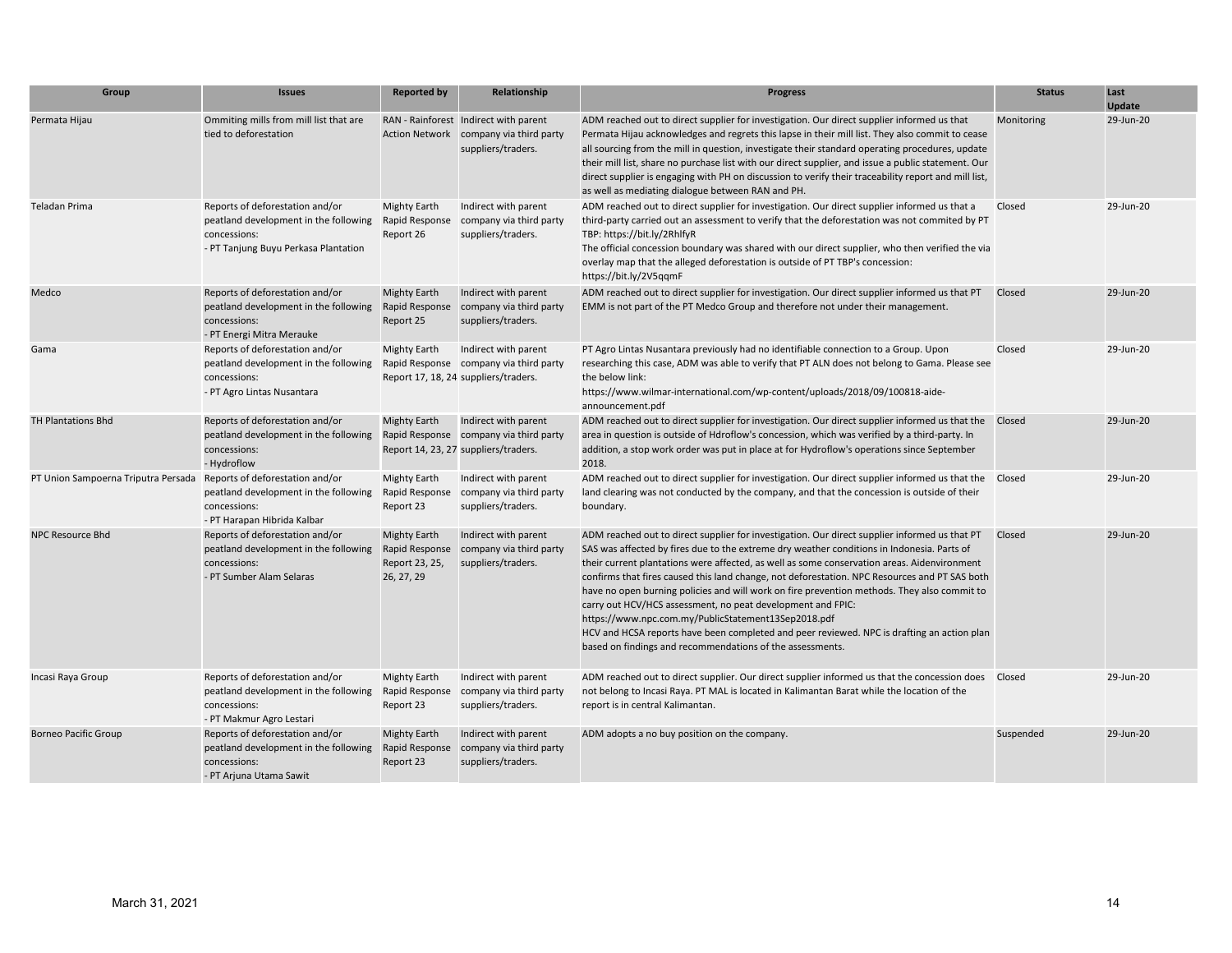| Group                        | <b>Issues</b>                                                                                                                                           | <b>Reported by</b>                                                | Relationship                                                                                           | <b>Progress</b>                                                                                                                                                                                                                                                                                                                                                                                                                                                                                                                                                                                                                                                                                                                                                                                                               | <b>Status</b> | Last<br>Update |
|------------------------------|---------------------------------------------------------------------------------------------------------------------------------------------------------|-------------------------------------------------------------------|--------------------------------------------------------------------------------------------------------|-------------------------------------------------------------------------------------------------------------------------------------------------------------------------------------------------------------------------------------------------------------------------------------------------------------------------------------------------------------------------------------------------------------------------------------------------------------------------------------------------------------------------------------------------------------------------------------------------------------------------------------------------------------------------------------------------------------------------------------------------------------------------------------------------------------------------------|---------------|----------------|
| Kalimantan Sawit Kusama      | Reports of deforestation in the<br>following concessions:<br>- PT Fajar Saudara Lestari                                                                 | <b>Mighty Earth</b><br>Rapid Response<br>Report 22                | Indirect with parent<br>company via third party<br>suppliers/traders.                                  | ADM reached out to direct supplier for investigation. Our direct supplier informed us that PT<br>FSL was affected by the long dry season that caused a number of fire spots surrounding the<br>concession. PT FSL has commited to a land clearing moratorium since July 2019. Please see the<br>below links:<br>No Development on HCS/HCV/Peat at group level since July 1, 2019:<br>http://bit.ly/2EmiwNJ<br>Kalimantan Sawit Kusama's official statement can be found here: http://bit.ly/2rHDIAu<br>Spatial analysis for hotspots and wildfires here: http://bit.ly/36wRpeM                                                                                                                                                                                                                                                | Closed        | 29-Jun-20      |
| Goodhope                     | Reports of deforestation in the<br>following concessions:<br>- PT Rim Capital                                                                           | <b>Mighty Earth</b><br>Rapid Response<br>Report 22                | Indirect with parent<br>company via third party<br>suppliers/traders.                                  | ADM reached out to direct supplier for investigation. Our direct supplier informed us they have Closed<br>been in contact with PT Rim Capital, who takes the allegations very serious. PT Rim Capital<br>confirms that one land clearing is outside of their concession and the other occured during<br>landfires on cummunity-owned areas. This was found out after a team of village heads and<br>community representatives investigated. Local authorities acknowledged the verification and<br>report stating the company did not commit the fires. PT Rim Capital has a NDPE policy in place<br>since May 2017. Please see the below links:<br>Goodhope's official statement can be found here: http://bit.ly/2EhArF2<br>The field verification report can be found here: http://bit.ly/2LQfXYm<br>http://bit.ly/2PA2STW |               | 29-Jun-20      |
| Fangiono Agro Plantation     | Reports of deforestation in the<br>following concessions:<br>- PT Tirta Madu Sawit Jaya                                                                 | <b>Mighty Earth</b><br>Rapid Response<br>Report 22, 24,<br>25, 27 | Indirect with parent<br>company via third party<br>suppliers/traders.                                  | ADM reached out to direct supplier for investigation. Our direct supplier confirmed that area in Closed<br>question is outside of PT Tirta Madu Sawit Jaya's concession boundary.                                                                                                                                                                                                                                                                                                                                                                                                                                                                                                                                                                                                                                             |               | 29-Jun-20      |
| Agro Sarimas Group           | Reports of deforestation in the<br>following concessions:<br>- PT Agro Sarimas Indonesia                                                                | <b>Mighty Earth</b><br>Rapid Response<br>Report 22                | Indirect with parent<br>company via third party<br>suppliers/traders.                                  | ADM reached out to direct supplier for investigation. Our direct supplier confirmed that the<br>concession is not involved in the land clearing, it was a fire incident, and it happened outside of<br>their concession. Please see the below links:<br>PT ASI's response: http://bit.ly/2PFatk7<br>Overlay map: http://bit.ly/2YCk8fE                                                                                                                                                                                                                                                                                                                                                                                                                                                                                        | Closed        | 29-Jun-20      |
| Rimbunan Hijau               | Reports of deforestation in the<br>following concessions:<br>- Timrest Sdn Bhd                                                                          | <b>Mighty Earth</b>                                               | Indirect with parent<br>Rapid Response company via third party<br>Report 21, 27, 28 suppliers/traders. | ADM reached out to direct supplier for investigation. Our direct supplier confirmed that area in Closed<br>question was not cleared by the company and is outside of Timrest Sdn Bhd's concession<br>boundary.                                                                                                                                                                                                                                                                                                                                                                                                                                                                                                                                                                                                                |               | 29-Jun-20      |
| Teladan                      | Reports of deforestation in the<br>following concessions:<br>- PT Teladan Palma Perkasa                                                                 | <b>Mighty Earth</b><br>Report 21                                  | Indirect with parent<br>Rapid Response company via third party<br>suppliers/traders.                   | ADM reached out to direct supplier for investigation. Our direct supplier confirmed that area in Closed<br>question does not belong to the Teladan Group as their concession permit expired 2 years ago<br>and no activities were ever undertaken.                                                                                                                                                                                                                                                                                                                                                                                                                                                                                                                                                                            |               | 29-Jun-20      |
| <b>Golden Plantation Tbk</b> | Reports of deforestation, peat forest<br>development and clearance<br>prep/stacking lines in the following<br>concessions:<br>- PT Mitra Jaya Agro Palm | <b>Mighty Earth</b><br>Report 21                                  | Indirect via third party<br>Rapid Response suppliers/traders.                                          | ADM reached out to direct supplier for investigation. We were informed that the land clearing Closed<br>spots were located outside PT MJAP concession.                                                                                                                                                                                                                                                                                                                                                                                                                                                                                                                                                                                                                                                                        |               | 29-Jun-20      |
| Global Enterprise Sdn Bhd    | Reports of deforestation in the<br>following concessions:<br>- PT Bulunga Surya Pratama                                                                 | <b>Mighty Earth</b><br>Report 21, 27                              | Indirect with parent<br>Rapid Response company via third party<br>suppliers/traders.                   | ADM reached out to direct supplier for investigation. Our direct supplier confirmed that area in Closed<br>question is outside of PT Bulunga Surya Pratama's concession boundary.                                                                                                                                                                                                                                                                                                                                                                                                                                                                                                                                                                                                                                             |               | 29-Jun-20      |
| Dhanistha Surya Nusantara    | Reports of deforestation in the<br>following concessions:<br>- PT Sabhantara Rawi Sentosa                                                               | Mighty Earth<br>Rapid Response<br>Report 21, 23,<br>26, 27        | Indirect with parent<br>company via third party<br>suppliers/traders.                                  | ADM reached out to direct supplier for investigation. Our direct supplier confirmed that area in Closed<br>question is outside of PT Sabhantara Rawi Sentosa's concession boundary.                                                                                                                                                                                                                                                                                                                                                                                                                                                                                                                                                                                                                                           |               | 29-Jun-20      |
| <b>Felda Global Ventures</b> | Reports of deforestation in the<br>following concessions:<br>- PT Citra Niaga Perkasa                                                                   | <b>Mighty Earth</b><br>Rapid Response<br>Report 20                | Indirect with parent<br>company via third party<br>suppliers/traders.                                  | ADM reached out to direct supplier for investigation. Our direct supplier informed us that the Closed<br>alleged deforestation area belongs to the local community who did not give consent to FGV for<br>land development even though the land is within FGV's "Izin Lokasi" boundary. It is understood<br>that the land clearing activities started since Jun'19 for paddy planting purpose. Both PT CNP<br>and PT TAA operation in FGV Kalimantan involve only maintenance of road, drains and<br>boundary trenches and water table.                                                                                                                                                                                                                                                                                       |               | 29-Jun-20      |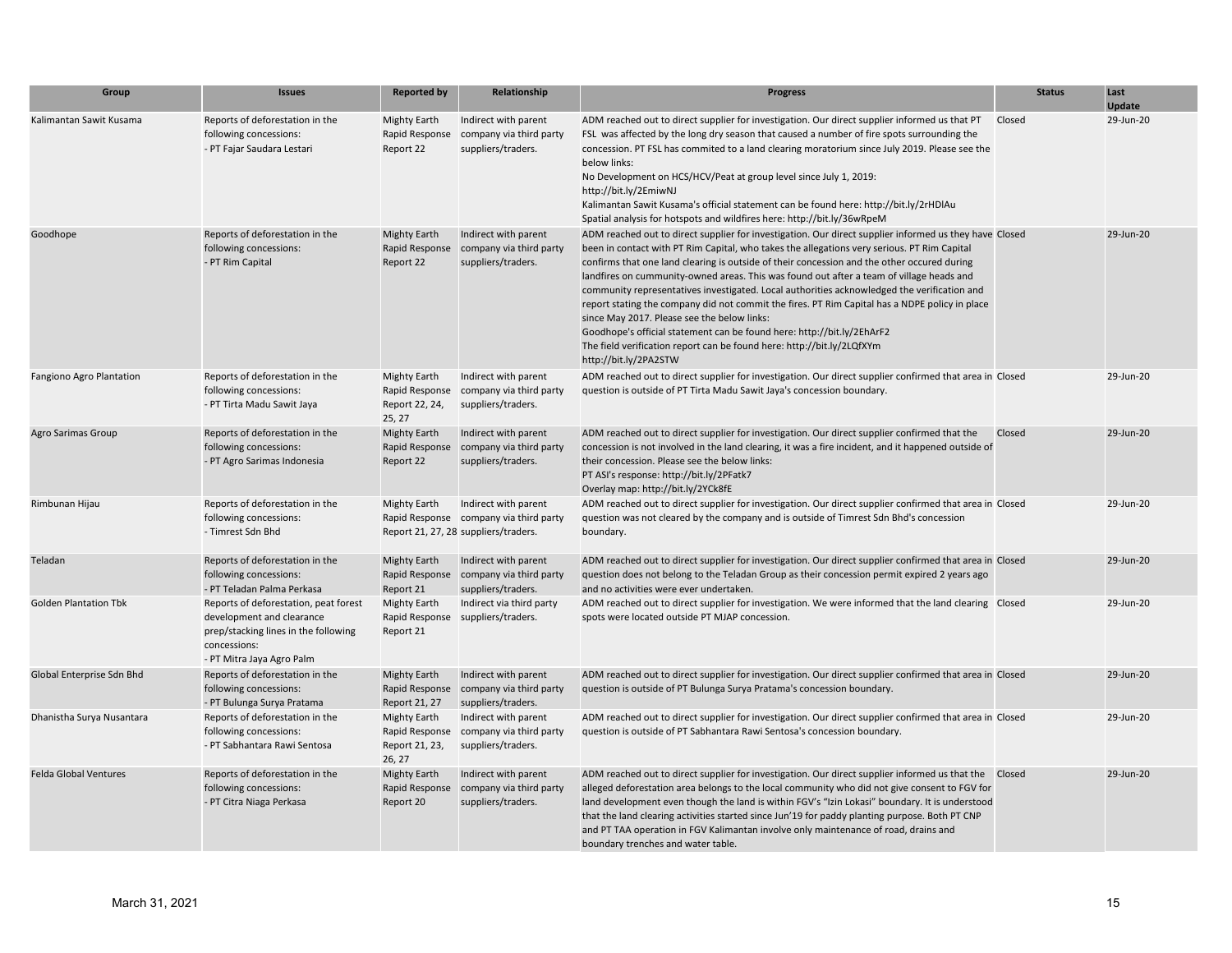| Group                                 | <b>Issues</b>                                                                                                               | <b>Reported by</b>                                          | Relationship                                                                                             | <b>Progress</b>                                                                                                                                                                                                                                                                                                                                                                                        | <b>Status</b> | Last<br><b>Update</b> |
|---------------------------------------|-----------------------------------------------------------------------------------------------------------------------------|-------------------------------------------------------------|----------------------------------------------------------------------------------------------------------|--------------------------------------------------------------------------------------------------------------------------------------------------------------------------------------------------------------------------------------------------------------------------------------------------------------------------------------------------------------------------------------------------------|---------------|-----------------------|
| <b>STH Group</b><br>(Sin Tek Huat)    | Reports of deforestation in the<br>following concessions:<br>- PT Makmur Bersama Asia                                       | <b>Mighty Earth</b><br>Rapid Response<br>Report 20          | Indirect with parent<br>company via third party<br>suppliers/traders.                                    | ADM reached out to direct supplier for investigation. Our direct supplier confirmed that area in Closed<br>question is outside of PT Makmur Bersama Asia's concession boundary.                                                                                                                                                                                                                        |               | 29-Jun-20             |
| <b>IJM Group</b>                      | Reports of deforestation in the<br>following concessions:<br>- PT Prima Bahagia Permai                                      | <b>Mighty Earth</b><br>Rapid Response<br>Report 20          | Indirect with parent<br>company via third party<br>suppliers/traders.                                    | ADM reached out to direct supplier for investigation. Our direct supplier informed us that IJM<br>has confirmed that the land clearing areas are NOT located within the PBP's concession<br>boundary.                                                                                                                                                                                                  | Closed        | 29-Jun-20             |
| Dharma Satya Nusantara<br>(DSN Group) | Reports of deforestation in the<br>following concessions:<br>- PT Putra Utama Lestari (area 2)                              | <b>Mighty Earth</b><br>Report 20, 23, 27 suppliers/traders. | Indirect with parent<br>Rapid Response company via third party                                           | ADM reached out to direct supplier for investigation. Our direct supplier informed us that all<br>land clearing locations are outside PT PUL Kadastral map. RSPO has published revised<br>boundaries of PT PUL. The issue regarding the concession boundaries has been resolved and<br>accepted by Mighty Earth.                                                                                       | Closed        | 29-Jun-20             |
| Dharma Satya Nusantara<br>(DSN Group) | Reports of deforestation in the<br>following concessions:<br>- PT Putra Utama Lestari (area 1)                              | <b>Mighty Earth</b><br>Report 20, 23, 27 suppliers/traders. | Indirect with parent<br>Rapid Response company via third party                                           | ADM reached out to direct supplier for investigation. Our direct supplier informed us that all<br>land clearing locations are outside PT PUL Kadastral map. RSPO has published revised<br>boundaries of PT PUL. The issue regarding the concession boundaries has been resolved and<br>accepted by Mighty Earth.                                                                                       | Closed        | 29-Jun-20             |
| Sime Darby Group                      | Reports of deforestation in the<br>following concessions:<br>- Sime Darby Plantation Sdn Bhd<br>(Derawan, SOU 33)           | <b>Mighty Earth</b><br>Rapid Response<br>Report 19          | Indirectly with parent<br>company via third party<br>suppliers/traders.                                  | ADM reached out to direct supplier for investigation. Our direct supplier informed us that the Closed<br>location of land clearing mentioned by Mighty Earth 19 was just outside Derawan SOU 33<br>concession.                                                                                                                                                                                         |               | 29-Jun-20             |
| Rimbunan Hijau Group                  | Reports of clearance prep/stacking lines Mighty Earth<br>in the following concessions:<br>- RH Plantation (Selangor Estate) | Rapid Response<br>Report 19                                 | Indirectly with parent<br>company via third party<br>suppliers/traders.                                  | ADM reached out to direct supplier for investigation. Our direct supplier informed us that the<br>clearing is non-palm related. ADM therefore considers this case closed.                                                                                                                                                                                                                              | Closed        | 29-Jun-20             |
| AlamBumi Group                        | Reports of deforestation in the<br>following concessions:<br>- AlamBumi Sdn Bhd                                             | <b>Mighty Earth</b><br>Rapid Response<br>Report 19          | Indirectly with parent<br>company via third party<br>suppliers/traders.                                  | ADM reached out to direct supplier for investigation. Our direct supplier confirmed that area in Closed<br>question does not belong to AlamBumi Sdn Bhd.                                                                                                                                                                                                                                               |               | 29-Jun-20             |
| Samuel International Group            | Reports of clearance prep/stacking lines Mighty Earth<br>in the following concessions:<br>- PT Bina Sarana Sawit Utama      | Rapid Response<br>Report 19, 20,<br>24, 26, 27              | Indirectly via third party<br>suppliers/traders.                                                         | ADM reached out to direct supplier for investigation. Our direct supplier informed us that<br>based on their overlay map, the location of land clearing mentioned by Mighty Earth 19 was<br>located more than 70 km away outside BSSU concession. Please see the below link:<br>http://bit.ly/2kgcc1m                                                                                                  | Closed        | 29-Jun-20             |
| Goodhope Group                        | Reports of deforestation in the<br>following concessions:<br>- PT Sumber Hasil Prima                                        | <b>Mighty Earth</b><br>Rapid Response<br>Report 19          | Indirectly with parent<br>company via third party<br>suppliers/traders.                                  | ADM reached out to direct supplier for investigation. Our direct supplier informed us that both Closed<br>the satellite imagery interpretation and field verification (ground truthing) demonstrate that<br>the land clearing of the particular spots reported in the Mighty Earth Rapid Response 19 were<br>taking place in areas owned by local community located outside the concessions of PT SHP. |               | 29-Jun-20             |
| Lyman Agro Group                      | Reports of deforestation in the<br>following concessions:<br>- PT Bonti Permai Jayaraya                                     | <b>Mighty Earth</b><br>Rapid Response<br>Report 19          | Indirectly with parent<br>company via third party<br>suppliers/traders.                                  | ADM reached out to direct supplier for investigation. Our direct supplier informed us that BPJ Closed<br>was not involved in any land clearing and the land clearing mentioned by Mighty Earth 19 was<br>located outside their concession.                                                                                                                                                             |               | 29-Jun-20             |
| Woodman Group                         | Reports of deforestation and peat<br>development in the following<br>concessions:<br>- Baram Estate (Part of LPF/0004)      | <b>Mighty Earth</b>                                         | Indirect with parent<br>Rapid Response company via third party<br>Report 18, 21, 27 suppliers/traders.   | We were informed that the concession is not related to palm oil production and the area is not Closed<br>within Woodman's concession.                                                                                                                                                                                                                                                                  |               | 29-Jun-20             |
| Tradewinds                            | Reports of peat forest development in<br>the following concessions:<br>- Trans Kenyaland Sdn Bhd                            | <b>Mighty Earth</b>                                         | Indirectly with parent<br>Rapid Response company via third party<br>Report 18, 19, 26 suppliers/traders. | ADM reached out to direct supplier for investigation. Our supplier informed us that the<br>location of land clearing mentioned by Mighty Earth 18 was located outside their consession.                                                                                                                                                                                                                | Closed        | 29-Jun-20             |
| TH Plantations Bhd<br>(Tabung Haji)   | Reports of peat development in the<br>following concessions:<br>- TH Pelata Meludam Sdn Bhd                                 | <b>Mighty Earth</b><br>Rapid Response<br>Report 18          | Indirectly with parent<br>company via third party<br>suppliers/traders.                                  | ADM reached out to direct supplier for investigation. Our direct supplier informed us that the Closed<br>land clearing was not conducted by TH Pelata Meludam Sdn Bhd. It happened outside of their<br>concession.                                                                                                                                                                                     |               | 29-Jun-20             |
| Rimbunan Hijau                        | Reports of peat development in the<br>following concessions:<br>- Woodijaya Sdn Bhd (Lot 197)                               | <b>Mighty Earth</b>                                         | Indirectly with parent<br>Rapid Response company via third party<br>Report 18, 26, 27 suppliers/traders. | ADM reached out to direct supplier for investigation. Our direct supplier informed us that the Closed<br>clearing was conducted by communities for planting of pineapple.                                                                                                                                                                                                                              |               | 29-Jun-20             |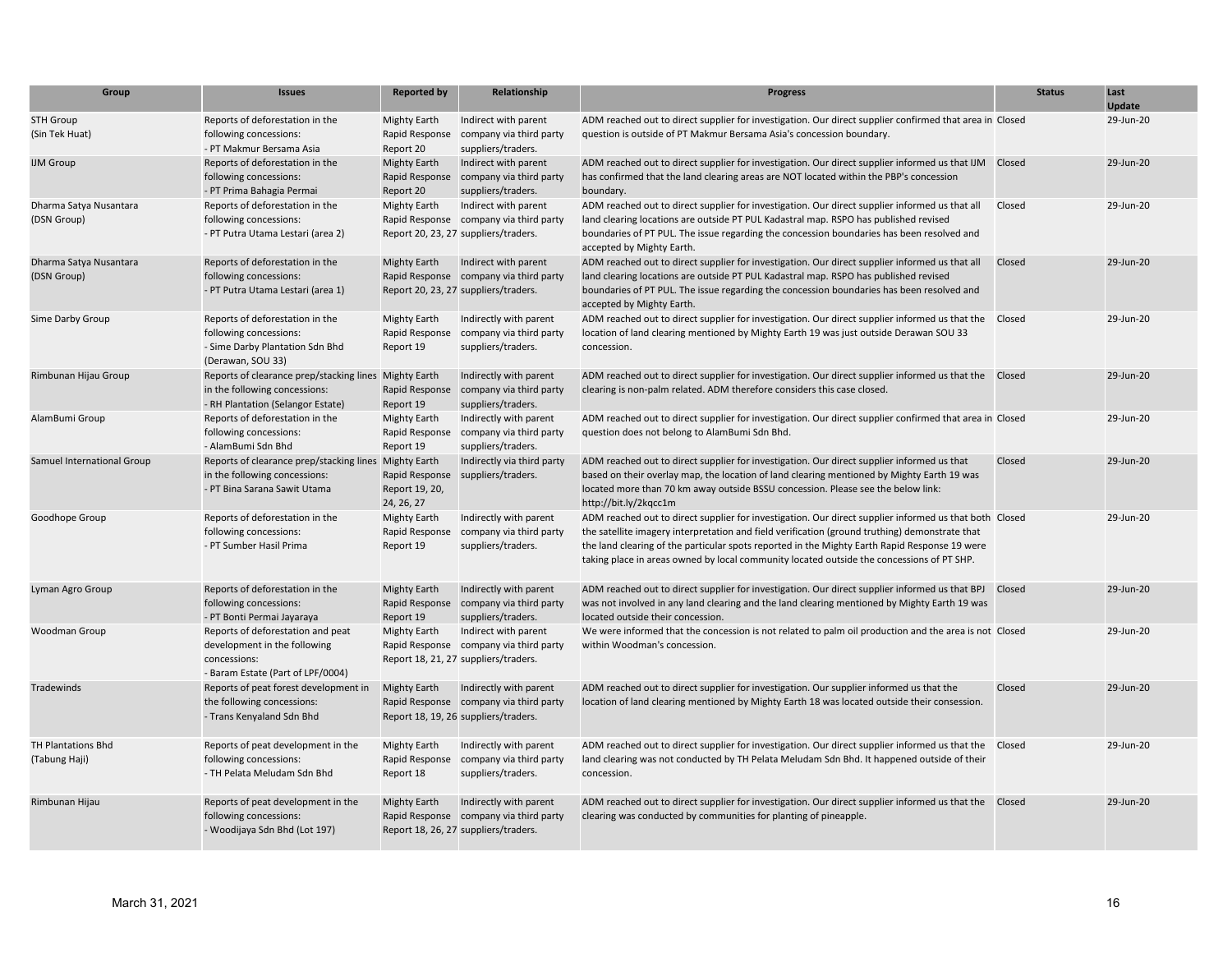| Group                                          | <b>Issues</b>                                                                                                                   | <b>Reported by</b>                                                        | Relationship                                                                                           | <b>Progress</b>                                                                                                                                                                                                                                                                                                                                                                                                                                                                                                                                                                                                                                                                                                                                                                                                                                                                                                                                 | <b>Status</b> | Last<br>Update |
|------------------------------------------------|---------------------------------------------------------------------------------------------------------------------------------|---------------------------------------------------------------------------|--------------------------------------------------------------------------------------------------------|-------------------------------------------------------------------------------------------------------------------------------------------------------------------------------------------------------------------------------------------------------------------------------------------------------------------------------------------------------------------------------------------------------------------------------------------------------------------------------------------------------------------------------------------------------------------------------------------------------------------------------------------------------------------------------------------------------------------------------------------------------------------------------------------------------------------------------------------------------------------------------------------------------------------------------------------------|---------------|----------------|
| <b>KLK Bhd</b><br>(Kuala Lumpur Kepong Bhd)    | Reports of peat development in the<br>following concessions:<br>- PT Menteng Jaya Sawit Perdana                                 | <b>Mighty Earth</b>                                                       | Indirect with parent<br>Rapid Response company via third party<br>Report 18, 19, 21 suppliers/traders. | KLK Grievance List no.G06 shows that the alleged area is located within PT MJSP's permit area Closed<br>(Izin lokasi). It is however no longer within the management control of PT MJSP, as in Y2016<br>the area has been gazetted by Kementerian Lingkungan Hidup & Kehutanan ["KLHH"] as<br>Community Forest Plantation [Hutan Tanaman Rakyat ("HTR")] area.                                                                                                                                                                                                                                                                                                                                                                                                                                                                                                                                                                                  |               | 29-Jun-20      |
| <b>Golden Plantation Tbk</b>                   | Reports of deforestation in the<br>following concessions:<br>- PT Airlannga Sawit Jaya                                          | <b>Mighty Earth</b><br>Report 18                                          | Indirectly via third party<br>Rapid Response suppliers/traders.                                        | We were informed from one supplier that the land clearing location mentioned by Mighty<br>Earth was outside PT ASJ ILOK.                                                                                                                                                                                                                                                                                                                                                                                                                                                                                                                                                                                                                                                                                                                                                                                                                        | Closed        | 29-Jun-20      |
| <b>KPN Group</b>                               | Reports of deforestation in the<br>following concessions:<br>- PT Sumatera Unggul Makmur                                        | <b>Mighty Earth</b><br>Rapid Response<br>Report 18, 28                    | Indirectly with parent<br>company via third party<br>suppliers/traders.                                | GAMA Group has changed its name to KPN Plantation. This change came along with a<br>restructured single legal entitiy for several plantations that are now all group member<br>companies. KPN Plantation has a NDPE Policy in place which now also incorporates PT SUM:<br>http://kpnplantation.com/assets/gama-<br>files/pressrelease/KPN Plantation Sustainability Policy.pdf<br>For a list of KPN Plantation Group member companies please see below:<br>http://kpnplantation.com/assets/gama-files/pressrelease/2019 Oct KPN -<br>_2nd_Progress_Report_-_01112019.pdf<br>Furthermore, the company has provided a time-bound action plan that puts into operation its<br><b>NDPE</b> commitments:<br>http://kpnplantation.com/assets/gama-files/pressrelease/KPN -<br>NDPE Policy Time Bound Action Plan.pdf<br>ADM considers this case closed, but continues to monitor the progress through direct suppliers<br>and public communications. | Closed        | 29-Jun-20      |
| Asian Agri (RGE)                               | Reports of peat forest development,<br>clearance prep/stacking line in the<br>following concessions:<br>-PT Usaha Sawit Unggul  | <b>Mighty Earth</b><br>Rapid Response<br>Report 17, 18,<br>20, 24, 26, 27 | Indirect via third party<br>suppliers/traders                                                          | ADM reached out to direct supplier for investigation. Our direct supplier confirmed that the<br>concession is not involved in the land clearing, and it happened outside their concession.<br>Please see link for details:<br>https://www.apicalgroup.com/sustainability/grievances/asian-agri-2/                                                                                                                                                                                                                                                                                                                                                                                                                                                                                                                                                                                                                                               | Closed        | 29-Jun-20      |
| CB Industrial Product Holding/ Jholin<br>Group | Reports of deforestation in the<br>following concessions:<br>- PT Kurun Sumber Rezeki                                           | <b>Mighty Earth</b><br>Rapid Response<br>Report 17                        | No direct or indirect<br>connection between ADM<br>and the parent company<br>or mill.                  | Our supplier began the engagement process with the company that has a joint venture with<br>CBIP. There is no relationship between the company and PT Kurun Sumer Rezeki. CBIP has no<br>management control over the joint venture companies                                                                                                                                                                                                                                                                                                                                                                                                                                                                                                                                                                                                                                                                                                    | Closed        | 29-Jun-20      |
| Woodman Group                                  | Reports of peat development in the<br>following concessions:<br>-Liku estate, part of LPF 004                                   | <b>Mighty Earth</b><br>Rapid Response<br>Report 17, 18                    | Indirectly with parent<br>company via third party<br>suppliers/traders.                                | ADM reached out to direct supplier for investigation. Our direct supplier confirmed that the<br>operation / planting are not related to palm oil production. ADM therefore considers this case<br>closed.                                                                                                                                                                                                                                                                                                                                                                                                                                                                                                                                                                                                                                                                                                                                       | Closed        | 29-Jun-20      |
| Woodman Group                                  | Reports of peat development in the<br>following concessions:<br>-Adong estate, part of LPF 004                                  | <b>Mighty Earth</b><br>Rapid Response<br>Report 17, 18,<br>21, 27         | Indirect with parent<br>company via third party<br>suppliers/traders.                                  | ADM reached out to direct supplier for investigation. Our direct supplier confirmed that the<br>operation / planting are not related to palm oil production. ADM therefore considers this case<br>closed.                                                                                                                                                                                                                                                                                                                                                                                                                                                                                                                                                                                                                                                                                                                                       | Closed        | 29-Jun-20      |
| <b>WTK</b>                                     | Reports of deforestation in the<br>following concessions:<br>- Southwind Plantation Sdn Bhd                                     | <b>Mighty Earth</b><br>Rapid Response<br>Report 17, 19                    | Indirectly via third party<br>suppliers/traders.                                                       | ADM reached out to direct supplier for investigation. Our direct supplier confirmed that WTK Closed<br>was not involved in the land clearing. The clearance happened either outside their concession<br>boundary or within "Native Dispute Land" inside their boundary. For clearance within "Native<br>Dispute Land", we are engaging with WTK for more details on the nature of the dispute and<br>the detail boundary of the disputed land.                                                                                                                                                                                                                                                                                                                                                                                                                                                                                                  |               | 29-Jun-20      |
| Rimbunan Hijau                                 | Reports of peat development, clearance Mighty Earth<br>prep/stacking line in the following<br>concessions:<br>-Poh Zhen Sdn Bhd | Rapid Response<br>Report 17, 19,<br>20, 26, 29                            | Indirect with parent<br>company via third party<br>suppliers/traders.                                  | ADM reached out to direct supplier for investigation. Our direct supplier confirmed that the<br>operation / planting are not related to palm oil production. ADM therefore considers this case<br>closed.                                                                                                                                                                                                                                                                                                                                                                                                                                                                                                                                                                                                                                                                                                                                       | Closed        | 29-Jun-20      |
| Yuwang/Empresa (M) Sdn Bhd                     | Reports of deforestation in the<br>following concessions:<br>- Empresa (M) sdn Bhd (OT/0351)                                    | <b>Mighty Earth</b><br>Report 17, 18                                      | Indirectly with parent<br>Rapid Response company via third party<br>suppliers/traders.                 | ADM reached out to direct supplier for investigation. Our direct supplier confirmed that the<br>concession is not involved in the land clearing, and it happened outside their concession.                                                                                                                                                                                                                                                                                                                                                                                                                                                                                                                                                                                                                                                                                                                                                      | Closed        | 29-Jun-20      |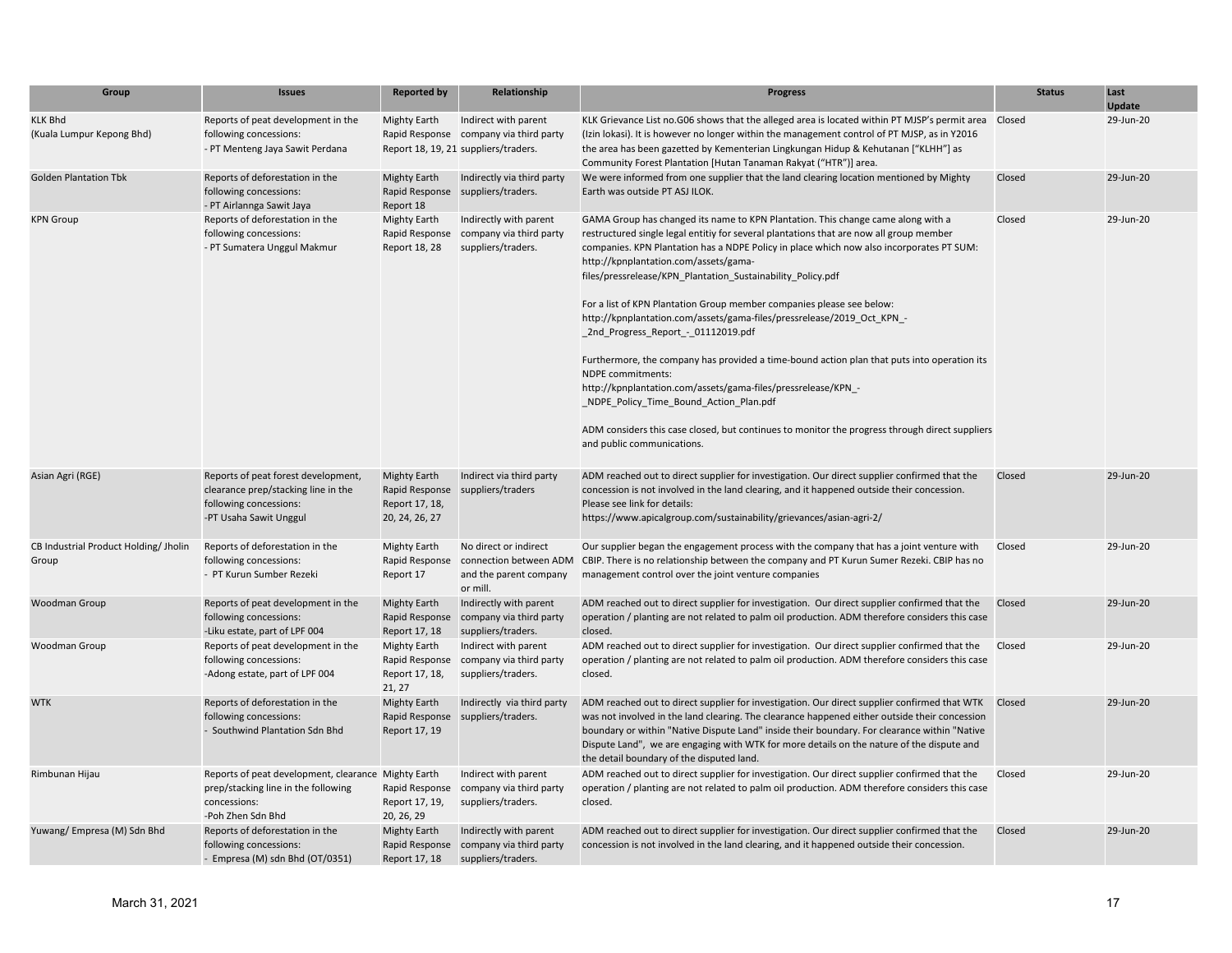| Group                                                | <b>Issues</b>                                                                                                             | <b>Reported by</b>                                                                   | Relationship                                                                                                                                                                    | <b>Progress</b>                                                                                                                                                                                                                                                                                                                                                                                                                                                                                                                                                                                                                                    | <b>Status</b> | Last<br><b>Update</b> |
|------------------------------------------------------|---------------------------------------------------------------------------------------------------------------------------|--------------------------------------------------------------------------------------|---------------------------------------------------------------------------------------------------------------------------------------------------------------------------------|----------------------------------------------------------------------------------------------------------------------------------------------------------------------------------------------------------------------------------------------------------------------------------------------------------------------------------------------------------------------------------------------------------------------------------------------------------------------------------------------------------------------------------------------------------------------------------------------------------------------------------------------------|---------------|-----------------------|
| <b>Boustead Plantation Bhd</b>                       | Reports of clearance prep/stacking line Mighty Earth<br>in the following concessions:<br>-Boustead Pelita Kanowit Snd Bhd | Report 17                                                                            | Indirectly via third party<br>Rapid Response suppliers/traders.                                                                                                                 | ADM reached out to direct supplier for investigation. Our direct supplier confirmed that the<br>concession is not involved in the land clearing, and it happened outside their concession.                                                                                                                                                                                                                                                                                                                                                                                                                                                         | Closed        | 29-Jun-20             |
| Sumber Tani Agung                                    | Reports of deforestation, clearance<br>prep/stacking lines in the following<br>concessions:<br>- PT Tantahan Panduhup Asi | <b>Mighty Earth</b><br>Rapid Response<br>Report 17                                   | supplier for investigation.<br>Our direct supplier<br>confirmed that the<br>concession is not involved<br>in the land clearing, and it<br>happened outside their<br>concession. | ADM reached out to direct Land clearing identified was proved to happen outside the concession                                                                                                                                                                                                                                                                                                                                                                                                                                                                                                                                                     | Closed        | 29-Jun-20             |
| Kirana Megatara                                      | Reports of clearance prep/stacking lines Mighty Earth<br>in the following concessions:<br>- PT Putra Katingan Pratama     | Rapid Response<br>Report 17                                                          | Indirectly with parent<br>company via third party<br>suppliers/traders.                                                                                                         | Kirana Megatara is not in ADM's supply chain since they are not palm related. Our direct<br>supplier informed us that they reached out to Triputra Agro Persada, who confirmed that<br>Kirana Megatara is not a supplier to them.                                                                                                                                                                                                                                                                                                                                                                                                                  | Closed        | 29-Jun-20             |
| Kencana Agri Ltd                                     | Reports of deforestation in the<br>following concessions:<br>- PT Agro Sawit Mas Lestari                                  | <b>Mighty Earth</b><br>Rapid Response<br>Report 17                                   | Indirectly with parent<br>company via third party<br>suppliers/traders.                                                                                                         | ADM reached out to direct supplier for investigation. Our direct supplier confirmed that the<br>concession is not involved in the land clearing, and it happened outside their concession.                                                                                                                                                                                                                                                                                                                                                                                                                                                         | Closed        | 29-Jun-20             |
| <b>Genting Plantations Bhd</b>                       | Reports of deforestation in the<br>following concessions:<br>- Sepanjang<br>Intisurya Mulia (649.47 ha)                   | Mongabay                                                                             | Indirect via third party<br>suppliers/traders                                                                                                                                   | The area identified in the Maphubs report showing deforestation is not in the Sepanjang<br>Intisurya Mulia concession.                                                                                                                                                                                                                                                                                                                                                                                                                                                                                                                             | Closed        | 29-Jun-20             |
| Saban Sawit Subur                                    | Reports of deforestation in the<br>following concessions:<br>- Saban Sawit Subur (516.82 ha)                              | Mongabay                                                                             | Indirect via third party<br>suppliers/traders                                                                                                                                   | According to the investigation of our direct supplier, land clearing is located outside of PT<br>Saban Sawit Subur (SSS)'s areas. The detected land clearing took place inside Saraswanti Agro<br>Estate, and PT SSS has no link to this company, and they are not suppliers to PT SSS. PT SSS is<br>covered under our suppliers's existing monitoring programme and there is no known<br>deforestation alert for PT SSS in 2019.                                                                                                                                                                                                                  | Closed        | 29-Jun-20             |
| KL-Kepong Plantation Holdings Sdn<br><b>Bhd</b>      | Reports of deforestation in the<br>following concessions: - PT Jabontara<br>Eka Karsa (442.06 ha)                         | Mongabay                                                                             | Indirect via third party<br>suppliers/traders                                                                                                                                   | After investigation our direct supplier confirm that deforestation has not occurred on the<br>concession mentioned.                                                                                                                                                                                                                                                                                                                                                                                                                                                                                                                                | Closed        | 29-Jun-20             |
| Ketapang Agro Lestari                                | Reports of deforestation in the<br>following concessions: - PT Ketapang<br>Hijau Lestari (990.7 ha)                       | Mongabay                                                                             | Indirect via third party<br>suppliers/traders                                                                                                                                   | The company confirmed that they are not sourcing from concessions indicated to be carrying<br>out forest clearing                                                                                                                                                                                                                                                                                                                                                                                                                                                                                                                                  | Closed        | 29-Jun-20             |
| Ahmad Zaki Resources Berhad (AZRB<br>Group) Malaysia | Reports of deforestation in the<br>following concessions:<br>- Ichtiar Gusti Pudi (425.97 ha)                             | Mongabay                                                                             | Indirect via third party<br>suppliers/traders                                                                                                                                   | After investigation our direct supplier confirm that deforestation has not occurred on the<br>concession mentioned.                                                                                                                                                                                                                                                                                                                                                                                                                                                                                                                                | Closed        | 29-Jun-20             |
| <b>Genting Plantations Bhd</b>                       | Reports of deforestation in the<br>following concessions:<br>- PT Citra Sawit Cemerlang                                   | <b>Mighty Earth</b><br>Rapid Response<br>Report 14, 15,<br>16, 17, 19, 23,<br>24, 27 | Indirectly with parent<br>company via third party<br>suppliers/traders.                                                                                                         | ADM reached out to direct supplier for investigation. Our direct supplier informed us that<br>Genting commissioned Aidenvironment to conduct the HCS assessment since June 2016. A<br>working map shapefile was submitted to PT CSC in October 2017 after the assessment. It was<br>clarified that the land clearing happened outside the identified HCS area<br>Aidenviroment will submit the final HCS report for peer review, and in the meantime Stop<br>work order is currently in place at PT CSC. Please see the link below:<br>http://bit.ly/2JK6m68<br>ADM is monitoring the progress through direct suppliers and public communications. | Closed        | 29-Jun-20             |
| Global Palm Resources                                | Reports of deforestation in the<br>following concessions:<br>- PT Prakarsa Tani Sejati                                    | <b>Mighty Earth</b><br>Report 14                                                     | Indirect via third party<br>Rapid Response suppliers/traders                                                                                                                    | Our direct suppliers confirmed and concluded that the location of land clearing in the Mighty<br>Earth report was not in the concession of PT Prakarsa Tani Sejati (http://bit.ly/2v4XRca). The<br>parent company implemented a NDPE Policy<br>(http://www.gprholdings.com/environmental policy.html). ADM is monitoring the progress<br>through direct suppliers and public communications.                                                                                                                                                                                                                                                       | Closed        | 29-Jun-20             |
| Jaya Tiasa Holding Berhad (Rimbunan<br>Hijau Group)  | Reports of deforestation in the<br>following concessions:<br>$-LPF/0024$                                                  | <b>Mighty Earth</b><br>Rapid Response<br>Report 12                                   | Indirect with parent<br>company via third party<br>suppliers/traders.                                                                                                           | Rimbunan Hijau is in our supply chain indirectly and our trading partners have similar NDPE<br>policies as ours. Please note the reported case in Report #12 on Haya Tiasa Holding Berhad<br>(Rimbunan Hijau group) LPF /0024 concerns Licensed Planted Forests which are designated for<br>timber plantation such as acacia and not related to palm oil.                                                                                                                                                                                                                                                                                          | Closed        | 29-Jun-20             |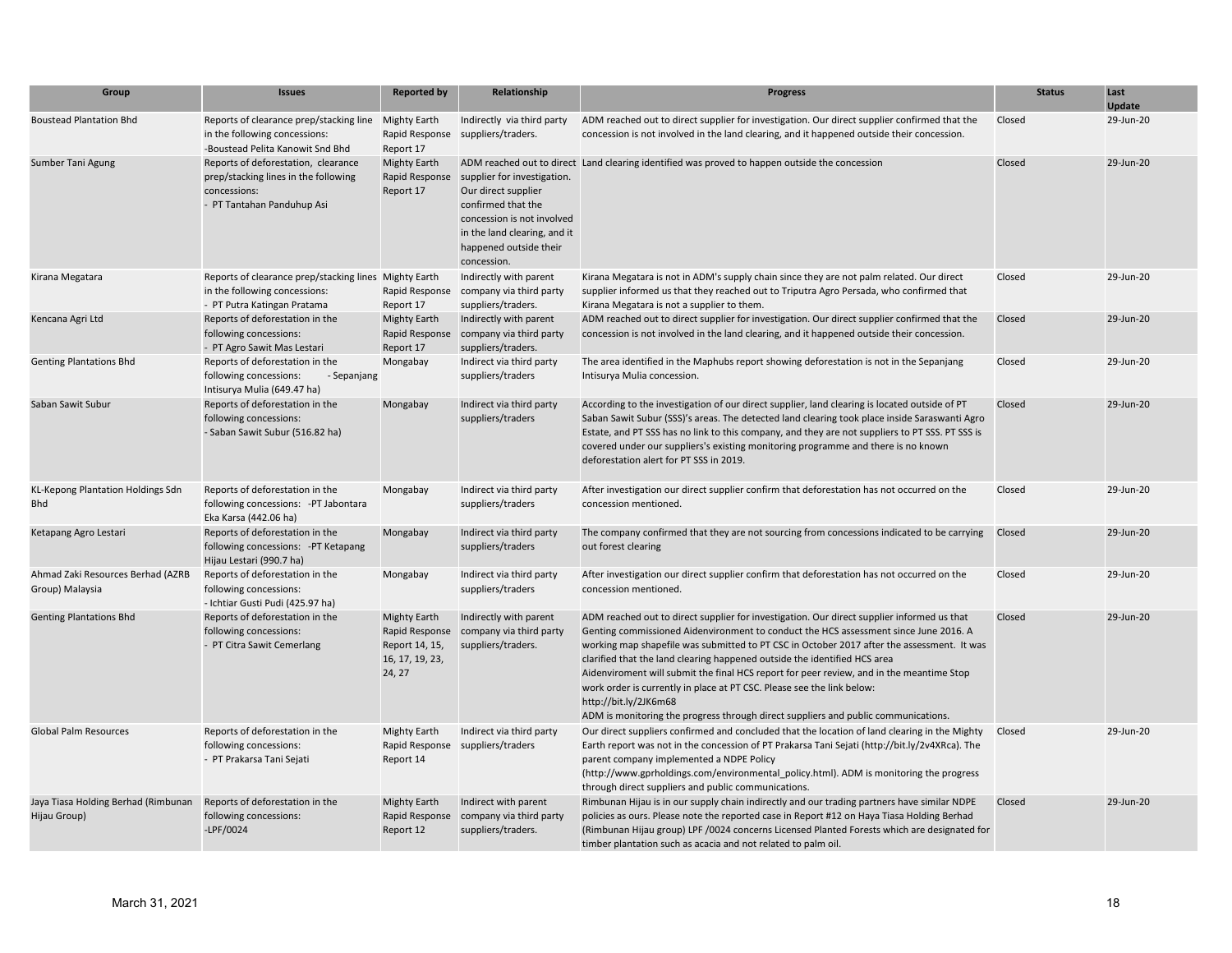| Group                                                                   | <b>Issues</b>                                                                                                                                   | <b>Reported by</b>                                    | Relationship                                                                          | <b>Progress</b>                                                                                                                                                                                                                                                                                                                                                                                                                                                                                                                                                                                                                                                                                                                | <b>Status</b> | Last<br><b>Update</b> |
|-------------------------------------------------------------------------|-------------------------------------------------------------------------------------------------------------------------------------------------|-------------------------------------------------------|---------------------------------------------------------------------------------------|--------------------------------------------------------------------------------------------------------------------------------------------------------------------------------------------------------------------------------------------------------------------------------------------------------------------------------------------------------------------------------------------------------------------------------------------------------------------------------------------------------------------------------------------------------------------------------------------------------------------------------------------------------------------------------------------------------------------------------|---------------|-----------------------|
| Tabung Haji Plantations (TH Plantations Reports of deforestation in the | following concessions:<br>-PT Persada Kencana Prima                                                                                             | <b>Mighty Earth</b><br>Rapid Response<br>Report 5     | Indirectly with parent<br>company via third party<br>suppliers/traders.               | Our supplier began the engagement process with this company in 2016. Through our direct<br>supplier's monitoring, it was detected land use change at PT PKP in early July 2018. THP<br>clarified that the area was originally cleared several years ago but was not planted due to<br>operational constraints. THP claimed that the land use change detected is due the re-stacking<br>of area now that planting is resuming. In the meantime, PT PKP continues to uphold their<br>commitment to cease all activities on the ground. ADM is monitoring the progress through<br>direct suppliers and public communications.                                                                                                     | Closed        | 29-Jun-20             |
| Samuel International Group                                              | Reports of deforestation in the<br>following concessions:<br>-PT Prasetya Mitra Muda Blok II                                                    | <b>Mighty Earth</b><br>Rapid Response<br>Report 6     | No direct or indirect<br>connection between ADM<br>and the parent company<br>or mill. | Our supplier began an engagement process with parent company. According to this, Samuel<br>Group has signed a letter of commitment in complying with the NDPE policy and currently<br>exploring options for various assessment. In the meantime, our supplier continue to monitor<br>PT Prasetya Mitra Muda Blok II's activities on monthly basis.                                                                                                                                                                                                                                                                                                                                                                             | Closed        | 29-Jun-20             |
| Incasi Raya Group                                                       | Reports of deforestation, peat<br>development and peat forest<br>develoment in the following<br>concessions:<br>- PT Sumatera Jaya Agro Lestari | <b>Mighty Earth</b><br>Rapid Response<br>Report 10    | Indirectly with parent<br>company via third party<br>suppliers/traders.               | Our supplier was informed that a constructive engagement meeting was held with Incasi Raya Monitoring<br>in February. Incasi Raya has stopped any further land clearing and they have been considering<br>a reforestation program. ADM is monitoring the progress through direct suppliers and public<br>communications.                                                                                                                                                                                                                                                                                                                                                                                                       |               | 29-Jun-20             |
| <b>GAMA Group</b>                                                       | Reports of deforestation in the<br>following concessions:<br>-PT Agriprima Cipta Persada                                                        | <b>Mighty Earth</b><br>Rapid Response<br>Report 3, 4  | Indirect with parent<br>company via third party<br>suppliers/traders.                 | Gama has changed its name to KPN Plantation. Therefore, the below mentioned information<br>was retrieved from their new website. KPN Plantation has a NDPE Policy in place:<br>http://kpnplantation.com/assets/gama-<br>files/pressrelease/KPN_Plantation_Sustainability_Policy.pdf<br>Furthermore, the company has provided a time-bound action plan that puts into operation its<br><b>NDPE</b> commitments:<br>http://kpnplantation.com/assets/gama-files/pressrelease/KPN_-<br>_NDPE_Policy_Time_Bound_Action_Plan.pdf<br>Gama has worked with Aidenvironnment and set up a Time Bound Plan. ADM considers this<br>case close but continues to monitor the progress through direct suppliers and public<br>communications. | Closed        | 29-Jun-20             |
| KPN (formerly GAMA)                                                     | Reports of deforestation in the<br>following concessions:<br>-PT Agrinusa Persada Mulia                                                         | <b>Mighty Earth</b><br>Rapid Response<br>Report 3, 20 | Indirect with parent<br>company via third party<br>suppliers/traders.                 | Gama has changed its name to KPN Plantation. The area in question are outside PT Agrinusa<br>Persada Mulia's HGU concession area. The land clearing was carried out by communities for<br>farming; and by PT. BPUP (Bangun Bina Utama Papua) for road construction. Please find<br>documentation below:<br>http://kpnplantation.com/assets/gama-files/pressrelease/PT_APM_-<br>_Spatial_Ground_Check.pdf                                                                                                                                                                                                                                                                                                                       | Closed        | 29-Jun-20             |
| Felda Global Ventures Holding Bhd                                       | Reports of peat development in the<br>following concessions:<br>- PT Temila Agro Abadi                                                          | <b>Mighty Earth</b><br>Rapid Response<br>Report 9     | Indirectly with parent<br>company via third party<br>suppliers/traders.               | Our direct suppliers connected with Felda Global Ventures Holding are closely following up<br>their actions. FGV continues to publicly reporting their progress and effort in addressing the<br>grievances via their website. ADM continue to check the updates on their website and<br>requesting information about progress via our direct suppliers.<br>http://www.fgvholdings.com/sustainability/stakeholder-engagement/sustainability-updates                                                                                                                                                                                                                                                                             | Monitoring    | 29-Jun-20             |
| Fangiono Agro Plantation Group                                          | Reports of deforestation in the<br>following concessions:<br>- PT Ketapang Hijau Lestari                                                        | <b>Mighty Earth</b><br>Rapid Response<br>Report 9     | Indirectly with parent<br>company via third party<br>suppliers/traders.               | HCS/HCV assessment at PT Ketapang Hijau Lestari was completed in 2017 by a registered<br>organization with the HCSA. Based on our supplier's monitoring system, there was no land<br>clearing at the HCV/HCS area identified at the integrated HCV/HCS map. FAP adopted a NDPE<br>policy as well as other environmental certifications:<br>http://fap-agri.com/kebijakan/<br>http://fap-agri.com/tentang-kami/<br>ADM considers this case close but continues to monitor the progress through direct suppliers<br>and public communications.                                                                                                                                                                                   | Closed        | 29-Jun-20             |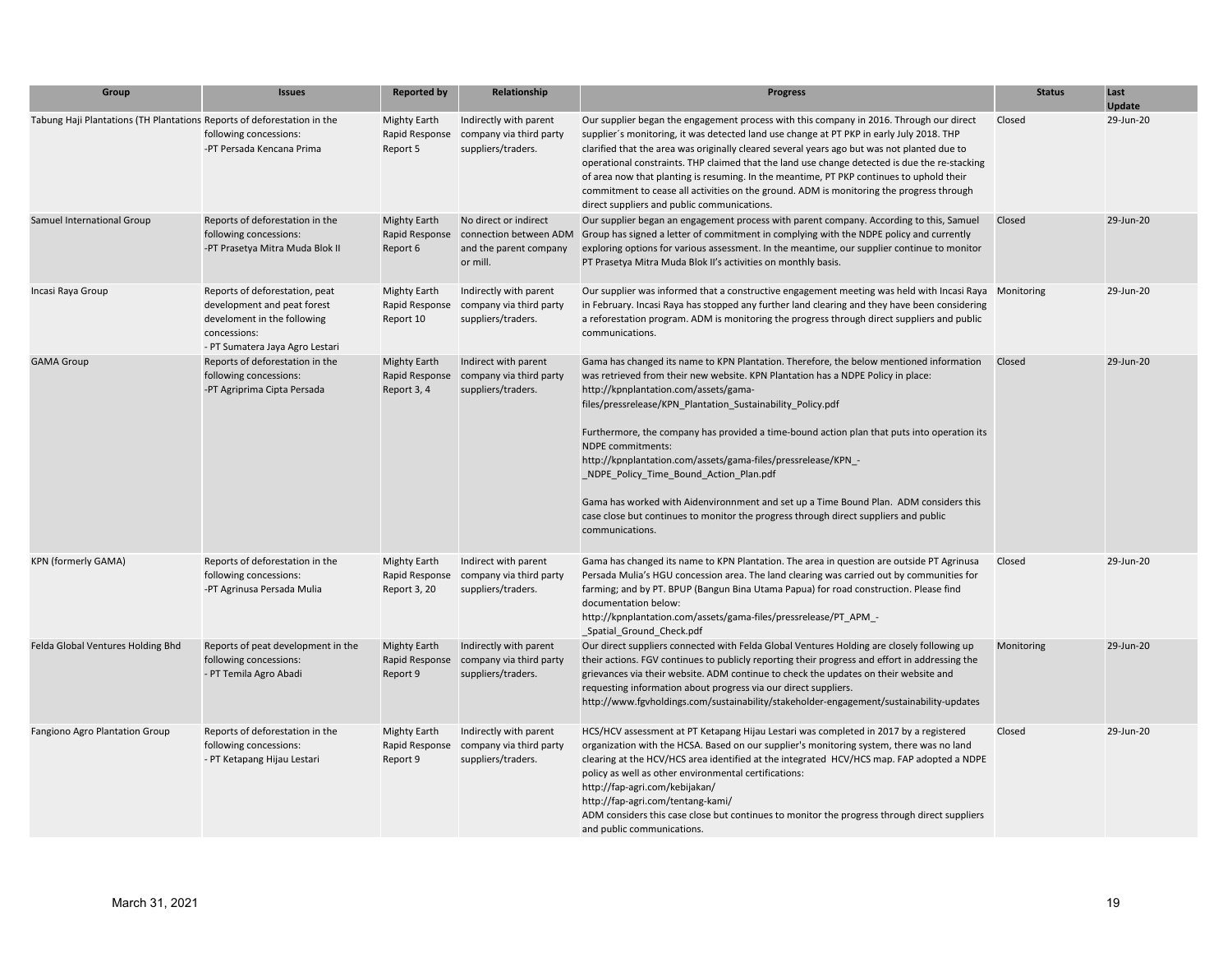| Group                                | <b>Issues</b>                                                                                                       | <b>Reported by</b>                                                                               | Relationship                                                                                           | <b>Progress</b>                                                                                                                                                                                                                                                                                                                                                                                                                                                                                                                                                                                                                                                                                                                                                                                                                                                                       | <b>Status</b> | Last<br><b>Update</b> |
|--------------------------------------|---------------------------------------------------------------------------------------------------------------------|--------------------------------------------------------------------------------------------------|--------------------------------------------------------------------------------------------------------|---------------------------------------------------------------------------------------------------------------------------------------------------------------------------------------------------------------------------------------------------------------------------------------------------------------------------------------------------------------------------------------------------------------------------------------------------------------------------------------------------------------------------------------------------------------------------------------------------------------------------------------------------------------------------------------------------------------------------------------------------------------------------------------------------------------------------------------------------------------------------------------|---------------|-----------------------|
| <b>BLD Plantation</b>                | Reports of peat forest in the following<br>concessions:<br>-BLD Plantation                                          | <b>Mighty Earth</b><br>Rapid Response<br>11                                                      | Indirectly with parent<br>company via third party<br>Report 4, 5, 6, 7, suppliers/traders.             | BLDP has been working with Earthworm Foundation (EF) and has published their Sustainable<br>Palm Oil Policy with NDPE commitments in May 2019<br>(http://www.bldpb.com.my/downloads/BLDP Sustainable Palm Oil Policy.pdf)<br>EF is the advisory consultant and is supporting BLD in the crafting of a road map for the<br>delivery and implementation of this policy and a grievance mechanism/procedure to address<br>issues from both internal and external stakeholders. BLD has announced a moratorium on all<br>future new development until the finalization of their policy implementation plan. And there<br>will be no development of peatlands regardless of depth and HCS and HCV assessment will be<br>conducted for all future developments. ADM considers this case closed but continues to<br>monitor the progress through direct suppliers and public communications. | Closed        | 29-Jun-20             |
| <b>BBC Holdings Sdn Bhd</b>          | Reports of deforestation in the<br>following concessions:<br>- Alambumi Plantation Sdn Bhd                          | <b>Mighty Earth</b>                                                                              | Indirect with parent<br>Rapid Response company via third party<br>Report 21, 26, 27 suppliers/traders. | ADM adopts a no buy position on the company.                                                                                                                                                                                                                                                                                                                                                                                                                                                                                                                                                                                                                                                                                                                                                                                                                                          | Suspended     | $3 - Jun-20$          |
| QL Resources Sdn Bhd                 | Reports of deforestation in the<br>following concessions:<br>- PT Pipit Mutiara Indah                               | <b>Mighty Earth</b><br>Rapid Response<br>Report 21, 27                                           | Indirect with parent<br>company via third party<br>suppliers/traders.                                  | ADM reached out to direct supplier for investigation. Our direct supplier informed us PMI has<br>provided written confirmation of a NDPE policy and shared their concession map for ongoing<br>verification. The area in question was felled several years before the commitment, and PMI<br>commited to immediate moratorium.                                                                                                                                                                                                                                                                                                                                                                                                                                                                                                                                                        |               | $3$ -Jun-20           |
| Shin Yang group                      | Reports of deforestation in the<br>following concessions:<br>- Linau Sinar Sdn Bhd                                  | <b>Mighty Earth</b><br>Rapid Response<br>Report 13, 20,<br>21, 27                                | Indirect with parent<br>company via third party<br>suppliers/traders.                                  | ADM adopts a no buy position on the company.                                                                                                                                                                                                                                                                                                                                                                                                                                                                                                                                                                                                                                                                                                                                                                                                                                          | Suspended     | $3-Jun-20$            |
| <b>CB Industrial Product Holding</b> | Reports of deforestation in the<br>following concessions:<br>- PT Jaya Jadi Utama                                   | <b>Mighty Earth</b><br>Rapid Response<br>Report 15, 20,<br>23, 26, 27                            | Indirect via third party<br>suppliers/traders                                                          | ADM adopts a no buy position on the company.                                                                                                                                                                                                                                                                                                                                                                                                                                                                                                                                                                                                                                                                                                                                                                                                                                          | Suspended     | $3$ -Jun-20           |
| Samling                              | Reports of deforestation in the<br>following concessions:<br>- LPF/0007 Samling Jelalong (OP)                       | <b>Mighty Earth</b><br>Rapid Response<br>Report 14, 15,<br>16, 19, 20, 21,<br>23, 24, 25, 26, 27 | Indirectly via third party<br>suppliers/traders.                                                       | ADM adopts a no buy position on the company.                                                                                                                                                                                                                                                                                                                                                                                                                                                                                                                                                                                                                                                                                                                                                                                                                                          | Suspended     | $3-Jun-20$            |
| Samling                              | Reports of deforestation in the<br>following concessions:<br>- LPF/0006 Samling Lana                                | <b>Mighty Earth</b><br>Rapid Response<br>Report 15, 16,<br>18, 19, 20, 23,<br>25, 27             | Indirect via third party<br>suppliers/traders                                                          | ADM adopts a no buy position on the company.                                                                                                                                                                                                                                                                                                                                                                                                                                                                                                                                                                                                                                                                                                                                                                                                                                          | Suspended     | $3-Jun-20$            |
| Shin Yang/Sarawak Oil Palms Bhd      | Reports of deforestation in the<br>following concessions:<br>- Shin Yang OP Planting Area (LPF/0018) Report 18, 19, | <b>Mighty Earth</b><br>Rapid Response<br>20, 21, 25, 27                                          | Indirect with parent<br>company via third party<br>suppliers/traders.                                  | ADM adopts a no buy position on the company.                                                                                                                                                                                                                                                                                                                                                                                                                                                                                                                                                                                                                                                                                                                                                                                                                                          | Suspended     | $3-Jun-20$            |
| Samling                              | Reports of deforestation in the<br>following concessions:<br>- PT Tunas Borneo Plantations                          | <b>Mighty Earth</b><br>Rapid Response<br>Report 18, 27,<br>28, 29                                | Indirectly via third party<br>suppliers/traders.                                                       | ADM adopts a no buy position on the company.                                                                                                                                                                                                                                                                                                                                                                                                                                                                                                                                                                                                                                                                                                                                                                                                                                          | Suspended     | $3$ -Jun-20           |
| Pinehill Pacific Bhd                 | Reports of deforestation in the<br>following concessions:<br>- PT Makmur Jaya Malindo                               | <b>Mighty Earth</b><br>Rapid Response<br>Report 18, 19,<br>27, 28                                | Indirect with parent<br>company via third party<br>suppliers/traders.                                  | ADM reached out to direct supplier for investigation. We were informed that Pinehill Pacific<br>Bhd has divested their Malaysian operations and they are no longer associated with PT MJM.                                                                                                                                                                                                                                                                                                                                                                                                                                                                                                                                                                                                                                                                                            | Monitoring    | $3-Jun-20$            |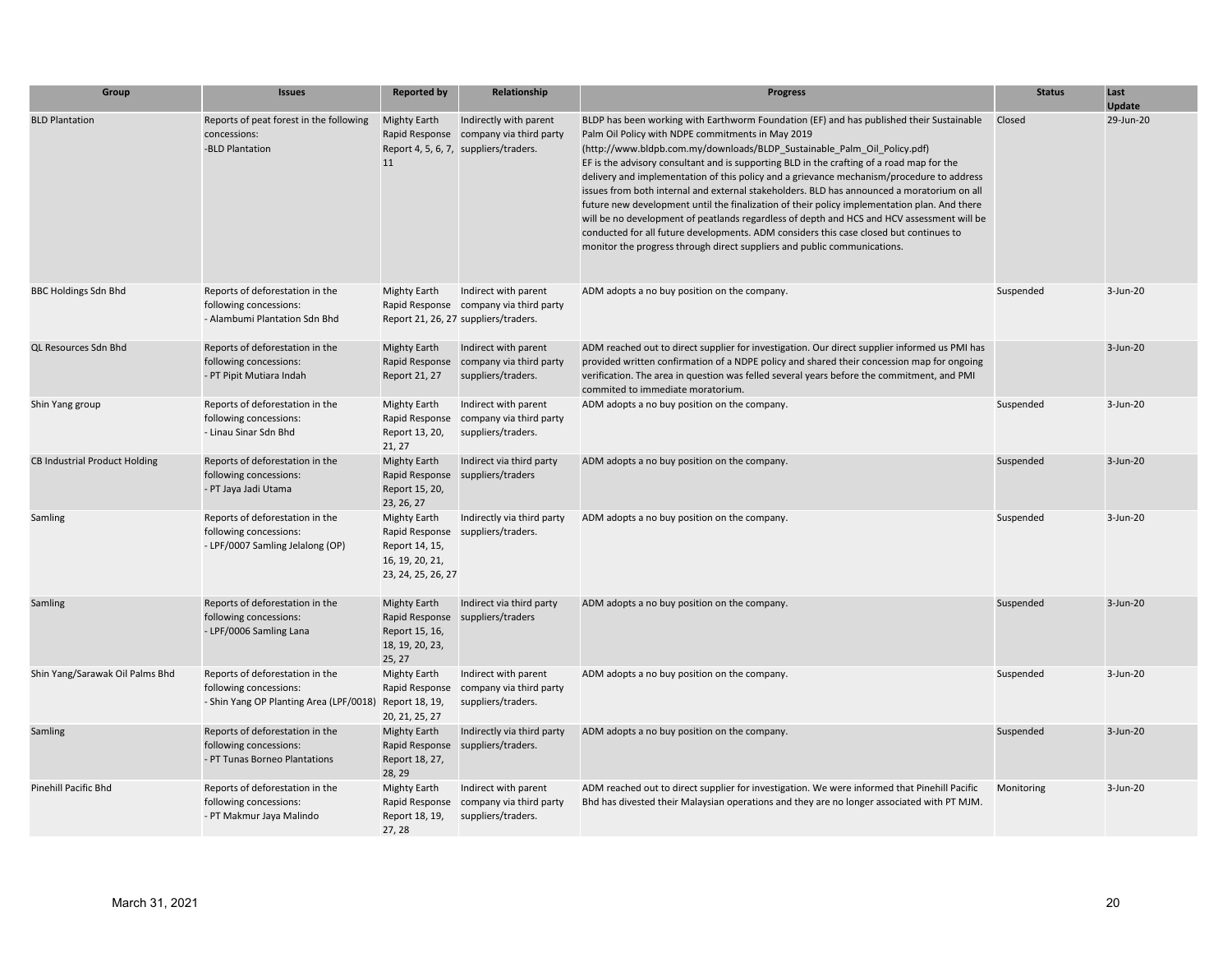| Group                                                                                                          | <b>Issues</b>                                                                                                                                    | <b>Reported by</b>                                                                   | Relationship                                                                                                          | <b>Progress</b>                                                                                                                                                                                                                                                                                                                                                                                                                                                                                                                                                                                                                                                                                                                                                                                                                                                                                                                                                              | <b>Status</b> | Last<br><b>Update</b> |
|----------------------------------------------------------------------------------------------------------------|--------------------------------------------------------------------------------------------------------------------------------------------------|--------------------------------------------------------------------------------------|-----------------------------------------------------------------------------------------------------------------------|------------------------------------------------------------------------------------------------------------------------------------------------------------------------------------------------------------------------------------------------------------------------------------------------------------------------------------------------------------------------------------------------------------------------------------------------------------------------------------------------------------------------------------------------------------------------------------------------------------------------------------------------------------------------------------------------------------------------------------------------------------------------------------------------------------------------------------------------------------------------------------------------------------------------------------------------------------------------------|---------------|-----------------------|
| Unknown Group<br>(PT MML formerly owned by PT Bakrie following concessions:<br><b>Sumatra Plantations Tbk)</b> | Reports of deforestation in the<br>- PT Menthobi Mitra Lestari                                                                                   | Mighty Earth<br>Rapid Response<br>Report 16, 17,<br>20, 22, 27, 29                   | Indirect with parent<br>company via third party<br>suppliers/traders.                                                 | ADM reached out to direct supplier for investigation. Our direct supplier informed us that<br>Bakrie management confirmed that MML is no longer part of Bakrie Group since Nov 9 2017.<br>MML is no longer mentioned in the list of subsidiaries in Bakrie Sumatera Plantation's 2018<br>Annual Report.<br>After reviewing our internal control system, we found that there is no conection with the<br>mill/concession identified in the report. Therefore, this case is not related to ADM and<br>considered closed.                                                                                                                                                                                                                                                                                                                                                                                                                                                       | Closed        | 3-Jun-20              |
| Shin Yang                                                                                                      | Reports of deforestation and/or<br>peatland development in the following<br>concessions:<br>- Dataran Linau OP (SY) (Lot 1 Block 14<br>Murum LD) | <b>Mighty Earth</b><br>Rapid Response<br>Report 17, 18,<br>19, 20, 21, 23,<br>25, 27 | Indirect with parent<br>company via third party<br>suppliers/traders.                                                 | ADM adopts a no buy position on the company.                                                                                                                                                                                                                                                                                                                                                                                                                                                                                                                                                                                                                                                                                                                                                                                                                                                                                                                                 | Suspended     | 3-Jun-20              |
| Makin                                                                                                          | Reports of peat forest development in<br>the following concessions:<br>-PT Mekar Karya Kahuripan                                                 | <b>Mighty Earth</b><br>Report 17, 21,<br>22, 23, 26, 27, 28                          | Indirect with parent<br>Rapid Response company via third party<br>suppliers/traders.                                  | ADM reached out to direct supplier for investigation. Our direct suppliers informed that Makin Closed<br>stated that PT Mekar Karya Kahuripan's business activity has been ceased/frozen since 15th<br>September 2016. Through our direct supplier's ongoing engagement with PT MKK, proof was<br>provided to ME in the form of Notary Acts. Therefore, this case is classified as closed.                                                                                                                                                                                                                                                                                                                                                                                                                                                                                                                                                                                   |               | 3-Jun-20              |
| <b>Widya Corporation</b>                                                                                       | Reports of deforestation, clearance<br>prep/Stacking line in the following<br>concessions:<br>- PT Mulia Inti Perkasa                            | Mighty Earth<br>20, 21, 22, 23, or mill.<br>24, 25, 26, 27,<br>28, 29                | No direct or indirect<br>Rapid Response connection between ADM<br>Report 6, 15, 16, and the parent company            | ADM adopts a no buy position on the company.                                                                                                                                                                                                                                                                                                                                                                                                                                                                                                                                                                                                                                                                                                                                                                                                                                                                                                                                 | Suspended     | 3-Jun-20              |
| Indonusa Group                                                                                                 | Reports of deforestation in the<br>following concessions:<br>- PT Internusa Jaya Sejahtera                                                       | Mighty Earth<br>12, 15, 17, 20,<br>22, 23, 25, 27, 28                                | Indirectly with parent<br>Rapid Response company via third party<br>Report 7, 10, 11, suppliers/traders.              | ADM adopts a no buy position on the company.                                                                                                                                                                                                                                                                                                                                                                                                                                                                                                                                                                                                                                                                                                                                                                                                                                                                                                                                 | Suspended     | 3-Jun-20              |
| Anglo-Eastern Plantations                                                                                      | Reports of deforestation in the<br>following concessions:<br>- PT Kahayan Agro Plantation                                                        | <b>Mighty Earth</b><br>18, 19, 20, 24,<br>25, 27                                     | Indirect with parent<br>Rapid Response company via third party<br>Report 1, 14, 15, suppliers/traders.                | ADM reached out to direct supplier for investigation. Our direct supplier informed us that their Monitoring<br>internal monitoring detected indications of land clearance in KAP concession (4 ha) from May<br>to June 2019. Subsequently, Mighty Earth Rapid Response Report No.18 also mentioned 6 ha<br>land clearing from June 15-July 15 2019 using GLAD Alert coverage. Our direct supplier<br>informed AEP and they answered that they had stopped land clearing activities since the<br>moratorium announcement at the end of May 2019. Our direct supplier checked the exact<br>date of the indication of the land clearing and found AEP's statement was verified. HCSA<br>assessment and peer review has been completed and verified. The HCSA Secretariat and AEP<br>are in the process of discussing further actions. ADM will continue to monitor this process. A<br>moratorium for the disputed area is in place as of May 5, 2020:<br>https://bit.ly/35OrQ9Q |               | 3-Jun-20              |
| Group Olmeca                                                                                                   | Reports of human rights violations<br>- Reforestadora de Palma de Peten SA<br>(REPSA)                                                            |                                                                                      | RAN - Rainforest No direct or indirect<br>Action Network connection between ADM<br>and the parent company<br>or mill. | ADM adopts a no buy position on the company.                                                                                                                                                                                                                                                                                                                                                                                                                                                                                                                                                                                                                                                                                                                                                                                                                                                                                                                                 | Suspended     | 27-Apr-20             |
| Astra Agro Lestari                                                                                             | Reports of land disputes and resistance Walhi<br>by local citizens in the following<br>concessions:<br>- PT Mamuang (Passang Kayu)               |                                                                                      | Indirect with parent<br>company via third party<br>suppliers/traders.                                                 | A field inspection was carried out by the National Land Agency (BPN), which showed that the<br>land belongs to PT Mamuang. The company was proven be within its rights by the disctrict and<br>higher court. An agreement with other cititzens was reached.                                                                                                                                                                                                                                                                                                                                                                                                                                                                                                                                                                                                                                                                                                                  | Monitoring    | 27-Apr-20             |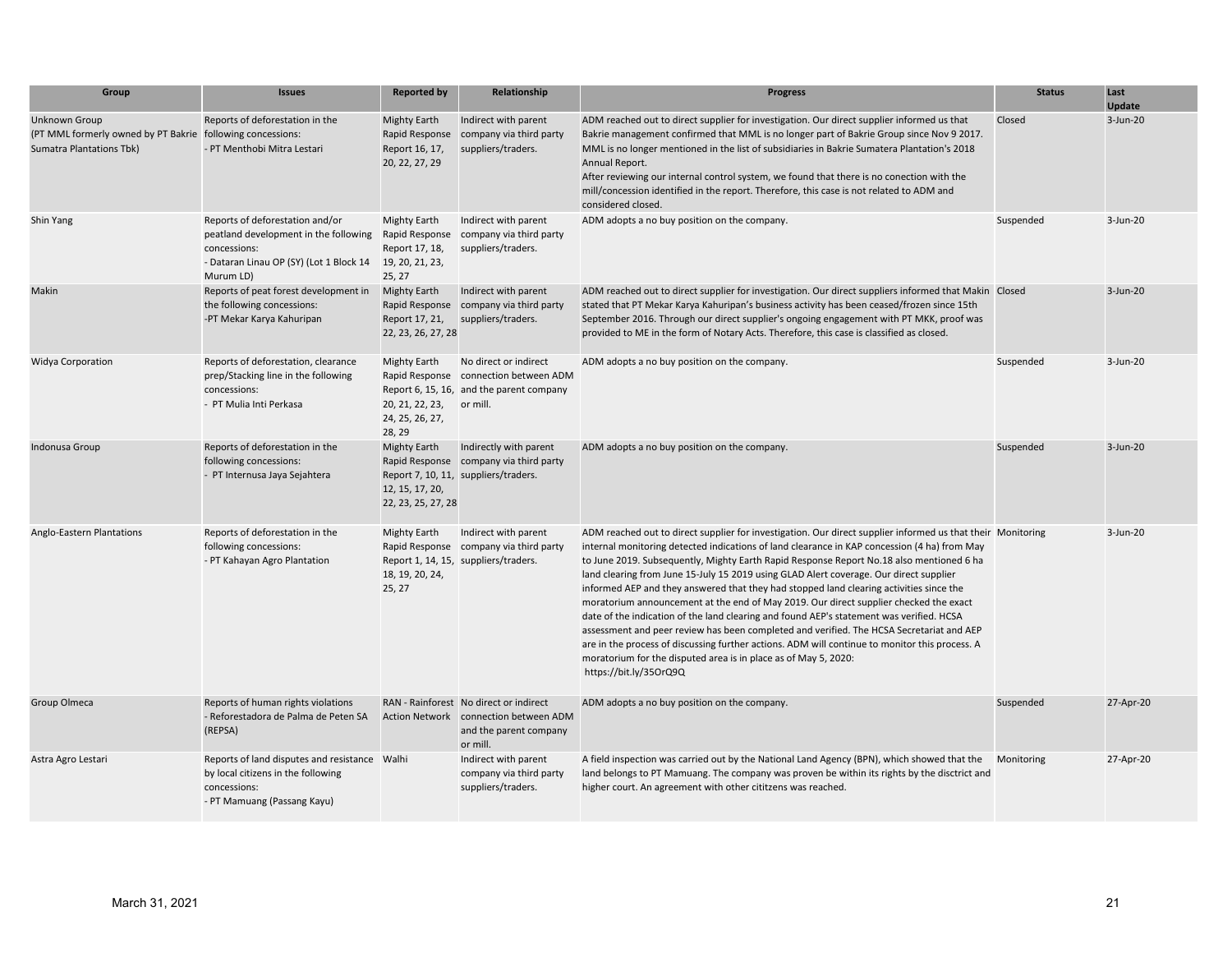| Group                                                                                                                                                                                   | <b>Issues</b>                                                                                                          | <b>Reported by</b>                                                                       | Relationship                                                                                                          | <b>Progress</b>                                                                                                                                                                                                                                                                                                                                                                                                                                                                                     | <b>Status</b>       | Last<br><b>Update</b> |
|-----------------------------------------------------------------------------------------------------------------------------------------------------------------------------------------|------------------------------------------------------------------------------------------------------------------------|------------------------------------------------------------------------------------------|-----------------------------------------------------------------------------------------------------------------------|-----------------------------------------------------------------------------------------------------------------------------------------------------------------------------------------------------------------------------------------------------------------------------------------------------------------------------------------------------------------------------------------------------------------------------------------------------------------------------------------------------|---------------------|-----------------------|
| Nurdin Tampubolon Corporation (NT<br>Corp)                                                                                                                                              | Reports of deforestation in the<br>following concessions:<br>- PT Bintang Sakti Lengana                                | <b>Mighty Earth</b><br>Rapid Response<br>Report 19                                       | Indirectly with parent<br>company via third party<br>suppliers/traders.                                               | ADM reached out to direct supplier for investigation. Our direct supplier informed us that<br>HCS/HCV assesments will be used using HCSA/ALS registered assesors followed by a peer<br>review. Furthermore, a commitment to no development on HCS/HCV/peat is in place on a<br>group-level.                                                                                                                                                                                                         | Monitoring          | 27-Apr-20             |
| <b>Kwantas Corporation</b>                                                                                                                                                              | Reports of deforestation in the<br>following concessions:<br>- Kwantas Pelita Plantation (Balingian)<br>Sdn Bhd        | <b>Mighty Earth</b><br>Rapid Response<br>Report 14, 17,<br>20, 26                        | Indirect with parent<br>company via third party<br>suppliers/traders.                                                 | We were informed that the land in questions is within the parameters of Kwantas Pelita<br>Plantation (Balingan) Sdn Bhd (KPPSB) concession. However, this land does not belong to<br>KPPSB as it has not been surrendered to KPPSB through the Native Customary Right (NCR) Land<br>Aquisition project. The land is in privately owned and KPPSB has not been involved in any<br>clearing activities.                                                                                               | Monitoring          | 27-Apr-20             |
| Brazil - Fourteen properties as listed in Reports of land clearing for soy and<br>the report in the municipalities of<br>Amazonas, Bahia, Maranhão, Mato<br>Grosso, Pará, and Tocantins | cattle                                                                                                                 | <b>Mighty Earth</b><br>Rapid Response<br>Soy and Cattle<br>Report 8                      | No direct connection<br>between soy sourced by<br>ADM and the areas of<br>deforestation identified in<br>this report. | The investigation concluded that there was no sourcing from the reported deforestation areas. Monitoring<br>We will closely monitor land use change in the properties listed to make sure they are in<br>compliance with the local legislation and our No Deforestation Policy.                                                                                                                                                                                                                     |                     | 27-Apr-20             |
| Brazil - Nine properties as listed in the<br>report in the municipalities of Bahia,<br>Mato Grosso, and Tocantins                                                                       | Reports of land clearing for soy and<br>cattle                                                                         | <b>Mighty Earth</b><br>Rapid Response<br>Soy and Cattle<br>Report 9                      | No direct connection<br>between soy sourced by<br>ADM and the areas of<br>deforestation identified in<br>this report. | The investigation concluded that there was no sourcing from the reported deforestation areas. Monitoring<br>We will closely monitor land use change in the properties listed to make sure they are in<br>compliance with the local legislation and our No Deforestation Policy.                                                                                                                                                                                                                     |                     | 27-Apr-20             |
| Brazil - Ten properties as listed in the<br>report in the municipality of Mato<br>Grosso                                                                                                | Reports of land clearing for soy and<br>cattle                                                                         | <b>Mighty Earth</b><br>Rapid Response<br>Soy and Cattle<br>Report 10                     | No direct connection<br>between soy sourced by<br>ADM and the areas of<br>deforestation identified in<br>this report. | The investigation concluded that there was no sourcing from the reported deforestation areas. Monitoring<br>We will closely monitor land use change in the properties listed to make sure they are in<br>compliance with the local legislation and our No Deforestation Policy.                                                                                                                                                                                                                     |                     | 27-Apr-20             |
| <b>KTS</b>                                                                                                                                                                              | Reports of deforestation and/or<br>peatland development in the following<br>concessions:<br>- Wawasan Sedar Sdn Bhd    | <b>Mighty Earth</b><br>Rapid Response<br>Report 25                                       | Indirect via third party<br>suppliers/traders                                                                         | ADM reached out to direct supplier for investigation. ADM is requesting information to our<br>direct supplier to clarify the situation.                                                                                                                                                                                                                                                                                                                                                             | Under investigation | 20-Mar-20             |
| <b>Bumitama Group</b>                                                                                                                                                                   | Reports of deforestation and/or<br>peatland development in the following<br>concessions:<br>- PT Andalan Sukses Makmur | <b>Mighty Earth</b><br>Rapid Response<br>Report 23                                       | Indirect with parent<br>company via third party<br>suppliers/traders.                                                 | ADM reached out to direct supplier for investigation. Our direct supplier informed us that<br>these land changes were cause by forest fires due to dry season conditions. PT ASM responded<br>to these fires as fast as possible with their fire-response personnel. The incidents were<br>reported to local authorities as well as the RSPO. Bumitama's official statement:<br>http://ir.bumitama-agri.com/static-files/5ce66171-9006-449f-9189-b206eca3e0c7                                       | Monitoring          | 20-Mar-20             |
| Rimbunan Hijau                                                                                                                                                                          | Reports of deforestation in the<br>following concessions:<br>- Rimbunan Sawit Sdn Bhd (Simunjan<br>Estate)             | <b>Mighty Earth</b><br>Rapid Response<br>Report 21                                       | Indirect with parent<br>company via third party<br>suppliers/traders.                                                 | ADM reached out to direct supplier for investigation. Our direct supplier informed us that the Monitoring<br>encorachment on the land was by local communities. ADM will continue to monitor the case.                                                                                                                                                                                                                                                                                              |                     | 20-Mar-20             |
| Makin                                                                                                                                                                                   | Reports of deforestation in the<br>following concessions:<br>- PT Cipta Karsa Kahuripan                                | <b>Mighty Earth</b><br>Rapid Response<br>Report 21, 22                                   | Indirect with parent<br>company via third party<br>suppliers/traders.                                                 | ADM reached out to direct supplier for investigation. We were informed that PT. CKK has<br>never had a Location Permit (concession). Furthermore, from its inception until the time it was<br>frozen, PT. CKK had never carried out land clearing or planting activities and hence PT. CKK has<br>never owned or managed a plantation/estate. A notarized letter stating that the operation of<br>the company had been frozen since 2016 can be requested with the Ketapang District<br>Government. | Monitoring          | 20-Mar-20             |
| Salim/IndoGunta                                                                                                                                                                         | Reports of deforestation in the<br>following concessions:<br>- PT Rimbun Sawit Papua                                   | <b>Mighty Earth</b><br>Report 3, 10, 13,<br>14, 16, 17, 18,<br>20, 23, 25, 26,<br>28, 29 | Indirectly via third party<br>Rapid Response suppliers/traders.                                                       | ADM adopts a no buy position on the company.                                                                                                                                                                                                                                                                                                                                                                                                                                                        | Suspended           | 20-Mar-20             |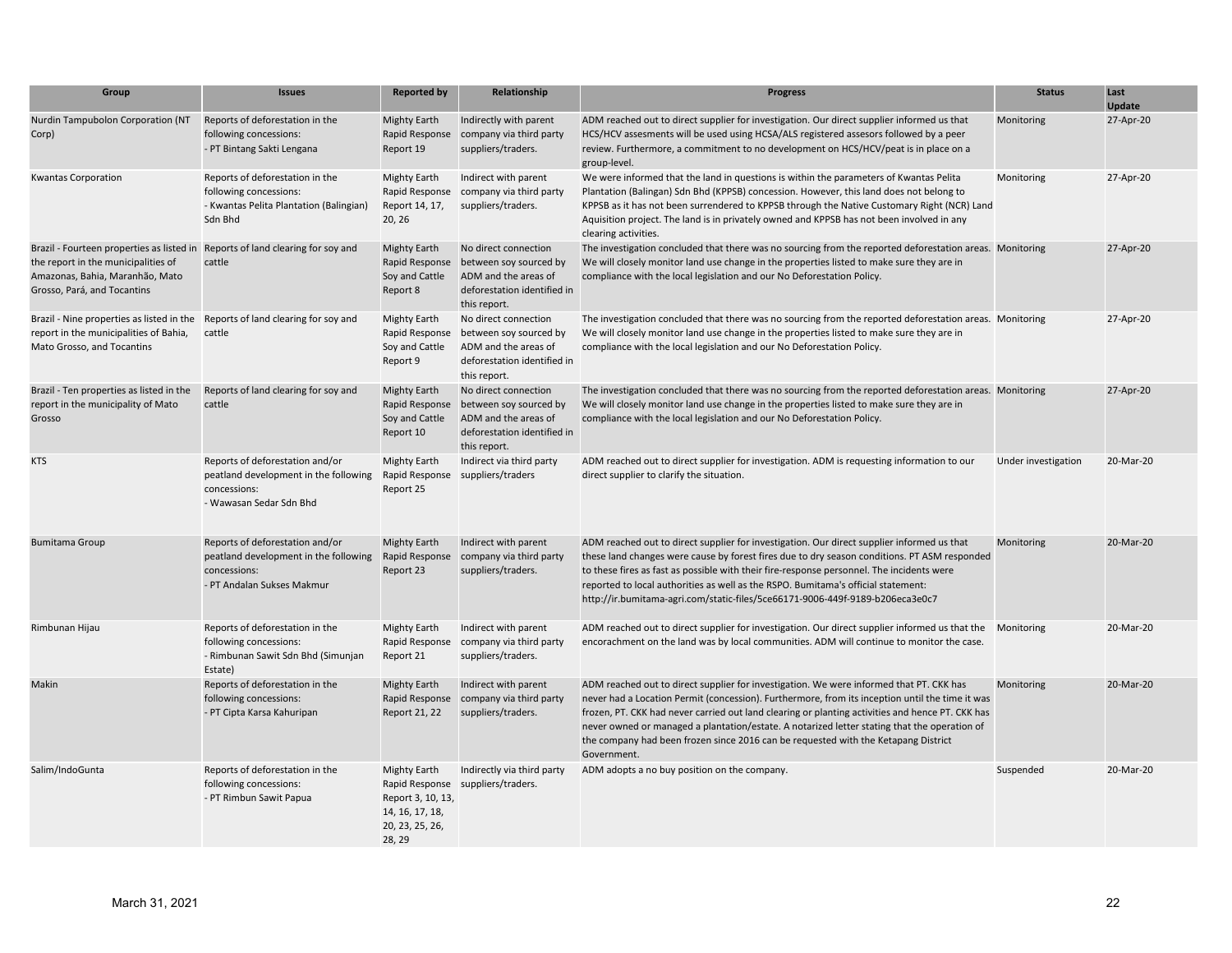| Group                                        | <b>Issues</b>                                                                                                                                                     | <b>Reported by</b>                                                    | Relationship                                                                          | <b>Progress</b>                                                                                                                                                                                                                                                                                                                                                                                                                                                                                                                                                                                                                                                                                                                     | <b>Status</b> | Last<br><b>Update</b> |
|----------------------------------------------|-------------------------------------------------------------------------------------------------------------------------------------------------------------------|-----------------------------------------------------------------------|---------------------------------------------------------------------------------------|-------------------------------------------------------------------------------------------------------------------------------------------------------------------------------------------------------------------------------------------------------------------------------------------------------------------------------------------------------------------------------------------------------------------------------------------------------------------------------------------------------------------------------------------------------------------------------------------------------------------------------------------------------------------------------------------------------------------------------------|---------------|-----------------------|
| Incasi Raya                                  | Reports of deforestation in the<br>following concessions:<br>- PT Averna Sepakat                                                                                  | <b>Mighty Earth</b><br>Rapid Response<br>Report 17                    | Indirect with parent<br>company via third party<br>suppliers/traders.                 | ADM reached out to direct supplier for investigation. Our direct supplier informed us that it<br>was not PT Arvena Sepakat, but the local communities of Kelompok Sinaga who illegally<br>encroached the area. A police report was filed.<br>An investigation was launched, and according to Musimmas, the local community has agreed<br>to stop all activities in the PT Averna Sepakat concession.                                                                                                                                                                                                                                                                                                                                | Monitoring    | 20-Mar-20             |
| <b>Genting Plantations Bhd</b>               | Reports of deforestation in the<br>following concessions:<br>- PT Permata Sawit Mandiri                                                                           | <b>Mighty Earth</b><br>Rapid Response<br>Report 15, 17,<br>19, 20, 23 | Indirect with parent<br>company via third party<br>suppliers/traders.                 | ADM reached out to direct supplier for investigation. Our direct supplier informed us that the Monitoring<br>concession PT Permata Sawit Mandiri doesn't belong to Genting Plantation Bhd since 2017<br>after it was divested to a non-related party. Genting Plantation's official statement can be<br>found here:<br>http://bit.ly/2wMjoaH<br>ADM is monitoring that any product will be received from the concerned mill via another third<br>party.                                                                                                                                                                                                                                                                             |               | 20-Mar-20             |
| Double Dynasty Holdings Sdn Bhd              | Reports of deforestation, clearance<br>prep/Stacking line in the following<br>concessions:<br>- Mutiara Pelita Genaan Plantation Sdn 18, 19, 20, 25<br><b>Bhd</b> | <b>Mighty Earth</b><br>Rapid Response<br>Report 15, 16,               | No direct or indirect<br>connection between ADM<br>and the parent company<br>or mill. | ADM adopts a no buy position on the company.                                                                                                                                                                                                                                                                                                                                                                                                                                                                                                                                                                                                                                                                                        | Suspended     | 20-Mar-20             |
| <b>Samling Group</b>                         | Reports of deforestation, clearance<br>prep/Stacking line in the following<br>concessions:<br>- Samling Jelalong LPF 0007 (Parts 1 & 3) 19, 20, 23, 25            | <b>Mighty Earth</b><br>Rapid Response<br>Report 15, 18,               | Indirect via third party<br>suppliers/traders                                         | ADM adopts a no buy position on the company.                                                                                                                                                                                                                                                                                                                                                                                                                                                                                                                                                                                                                                                                                        | Suspended     | 20-Mar-20             |
| <b>Samling Group</b>                         | Reports of deforestationt in the<br>following concessions:<br>- LPF/008 Marudi & Batu Belah                                                                       | <b>Mighty Earth</b><br>Report 13, 17,<br>19, 20, 21, 24, 25           | Indirectly via third party<br>Rapid Response suppliers/traders.                       | ADM adopts a no buy position on the company.                                                                                                                                                                                                                                                                                                                                                                                                                                                                                                                                                                                                                                                                                        | Suspended     | 20-Mar-20             |
| Tuan Junus Sutiono and Tuan Watson<br>Dharma | Reports of deforestation and clearance<br>prep./stacking lines in the following<br>concessions:<br>- PT Subur Karunia Raya                                        | <b>Mighty Earth</b><br>Rapid Response<br>Report 6, 9, 16,<br>25       | No direct or indirect<br>connection between ADM<br>and the parent company<br>or mill. | ADM adopts a no buy position on the company.                                                                                                                                                                                                                                                                                                                                                                                                                                                                                                                                                                                                                                                                                        | Suspended     | 20-Mar-20             |
| <b>Bumitama Group</b>                        | Reports of deforestation in the<br>following concessions:<br>- PT Damai Agro Sejahtera                                                                            | <b>Mighty Earth</b><br>Rapid Response<br>Report 22, 23,<br>26, 27     | Indirect with parent<br>company via third party<br>suppliers/traders.                 | ADM reached out to direct supplier for investigation. Our direct supplier informed us that PT<br>DAS patrols recorded illegal logging activity in the area prior to the incident. The illegal acitivity<br>has been reported to the police. In addition, the area was also impacted by forest fires in the<br>dry season of 2019. Bumitama has a NDPE and is an RSPO member. The official response can<br>be found here:<br>http://ir.bumitama-agri.com/static-files/f3999275-46d9-466b-b656-53d7dcfe985a<br>PT DAS has conducted a land-use change analysis after allegations, but no land clearing was<br>discovered. Our supplier also verified that there has been no recent deforestation in PT DAS:<br>https://bit.ly/3cVs01U | Monitoring    | 26-Feb-20             |
| <b>Bukit Berlian Plantation Group</b>        | Reports of deforestation and/or<br>peatland development in the following<br>concessions:<br>- PT Ginang Fohu Plantation                                           | <b>Mighty Earth</b><br>Rapid Response<br>Report 17, 23,<br>28, 29     | Indirect with parent<br>company via third party<br>suppliers/traders.                 | ADM reached out to direct supplier for investigation. Our direct supplier informed us that the  Closed<br>land clearing was not conducted by PT GFP but by the communities. Bukit Berlian Plantation<br>Group have adopted an NDPE policy as can be seen on their website:<br>www.bukitberlian.com/Sustainability-Policy.html                                                                                                                                                                                                                                                                                                                                                                                                       |               | $21$ -Jan- $20$       |
| <b>TSH Resources Bhd</b>                     | Reports of deforestation in the<br>following concessions:<br>- PT Bulungan Citra Agro Persada                                                                     | <b>Mighty Earth</b><br>Rapid Response<br>Report 21                    | Indirect with parent<br>company via third party<br>suppliers/traders.                 | ADM reached out to direct supplier for investigation. Our direct supplier informed us that TSH Monitoring<br>Resources Bhd adheres to their no burning policy as an RSPO memeber. TSH Resources<br>commissioned Malaysian Environmental Consultants (MEC) which found that the clearing<br>overlaps with recent massive local community land burning in Kalimantan Utara.                                                                                                                                                                                                                                                                                                                                                           |               | 21-Jan-20             |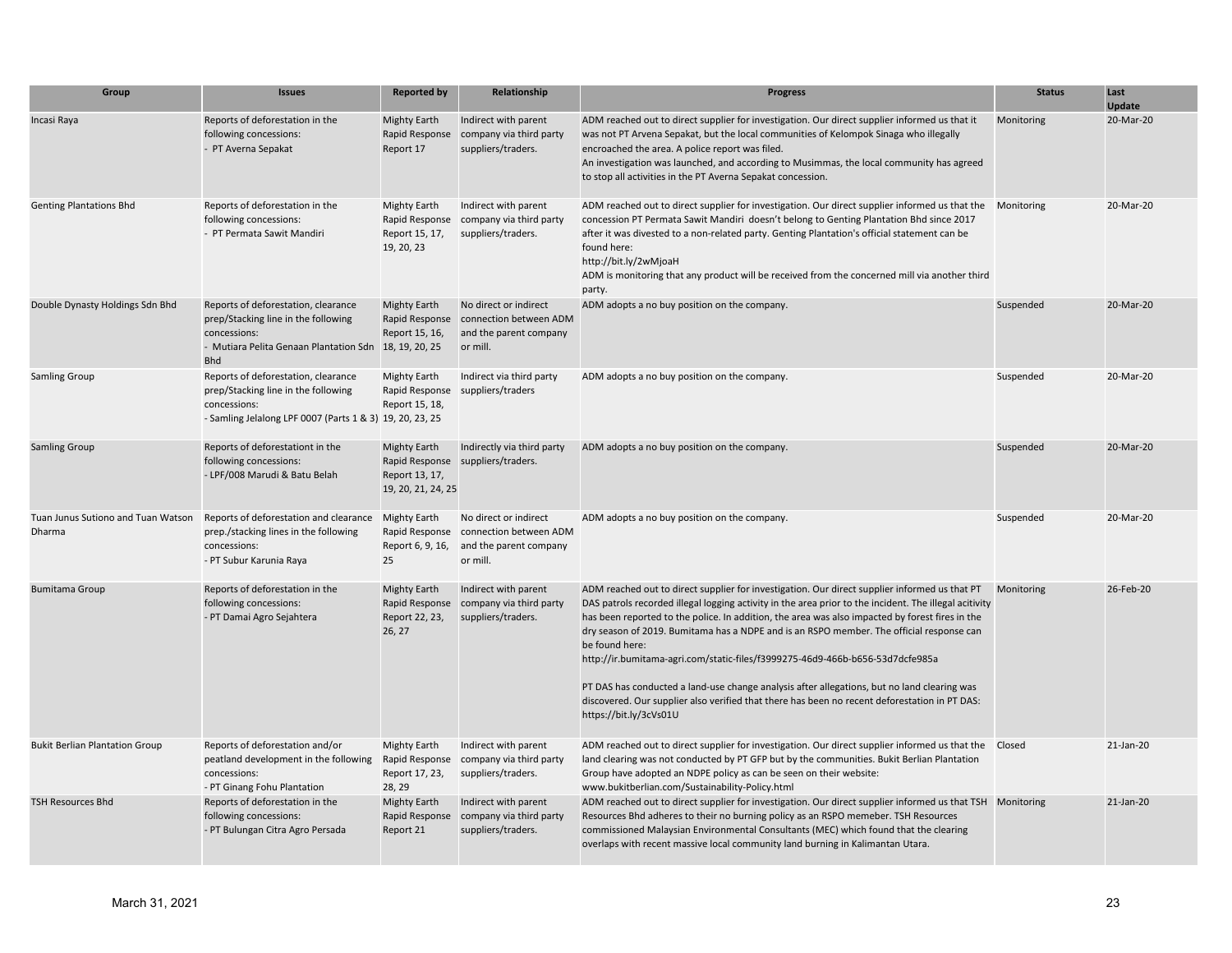| Group                                                                                                                  | <b>Issues</b>                                                                                                                                   | <b>Reported by</b>                                                  | Relationship                                                                                                          | <b>Progress</b>                                                                                                                                                                                                                                                                                                                        | <b>Status</b>       | Last<br>Update |
|------------------------------------------------------------------------------------------------------------------------|-------------------------------------------------------------------------------------------------------------------------------------------------|---------------------------------------------------------------------|-----------------------------------------------------------------------------------------------------------------------|----------------------------------------------------------------------------------------------------------------------------------------------------------------------------------------------------------------------------------------------------------------------------------------------------------------------------------------|---------------------|----------------|
| <b>First Resources</b>                                                                                                 | Reports of deforestation in the<br>following concessions:<br>- PT Ketapang Agro Lestari                                                         | <b>Mighty Earth</b><br>Rapid Response<br>Report 21                  | Indirect with parent<br>company via third party<br>suppliers/traders.                                                 | ADM reached out to direct supplier for investigation. Our direct supplier informed us that a<br>HCS/HCV assessment had been conducted by PT KAL, and the land development was carride<br>out based on the results. No HCS/HCV area was cleared.                                                                                        | Monitoring          | 21-Jan-20      |
| Shin Yang/Sarawak Oil Palms Bhd                                                                                        | Reports of deforestation in the<br>following concessions:<br>- Dataran Seping Sdn Bhd (Adam Oil<br>Palm Estate)                                 | Mighty Earth<br>Rapid Response<br>Report 20, 21                     | Indirect with parent<br>company via third party<br>suppliers/traders.                                                 | ADM adopts a no buy position on the company.                                                                                                                                                                                                                                                                                           | Suspended           | 21-Jan-20      |
| Shin Yang Group / Sarawak Oil Palms<br><b>Bhd</b>                                                                      | Reports of clearance prep/Stacking line<br>in the following concessions:<br>- Shin Yang LPF 0018                                                | <b>Mighty Earth</b><br>Rapid Response<br>Report 15, 29              | Indirectly with parent<br>company via third party<br>suppliers/traders.                                               | ADM adopts a no buy position on the company.                                                                                                                                                                                                                                                                                           | Suspended           | 21-Jan-20      |
| Double Dynasty Group                                                                                                   | Reports of clearance prep./stacking<br>lines in the following concessions:<br>- Radiant Lagoon Sdn Bhd                                          | Mighty Earth<br>Rapid Response<br>Report 13                         | No direct or indirect<br>connection between ADM<br>and the parent company<br>or mill.                                 | ADM adopts a no buy position on the company.                                                                                                                                                                                                                                                                                           | Suspended           | 21-Jan-20      |
| Brazil - Twelve properties as listed in<br>the report in the municipalities of<br>Bahia, Mato Grosso, Goiás, and Pará. | Reports of land clearing for soy and<br>cattle                                                                                                  | <b>Mighty Earth</b><br>Rapid Response<br>Soy and Cattle<br>Report 7 | No direct connection<br>between soy sourced by<br>ADM and the areas of<br>deforestation identified in<br>this report. | The investigation concluded that there was no sourcing from the reported deforestation areas. Monitoring<br>We will closely monitor land use change in the properties listed to make sure they are in<br>compliance with the local legislation and our No Deforestation Policy.                                                        |                     | 21-Jan-20      |
| Sampoerna Agro                                                                                                         | Reports of deforestation in the<br>following concessions:<br>- PT Usaha Agro Indonesia                                                          | <b>Mighty Earth</b><br>Rapid Response<br>Report 22                  | Indirect with parent<br>company via third party<br>suppliers/traders.                                                 | ADM reached out to direct supplier for investigation. Our direct supplier informed us that PT<br>UAI was not involved in any deforestation activity, but that it the community's land that was<br>burnt, which is in the concession. Sampoerna Agro has commited to No Deforestation and and<br>No Peat Development                    | Monitoring          | 19-Dec-19      |
| Indonusa                                                                                                               | Reports of deforestation in the<br>following concessions:<br>- PT Internusa Jaya Sejahtera (Merauke) - Report 22<br>area 2                      | <b>Mighty Earth</b><br>Rapid Response                               | Indirect with parent<br>company via third party<br>suppliers/traders.                                                 | ADM adopts a no buy position on the company.                                                                                                                                                                                                                                                                                           | Suspended           | 19-Dec-19      |
| Indonusa                                                                                                               | Reports of deforestation, clearance<br>prep/Stacking line in the following<br>concessions:<br>- PT Internusa Jaya Sejahtera (Merauke)<br>area 1 | <b>Mighty Earth</b><br>Rapid Response<br>Report 22                  | Indirect with parent<br>company via third party<br>suppliers/traders.                                                 | ADM adopts a no buy position on the company.                                                                                                                                                                                                                                                                                           | Suspended           | 19-Dec-19      |
| Palma Serasih                                                                                                          | Reports of deforestation in the<br>following concessions:<br>- PT Global Primatama Mandiri                                                      | Mighty Earth<br>Rapid Response<br>Report 13, 21                     | No direct or indirect<br>connection between ADM<br>and the parent company<br>or mill.                                 | ADM adopts a no buy position on the company.                                                                                                                                                                                                                                                                                           | Suspended           | 19-Dec-19      |
| Triputra Agro Persada                                                                                                  | Reports of deforestation in the<br>following concessions:<br>- PT Gawi Bahandep Sawit Mekar                                                     | <b>Mighty Earth</b><br>Rapid Response<br>Report 21                  | Indirect with parent<br>company via third party<br>suppliers/traders.                                                 | ADM reached out to direct supplier for investigation. ADM is requesting information to our<br>direct supplier to clarify the situation.                                                                                                                                                                                                | Under investigation | 30-Nov-19      |
| <b>Kwantas Corporation</b>                                                                                             | Reports of deforestation in the<br>following concessions:<br>- Kwantas Corporation                                                              | Mighty Earth<br>Rapid Response<br>Report 17, 21                     | Indirectly with parent<br>company via third party<br>suppliers/traders.                                               | ADM reached out to direct supplier for investigation. ADM is requesting information to our<br>direct supplier to clarify the situation.                                                                                                                                                                                                | Under investigation | 30-Nov-19      |
| NaturAceites                                                                                                           | Allegations with respect to human<br>rights                                                                                                     | Reuters                                                             | Indirect with parent<br>company via third party<br>suppliers/traders.                                                 | ADM reached out to direct supplier for investigation. Our direct supplier informed us that he<br>immediately engaged Naturaceites following the allegations. To date, evaluations conducted<br>by neutral third parties have shown that Naturaceites has been in compliance with the<br>sustainable palm oil policy from our supplier. | Monitoring          | 30-Nov-19      |
| PT. Nafasindo                                                                                                          | • Risk of sourcing from the Singkil-<br>Bengkung region of the Leuser<br>Ecosystem                                                              |                                                                     | RAN - Rainforest Indirect via third party<br>Action Network suppliers/traders                                         | ADM reached out to direct supplier for investigation. Our direct supplier informed us that they Monitoring<br>have sent a letter to them to make sure they are aware of the issue and ask for actions<br>taken/planned especially on their traceability progress.                                                                      |                     | 30-Nov-19      |
| PT. Bangun Sampurna Lestari                                                                                            | • Risk of sourcing from the Singkil-<br>Bengkung region of the Leuser<br>Ecosystem                                                              |                                                                     | RAN - Rainforest Indirect via third party<br>Action Network suppliers/traders                                         | ADM reached out to direct supplier for investigation. Our direct supplier informed us that they Monitoring<br>have sent a letter to them to make sure they are aware of the issue and ask for actions<br>taken/planned especially on their traceability progress.                                                                      |                     | 30-Nov-19      |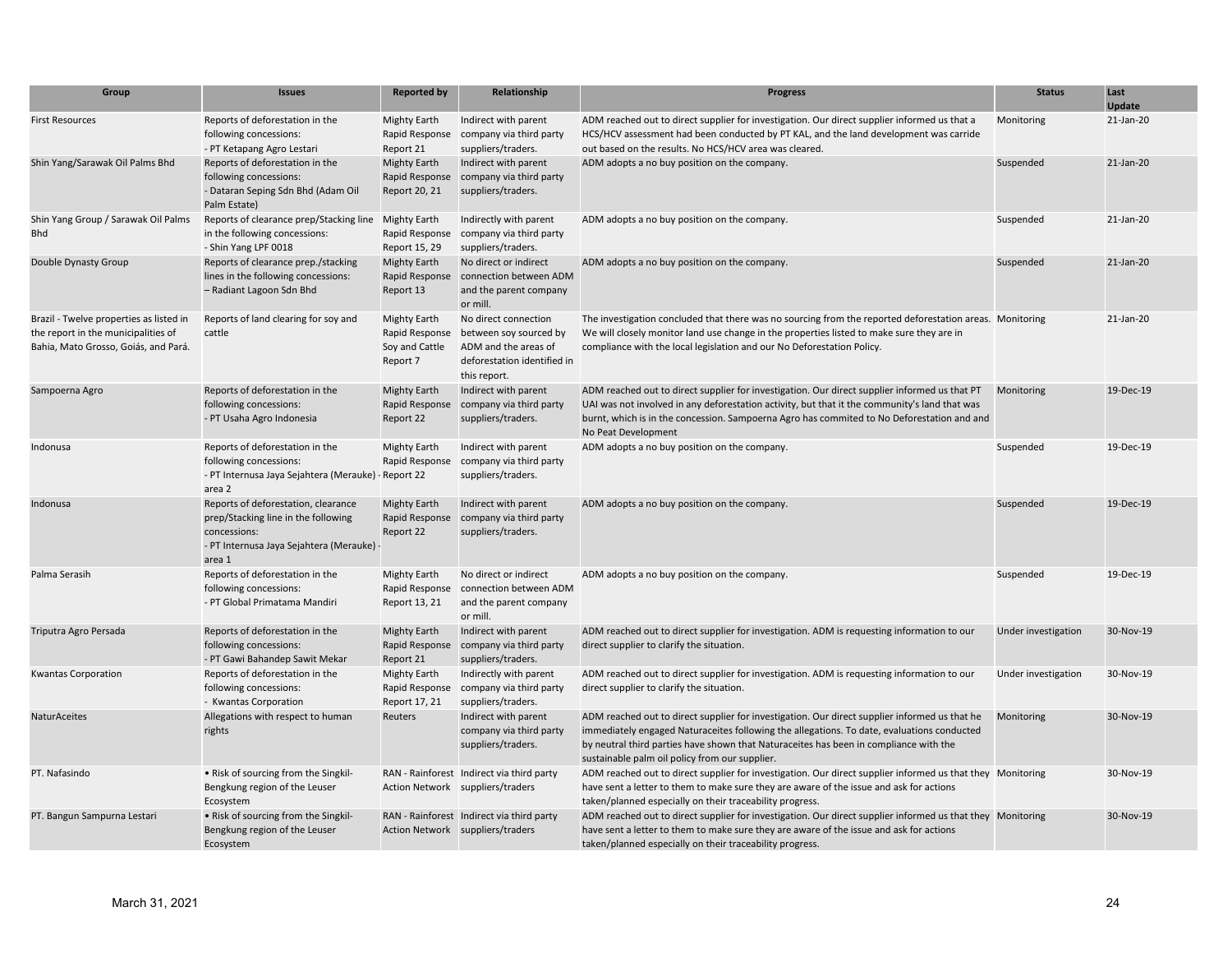| Group                         | <b>Issues</b>                                                                                                                                                                                                                                                                                                | <b>Reported by</b>                                     | Relationship                                                                                           | <b>Progress</b>                                                                                                                                                                                                                                                                                                                                                                                                                                                                                                                                                                                                                                                                  | <b>Status</b>       | Last<br>Update |
|-------------------------------|--------------------------------------------------------------------------------------------------------------------------------------------------------------------------------------------------------------------------------------------------------------------------------------------------------------|--------------------------------------------------------|--------------------------------------------------------------------------------------------------------|----------------------------------------------------------------------------------------------------------------------------------------------------------------------------------------------------------------------------------------------------------------------------------------------------------------------------------------------------------------------------------------------------------------------------------------------------------------------------------------------------------------------------------------------------------------------------------------------------------------------------------------------------------------------------------|---------------------|----------------|
| PT. Runding Putra Persada     | • Risk of sourcing from the Singkil-<br>Bengkung region of the Leuser<br>Ecosystem                                                                                                                                                                                                                           |                                                        | RAN - Rainforest Indirect via third party<br>Action Network suppliers/traders                          | ADM reached out to direct supplier for investigation. Our direct supplier informed us that they Monitoring<br>have sent a letter to them to make sure they are aware of the issue and ask for actions<br>taken/planned especially on their traceability progress.                                                                                                                                                                                                                                                                                                                                                                                                                |                     | 30-Nov-19      |
| PT. Perkebunan Lembah Bakti I | • Risk of sourcing from the Singkil-<br>Bengkung region of the Leuser<br>Ecosystem                                                                                                                                                                                                                           |                                                        | RAN - Rainforest Indirect via third party<br>Action Network suppliers/traders                          | ADM reached out to direct supplier for investigation. Our direct supplier informed us that they Monitoring<br>have sent a letter to them to make sure they are aware of the issue and ask for actions<br>taken/planned especially on their traceability progress.                                                                                                                                                                                                                                                                                                                                                                                                                |                     | 30-Nov-19      |
| PT. Ensem Sawita Lestari      | . Risk of sourcing from the Singkil-<br>Bengkung region of the Leuser<br>Ecosystem                                                                                                                                                                                                                           |                                                        | RAN - Rainforest Indirect via third party<br>Action Network suppliers/traders                          | ADM reached out to direct supplier for investigation. Our direct supplier informed us that they Monitoring<br>have sent a letter to them to make sure they are aware of the issue and ask for actions<br>taken/planned especially on their traceability progress.                                                                                                                                                                                                                                                                                                                                                                                                                |                     | 30-Nov-19      |
| PT. Samudera Sawit Nabati     | . Palm oil grown illegally at the expense RAN - Rainforest Indirect via third party<br>of the protected peat forests of Rawa<br>Singkil Wildlife Reserve in the Singkil-<br>Bengkung region of the Leuser<br>Ecosystem<br>• Risk of sourcing from the Singkil-<br>Bengkung region of the Leuser<br>Ecosystem |                                                        | Action Network suppliers/traders                                                                       | ADM reached out to direct supplier for investigation. Our direct supplier informed us that he is Monitoring<br>engaging with the PT GSS to seek responses to the allegations contained in the RAN report.<br>Furthermore PT SSN declared that they did not source from CV Buana Indah as mentioned in<br>the RAN report. PT SSN has given consent for our direct supplier to conduct on-site field<br>verification of the allegations with specific focus on the claims that the mill is sourcing via the<br>named broker. Our direct supplier will also provide PT SSN with a recommended action plan<br>for future improvement. The visit has been scheduled for October 2019. |                     | 30-Nov-19      |
| PT. Global Sawit Semesta      | . Palm oil grown illegally at the expense RAN - Rainforest Indirect via third party<br>of the protected peat forests of Rawa<br>Singkil Wildlife Reserve in the Singkil-<br>Bengkung region of the Leuser<br>Ecosystem<br>• Risk of sourcing from the Singkil-<br>Bengkung region of the Leuser<br>Ecosystem |                                                        | Action Network suppliers/traders                                                                       | ADM reached out to direct supplier for investigation. Our direct supplier informed us that he is Monitoring<br>engaging with the PT GSS to seek responses to the allegations contained in the RAN report.<br>Furthermore PT GSS has agreed that our direct supplier would send grievance teams to<br>conduct a field visit to learn more about the issue on the ground and also to help PT GSS to<br>develop an action plan for future improvement. The visit has been scheduled for October<br>2019.                                                                                                                                                                            |                     | 30-Nov-19      |
| <b>Kwantas Corporation</b>    | Reports of deforestation in the<br>following concessions:<br>- Miracle Harvest Sdn Bhd                                                                                                                                                                                                                       | <b>Mighty Earth</b>                                    | Indirect with parent<br>Rapid Response company via third party<br>Report 20, 21, 29 suppliers/traders. | ADM reached out to direct supplier for investigation. ADM is requesting information to our<br>direct supplier to clarify the situation.                                                                                                                                                                                                                                                                                                                                                                                                                                                                                                                                          | Under investigation | 30-Nov-19      |
| Salim Group                   | Reports of deforestation in the<br>following concessions:<br>- PT Agro Subur Permai                                                                                                                                                                                                                          | <b>Mighty Earth</b><br>Rapid Response<br>Report 20, 21 | Indirect via third party<br>suppliers/traders                                                          | ADM adopts a no buy position on the company.                                                                                                                                                                                                                                                                                                                                                                                                                                                                                                                                                                                                                                     | Suspended           | 30-Nov-19      |
| Triputra Agro Persada         | Reports of deforestation in the<br>following concessions:<br>- PT Berau Karetindo Lestari (area 2)                                                                                                                                                                                                           | <b>Mighty Earth</b><br>Rapid Response<br>20, 21        | Indirectly with parent<br>company via third party<br>Report 2, 16, 19, suppliers/traders.              | ADM reached out to direct supplier for investigation. ADM is requesting information to our<br>direct supplier to clarify the situation.                                                                                                                                                                                                                                                                                                                                                                                                                                                                                                                                          | Under investigation | 30-Nov-19      |
| Samling                       | Reports of peat development in the<br>following concessions:<br>-PT Syarikat Samling Timber Sdn Bhd                                                                                                                                                                                                          | <b>Mighty Earth</b><br>Report 17, 19, 20               | Indirect via third party<br>Rapid Response suppliers/traders                                           | ADM reached out to direct supplier for investigation. Our direct supplier confirmed that the<br>operation / planting are not related to palm oil production.                                                                                                                                                                                                                                                                                                                                                                                                                                                                                                                     | Suspended           | 30-Nov-19      |
| <b>TH Plantations Bhd</b>     | Reports of deforestation in the<br>following concessions:<br>- Ladang Tabung Haji                                                                                                                                                                                                                            | <b>Mighty Earth</b>                                    | Indirect with parent<br>Rapid Response company via third party<br>Report 15, 18, 20 suppliers/traders. | Our direct supplier informed us that the concession Ladang Tabung Haji doesn't belong to TH<br>Plantation Berhad since 2002 after it was divested to a non-related party. ADM is monitoring<br>that any product will be received from the concerned mill via another third party.                                                                                                                                                                                                                                                                                                                                                                                                | Monitoring          | 30-Nov-19      |
| Perkebunan Nusantara          | Reports of deforestation in the<br>following concessions:<br>- PT Perkebunan Nusantara II Prafi                                                                                                                                                                                                              | Mighty Earth<br>Rapid Response<br>Report 15            | Indirect with parent<br>company via third party<br>suppliers/traders.                                  | Our direct supplier informed us that PT Perkebunan Nusantara has divested the concession in Monitoring<br>question since 2014. ADM is monitoring that any product will be received from the concerned<br>mill via another third party.                                                                                                                                                                                                                                                                                                                                                                                                                                           |                     | 30-Nov-19      |
| Salim Group                   | Reports of deforestation in the<br>following concessions:<br>-PT Bintuni Agro Prima Perkasa                                                                                                                                                                                                                  | <b>Mighty Earth</b><br>Rapid Response<br>Report 1      | No direct or indirect<br>connection between ADM<br>and the parent company<br>or mill.                  | ADM adopts a no buy position on the company.                                                                                                                                                                                                                                                                                                                                                                                                                                                                                                                                                                                                                                     | Suspended           | 30-Nov-19      |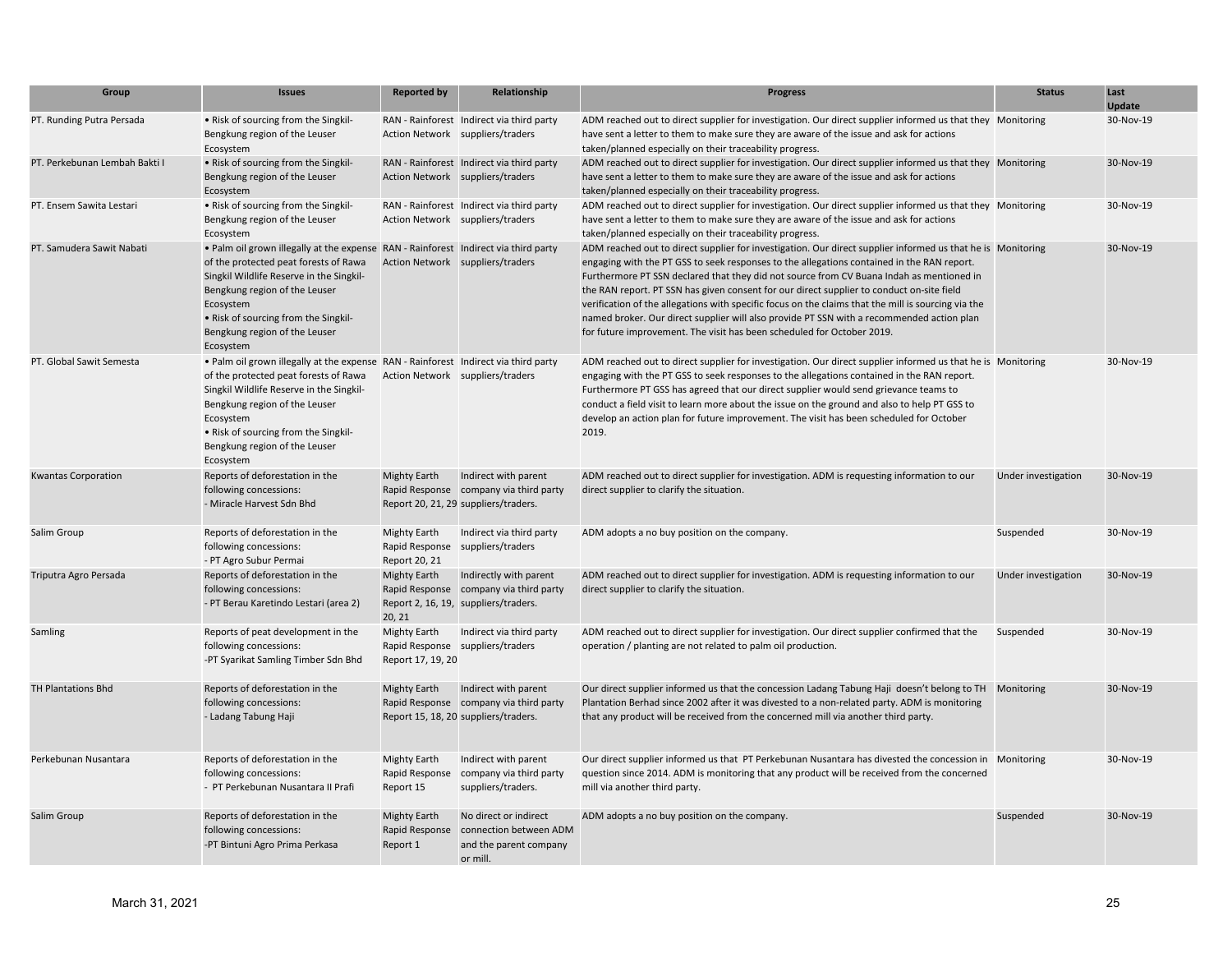| Group                                                                                                                                                                        | <b>Issues</b>                                                                                                                                                               | <b>Reported by</b>                                                  | Relationship                                                                                                          | <b>Progress</b>                                                                                                                                                                                                                                                                 | <b>Status</b> | Last<br><b>Update</b> |
|------------------------------------------------------------------------------------------------------------------------------------------------------------------------------|-----------------------------------------------------------------------------------------------------------------------------------------------------------------------------|---------------------------------------------------------------------|-----------------------------------------------------------------------------------------------------------------------|---------------------------------------------------------------------------------------------------------------------------------------------------------------------------------------------------------------------------------------------------------------------------------|---------------|-----------------------|
| Salim Group                                                                                                                                                                  | Reports of deforestation in the<br>following concessions:<br>-PT Duta Rendra Mulya                                                                                          | <b>Mighty Earth</b><br>Rapid Response<br>Report 2                   | No direct or indirect<br>connection between ADM<br>and the parent company                                             | ADM adopts a no buy position on the company.                                                                                                                                                                                                                                    | Suspended     | 30-Nov-19             |
| Evershine Asset Corporation &<br><b>Everbright Resources Corporation</b>                                                                                                     | Reports of deforestation, peat<br>development, peat forest development<br>clearance prep/ Stracking lines in the<br>following concessions:<br>- PT Kapuasindo Palm Industry | <b>Mighty Earth</b><br>Rapid Response<br>Report 5, 6, 12,<br>17, 20 | Indirectly via third party<br>suppliers/traders.                                                                      | ADM adopts a no buy position on the company.                                                                                                                                                                                                                                    | Suspended     | 30-Nov-19             |
| Brazil - Twelve properties as listed in<br>the report in the municipalities of Acre, cattle<br>Bahia, Mato Grosso, and Pará.                                                 | Reports of land clearing for soy and                                                                                                                                        | <b>Mighty Earth</b><br>Rapid Response<br>Soy and Cattle<br>Report 6 | No direct connection<br>between soy sourced by<br>ADM and the areas of<br>deforestation identified in<br>this report. | The investigation concluded that there was no sourcing from the reported deforestation areas. Monitoring<br>We will closely monitor land use change in the properties listed to make sure they are in<br>compliance with the local legislation and our No Deforestation Policy. |               | 30-Nov-19             |
| Evershine Asset Corporation /<br><b>Everbright Resources Corporation</b>                                                                                                     | Reports of deforestation in the<br>following concessions:<br>- PT Sentrakarya Manunggal                                                                                     | <b>Mighty Earth</b><br>Report 19                                    | Indirectly via third party<br>Rapid Response suppliers/traders.                                                       | ADM adopts a no buy position on the company.                                                                                                                                                                                                                                    | Suspended     | 23-Sep-19             |
| Tunas Baru Lampung / Sungai Budi<br>Group                                                                                                                                    | Reports of deforestation in the<br>following concessions:<br>- PT Samora Usaha Jaya (B)                                                                                     | Mighty Earth<br>Rapid Response<br>Report 19                         | Indirectly with parent<br>company via third party<br>suppliers/traders.                                               | ADM adopts a no buy position on the company.                                                                                                                                                                                                                                    | Suspended     | 23-Sep-19             |
| Brazil - Sixteen properties as listed in<br>the report in the municipalities of<br>Piauí, Bahia, Goiás, Maranhão,<br>Tocantins, Pará, and Mato Grosso                        | Reports of land clearing for soy and<br>cattle                                                                                                                              | <b>Mighty Earth</b><br>Rapid Response<br>Soy and Cattle<br>Report 5 | No direct connection<br>between soy sourced by<br>ADM and the areas of<br>deforestation identified in<br>this report. | The investigation concluded that there was no sourcing from the reported deforestation areas. Monitoring<br>We will closely monitor land use change in the properties listed to make sure they are in<br>compliance with the local legislation and our No Deforestation Policy. |               | 23-Sep-19             |
| Brazil - Twelve properties as listed in<br>the report in the municipalities of<br>Piauí, Bahia, Maranhão, Mato Grosso,<br>and Pará                                           | Reports of land clearing for soy and<br>cattle                                                                                                                              | <b>Mighty Earth</b><br>Rapid Response<br>Soy and Cattle<br>Report 4 | No direct connection<br>between soy sourced by<br>ADM and the areas of<br>deforestation identified in<br>this report. | The investigation concluded that there was no sourcing from the reported deforestation areas. Monitoring<br>We will closely monitor land use change in the properties listed to make sure they are in<br>compliance with the local legislation and our No Deforestation Policy. |               | 18-Sep-19             |
| <b>Tunas Baru Lampung</b>                                                                                                                                                    | Alleged clearance of forested peatlands.                                                                                                                                    | <b>Chain Reaction</b><br>Research,<br>Greenpeace                    | Indirect via third party<br>suppliers/traders                                                                         | ADM adopts a no buy position on the company.                                                                                                                                                                                                                                    | Suspended     | 26-Aug-19             |
| Evershine Asset Corporation &<br><b>Everbright Resources Corporation</b>                                                                                                     | Reports of deforestation in the<br>following concessions:<br>- PT Anugerah Makmur Sejati                                                                                    | <b>Mighty Earth</b><br>Rapid Response<br>Report 17                  | Indirectly via third party<br>suppliers/traders.                                                                      | ADM adopts a no buy position on the company.                                                                                                                                                                                                                                    | Suspended     | 15-Aug-19             |
| Brazil - Fourteen properties as listed in Reports of land clearing for soy and<br>the report in the municipalities of<br>Piauí, Bahia, Maranhão, Mato Grosso,<br>and Roraima | cattle                                                                                                                                                                      | <b>Mighty Earth</b><br>Rapid Response<br>Soy and Cattle<br>Report 2 | No direct connection<br>between soy sourced by<br>ADM and the areas of<br>deforestation identified in<br>this report. | The investigation concluded that there was no sourcing from the reported deforestation areas. Monitoring<br>We will closely monitor land use change in the properties listed to make sure they are in<br>compliance with the local legislation and our No Deforestation Policy. |               | 12-Aug-19             |
| Brazil - Ten properties as listed in the<br>report in the municipalities of Piauí,<br>Bahia, Maranhão, and Mato Grosso                                                       | Reports of land clearing for soy and<br>cattle                                                                                                                              | <b>Mighty Earth</b><br>Rapid Response<br>Soy and Cattle<br>Report 3 | No direct connection<br>between soy sourced by<br>ADM and the areas of<br>deforestation identified in<br>this report. | The investigation concluded that there was no sourcing from the reported deforestation areas. Monitoring<br>We will closely monitor land use change in the properties listed to make sure they are in<br>compliance with the local legislation and our No Deforestation Policy. |               | 12-Aug-19             |
| Ta Ann Group                                                                                                                                                                 | Reports of deforestation in the<br>following concessions:<br>- Ladang Selezu Sdn Bhd                                                                                        | <b>Mighty Earth</b><br>Rapid Response<br>Report 15                  | Indirectly with parent<br>company via third party<br>suppliers/traders.                                               | Our supplier is investigating the allegation and a field verification on the deforestation<br>allegation in the week of 23rd July. Moratorium of land clearing has been put in place while<br>investigation is ongoing.                                                         | Monitoring    | 13-Jul-19             |